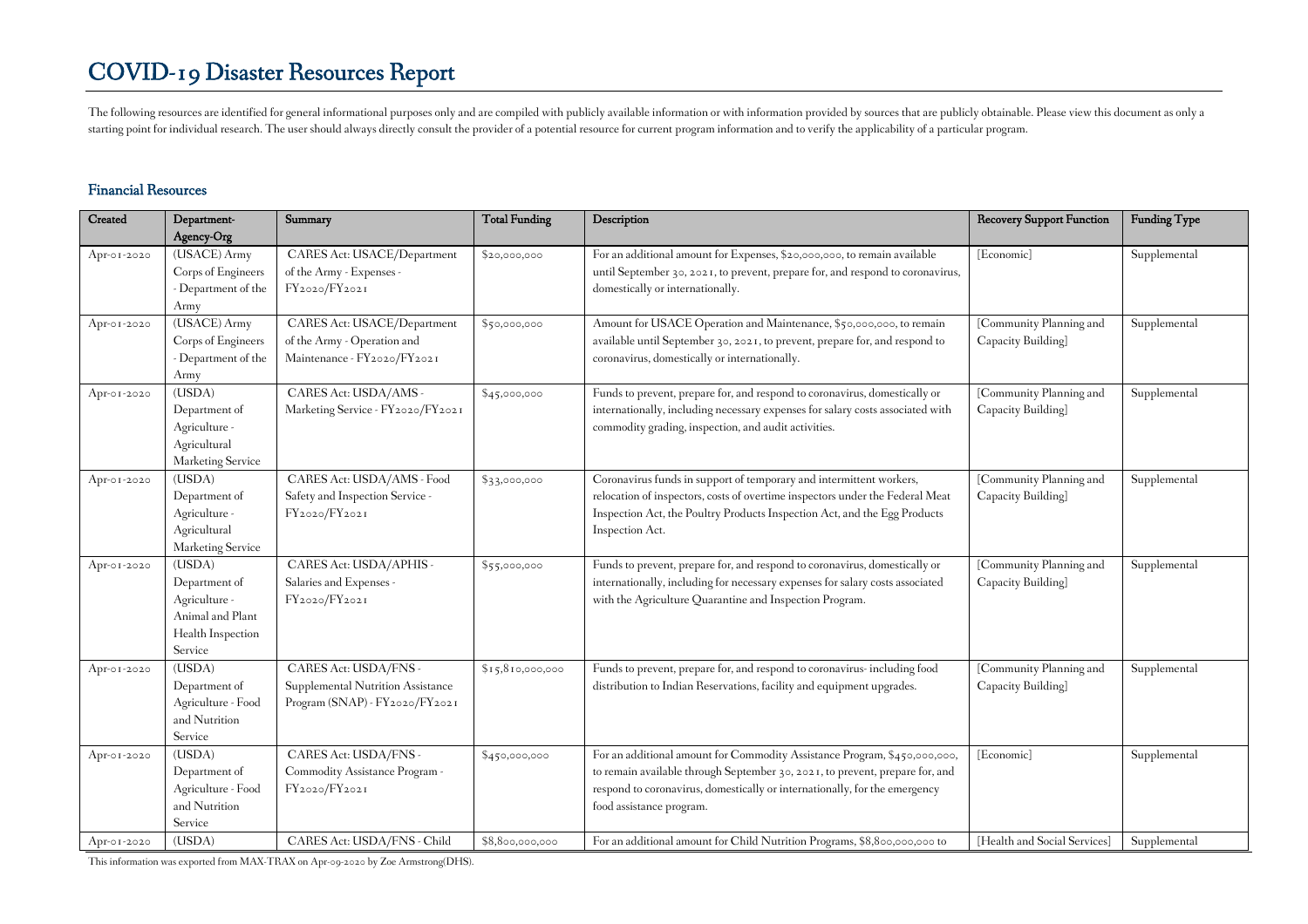|             | Department of        | Nutrition Programs -                   |               | remain available until September 30, 2021, to prevent, prepare for, and         |                         |              |
|-------------|----------------------|----------------------------------------|---------------|---------------------------------------------------------------------------------|-------------------------|--------------|
|             | Agriculture - Food   | FY2020/FY2021                          |               | respond to coronavirus, domestically or internationally.                        |                         |              |
|             | and Nutrition        |                                        |               |                                                                                 |                         |              |
|             | Service              |                                        |               |                                                                                 |                         |              |
| Apr-01-2020 | (USDA)               | Families First Coronavirus Response    | \$400,000,000 | For the Commodity Assistance Program for the emergency food assistance          | [Economic]              | Supplemental |
|             | Department of        | Act: USDA/FNS - Commodity              |               | program - for costs associated with the distribution of commodities.            |                         |              |
|             | Agriculture - Food   | Assistance Program -                   |               |                                                                                 |                         |              |
|             | and Nutrition        | FY2020/FY2021                          |               |                                                                                 |                         |              |
|             | Service              |                                        |               |                                                                                 |                         |              |
| Apr-01-2020 | (USDA)               | Families First Coronavirus Response    | \$100,000,000 | Secretary of Agriculture to provide grants to the Commonwealth of the           | [Community Planning and | Supplemental |
|             | Department of        | Act: USDA/FNS - Nutrition              |               | Northern Mariana Islands, Puerto Rico, and American Samoa for nutrition         | Capacity Building]      |              |
|             | Agriculture - Food   | Assistance Block Grant to Territories  |               | assistance in response to a COVID-19 public health emergency.                   |                         |              |
|             | and Nutrition        | $(PR, CNMI, AS) - FY_{2020}/FY_{2021}$ |               |                                                                                 |                         |              |
|             | Service              |                                        |               |                                                                                 |                         |              |
| Apr-01-2020 | (USDA)               | Families First Coronavirus Response    | \$500,000,000 | For an additional amount for the Special Supplemental Nutrition Program for     | [Community Planning and | Supplemental |
|             | Department of        | Act: USDA/FNS - Special                |               | Women, Infants, and Children due to COVID-19.                                   | Capacity Building]      |              |
|             | Agriculture - Food   | Supplemental Nutrition Program for     |               |                                                                                 |                         |              |
|             | and Nutrition        | Women, Infants and Children (WIC)      |               |                                                                                 |                         |              |
|             | Service              | - FY2020/FY2021                        |               |                                                                                 |                         |              |
| Apr-01-2020 | (USDA)               | CARES Act: USDA/FAS - Salaries         | \$4,000,000   | For USDA/FAS to prevent, prepare for, and respond to coronavirus,               | [Community Planning and | Supplemental |
|             | Department of        | and Expenses - FY2020/FY2021           |               | domestically or internationally, including necessary expenses to relocate       | Capacity Building]      |              |
|             | Agriculture -        |                                        |               | employees.                                                                      |                         |              |
|             | Foreign              |                                        |               |                                                                                 |                         |              |
|             | Agricultural         |                                        |               |                                                                                 |                         |              |
|             | Service              |                                        |               |                                                                                 |                         |              |
| Apr-01-2020 | (USDA)               | CARES Act: USDA/FS - National          | \$34,000,000  | Funds to prevent, prepare for, and respond to coronavirus, domestically or      | [Community Planning and | Supplemental |
|             | Department of        | Forest System - FY2020/FY2021          |               | internationally, including for cleaning and disinfecting of public recreation   | Capacity Building]      |              |
|             | Agriculture - Forest |                                        |               | amenities and for personal protective equipment and baseline health testing     |                         |              |
|             | Service              |                                        |               | for first responders.                                                           |                         |              |
|             |                      |                                        |               |                                                                                 |                         |              |
| Apr-01-2020 | (USDA)               | CARES Act: USDA/FS - Forest and        | \$3,000,000   | Funds including for the reestablishment of abandoned or failed experiments      | [Community Planning and | Supplemental |
|             | Department of        | Rangeland Research -                   |               | associated with employee restrictions due to the coronavirus outbreak:          | Capacity Building]      |              |
|             | Agriculture - Forest | FY2020/FY2021                          |               | Provided, That amounts provided shall be allocated at the discretion of the     |                         |              |
|             | Service              |                                        |               | Chief of the Forest Service.                                                    |                         |              |
|             |                      |                                        |               |                                                                                 |                         |              |
| Apr-01-2020 | (USDA)               | CARES Act: USDA/FS - Capital           | \$26,800,000  | An additional \$26,800,000 for Capital Improvement and Maintenance to           | [Economic]              | Supplemental |
|             | Department of        | Improvement and Maintenance -          |               | prevent, prepare for, and respond to coronavirus allocated at the discretion of |                         |              |
|             | Agriculture - Forest | FY2020/FY2021                          |               | the Chief of the Forest Service.                                                |                         |              |
|             | Service              |                                        |               |                                                                                 |                         |              |
| Apr-01-2020 | (USDA)               | CARES Act: USDA/USFS -                 | \$7,000,000   | Additional \$7,000,000 to remain available for Wildland Fire Management         | [Community Planning and | Supplemental |
|             | Department of        | Wildland Fire Management -             |               | first responders to prevent, prepare for, and respond to COVID-19               | Capacity Building]      |              |
|             | Agriculture - Forest | FY2020/FY2021                          |               | domestically or internationally.                                                |                         |              |
|             | Service              |                                        |               |                                                                                 |                         |              |
| Apr-01-2020 | (USDA)               | CARES Act: USDA/OIG -                  | \$750,000     | For conducting audits and investigations of projects and activities carried out | [Community Planning and | Supplemental |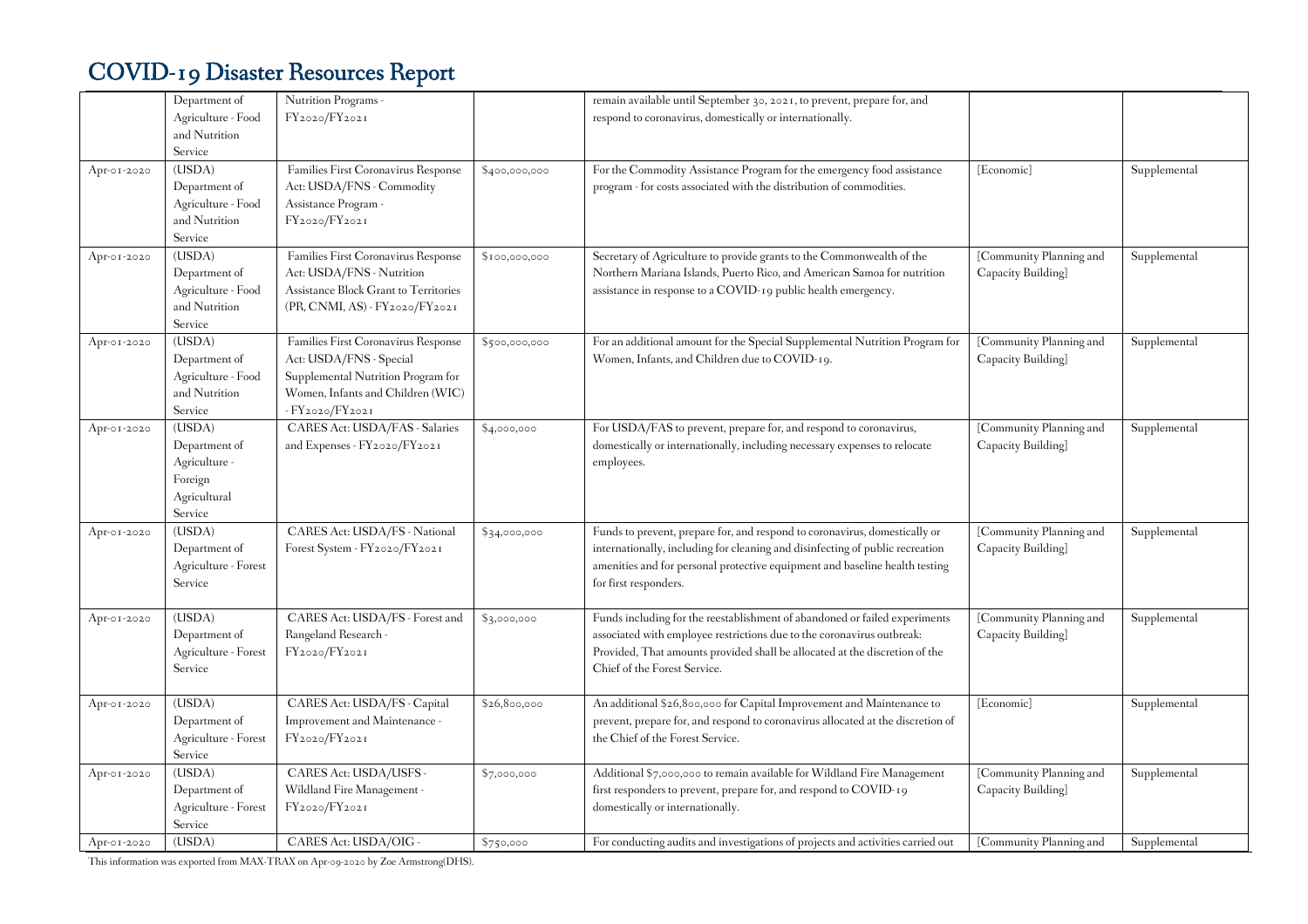|             | Department of<br>Agriculture - Office<br>of Inspector<br>General                            | FY2020/FY2021                                                                                                                                        |                            | with funds made available in this Act to the Department of Agriculture to<br>prevent, prepare for, and respond to coronavirus, domestically or<br>internationally.                                                                                              | Capacity Building]                            |              |
|-------------|---------------------------------------------------------------------------------------------|------------------------------------------------------------------------------------------------------------------------------------------------------|----------------------------|-----------------------------------------------------------------------------------------------------------------------------------------------------------------------------------------------------------------------------------------------------------------|-----------------------------------------------|--------------|
| Apr-01-2020 | (USDA)<br>Department of<br>Agriculture - Office<br>of the Secretary                         | CARES Act: USDA/Office of the<br>Secretary - Agricultural Programs -<br>FY20, FY21, FY22, FY23, FY24                                                 | \$9,500,000,000            | Support for agricultural producers impacted by coronavirus, including<br>producers of specialty crops, producers that supply local food systems,<br>including farmers markets, restaurants, and schools, and livestock producers,<br>including dairy producers. | [Economic]                                    | Supplemental |
| Apr-01-2020 | (USDA)<br>Department of<br>Agriculture - Rural<br>Development                               | CARES Act: USDA/RD - Rural<br>Business - Cooperative Service: Rural<br>Business Program Account -<br>FY2020/FY2021                                   | \$20,500,000               | To prevent, prepare for, and respond to coronavirus, for the cost of loans for<br>rural business development programs authorized by the Consolidated Farm<br>and Rural Development Act.                                                                         | [Community Planning and<br>Capacity Building] | Supplemental |
| Apr-01-2020 | (USDA)<br>Department of<br>Agriculture - Rural<br>Development                               | CARES Act: USDA/RD - Rural<br>Utilities Service: Distance Learning,<br>Telemedicine, and Broadband<br>Program - FY20, FY21, FY22, FY23,<br>$FY_{24}$ | \$25,000,000               | Funds supporting Distance Learning, Telemedicine, and Broadband Program<br>to prevent, prepare for, and respond to coronavirus, domestically or<br>internationally, for telemedicine and distance learning services in rural areas.                             | [Community Planning and<br>Capacity Building] | Supplemental |
| Apr-01-2020 | (USDA)<br>Department of<br>Agriculture - Farm<br>Production and<br>Conservation<br>Programs | CARES Act: USDA/FPCP - Farm<br>Service Agency - FY2020/FY2021                                                                                        | \$3,000,000                | Funds for Salaries and Expenses for Farm Production and Conservation<br>Programs including expenses to hire temporary staff and overtime expenses to<br>prevent, prepare for, and respond to coronavirus.                                                       | [Community Planning and<br>Capacity Building] | Supplemental |
| Apr-01-2020 | (USDHS)<br>Department of<br>Homeland Security<br>(FEMA specific)                            | CARES Act: DHS/FEMA -<br>Operations and Support -<br>FY2020/FY2021                                                                                   | \$44,987,000               | Funds to prevent, prepare for, and respond to coronavirus, domestically or<br>internationally, which shall be for enhancements to information technology<br>and for facilities support.                                                                         | [Community Planning and<br>Capacity Building] | Supplemental |
| Apr-01-2020 | (USDHS)<br>Department of<br>Homeland Security<br>(FEMA specific)                            | CARES Act: DHS/FEMA - Federal<br>Assistance - FY2020/FY2021                                                                                          | \$400,000,000              | Coronavirus funding for Assistance to Firefighter Grants for the purchase of<br>personal protective equipment, Emergency Management Performance<br>Grants, and the Emergency Food and Shelter Program.                                                          | [Community Planning and<br>Capacity Building] | Supplemental |
| Apr-01-2020 | (USDHS)<br>Department of<br>Homeland Security<br>(FEMA specific)                            | CARES Act: DHS/FEMA - Disaster<br>Relief Fund - OIG Set Aside - FY20,<br>FY <sub>21</sub> , FY <sub>22</sub> , FY <sub>23</sub> , FY <sub>24</sub>   | Funding not<br>identified. | Funds transferred from FEMA to Office of Inspector General for coronavirus<br>related supports.                                                                                                                                                                 | [Community Planning and<br>Capacity Building] | Supplemental |
| Apr-01-2020 | (USDHS)<br>Department of<br>Homeland Security<br>(FEMA specific)                            | CARES Act: DHS/FEMA - Disaster<br>Relief Fund - FY20, FY21, FY22,<br>FY23, FY24                                                                      | \$45,000,000,000           | Coronavirus funds to support all aspects of disaster relief financing both<br>projected and actual costs for funds provided under this heading for major<br>disasters and any other expenses.                                                                   | [Community Planning and<br>Capacity Building] | Supplemental |
| Apr-01-2020 | (USDHS)<br>Department of<br>Homeland Security<br>$(non-FEMA)$                               | CARES Act: DHS/Cybersecurity<br>and Infrastructure Security Agency -<br>Operations and Support -<br>FY2020/FY2021                                    | \$9,100,000                | Funds to prevent, prepare for, and respond to coronavirus, domestically or<br>internationally, which shall be for support of interagency critical<br>infrastructure coordination and related activities.                                                        | [Community Planning and<br>Capacity Building] | Supplemental |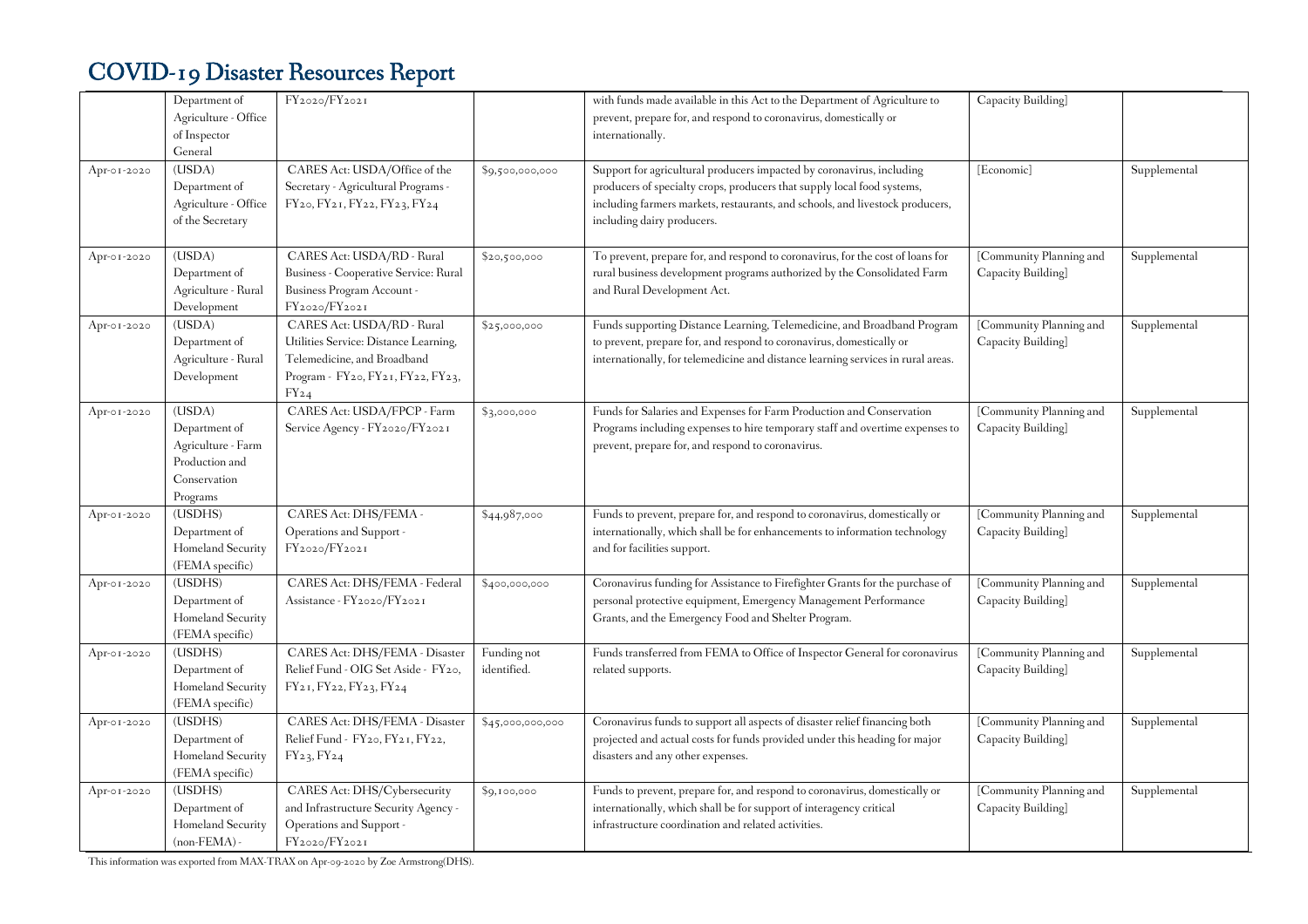|             | Cybersecurity and                  |                                      |                 |                                                                                   |                                               |              |
|-------------|------------------------------------|--------------------------------------|-----------------|-----------------------------------------------------------------------------------|-----------------------------------------------|--------------|
|             | Infrastructure                     |                                      |                 |                                                                                   |                                               |              |
|             | Security Agency                    |                                      |                 |                                                                                   |                                               |              |
| Apr-01-2020 | (USDHS)                            | CARES Act: DHS/USCG -                | \$140,800,000   | Funds to prevent, prepare for, and respond to coronavirus, domestically or        | [Community Planning and                       | Supplemental |
|             | Department of                      | Operations and Support -             |                 | internationally, which shall be for mobilization of reservists and increasing the | Capacity Building]                            |              |
|             | Homeland Security                  | FY2020/FY2021                        |                 | capability and capacity of Coast Guard information technology systems and         |                                               |              |
|             | $(non-FEMA)$                       |                                      |                 | infrastructure.                                                                   |                                               |              |
|             | <b>United States Coast</b>         |                                      |                 |                                                                                   |                                               |              |
|             | Guard                              |                                      |                 |                                                                                   |                                               |              |
| Apr-01-2020 | (USDHS)                            | CARES Act: DHS - Operations and      | \$100,000,000   | Additional funds to prevent, prepare for, respond to coronavirus, domestically    | [Community Planning and                       | Supplemental |
|             | Department of                      | Support - FY2020/FY2021              |                 | or internationally, which shall be for cleaning and sanitization at checkpoints   | Capacity Building]                            |              |
|             | Homeland Security                  |                                      |                 | and other airport common areas; overtime and travel costs; and explosive          |                                               |              |
|             | $(non-FEMA)$ -                     |                                      |                 | detection materials.                                                              |                                               |              |
|             | (USDHS)                            |                                      |                 |                                                                                   |                                               |              |
|             | Department of<br>Homeland Security |                                      |                 |                                                                                   |                                               |              |
|             | (non-FEMA)                         |                                      |                 |                                                                                   |                                               |              |
| Apr-01-2020 | (USDHS)                            | <b>CARES</b> Act: DHS/Management     | \$178,300,000   | To prevent, prepare for, and respond to coronavirus, domestically or              | [Community Planning and                       | Supplemental |
|             | Department of                      | Directorate - Operations and Support |                 | internationally, which shall be for the purchase of personal protective           | Capacity Building]                            |              |
|             | Homeland Security                  | - FY2020/FY2021                      |                 | equipment and sanitization materials.                                             |                                               |              |
|             | $(non-FEMA)$                       |                                      |                 |                                                                                   |                                               |              |
|             | Management                         |                                      |                 |                                                                                   |                                               |              |
|             | Directorate                        |                                      |                 |                                                                                   |                                               |              |
| Apr-01-2020 | (USDOC)                            | CARES Act: DOC/EDA -                 | \$1,500,000,000 | For Economic Development Assistance Programs to prevent, prepare for, and         | [Economic]                                    | Supplemental |
|             | Department of                      | Economic Development Assistance      |                 | respond to coronavirus, domestically or internationally, including for            |                                               |              |
|             | Commerce -                         | Program - FY20, FY21, FY22           |                 | necessary expenses for responding to economic injury as a result of               |                                               |              |
|             | Economic                           |                                      |                 | coronavirus.                                                                      |                                               |              |
|             | Development                        |                                      |                 |                                                                                   |                                               |              |
|             | Administration                     |                                      |                 |                                                                                   |                                               |              |
| Apr-01-2020 | (USDOC)                            | CARES Act: DOC/MBDA -                | \$10,000,000    | For minority business centers of the Minority Business Development Agency         | [Community Planning and                       | Supplemental |
|             | Department of                      | Minority Business Development        |                 | to provide technical assistance to small business concerns.                       | Capacity Building]                            |              |
|             | Commerce -                         | Agency - FY2020/FY2021               |                 |                                                                                   |                                               |              |
|             | Minority Business                  |                                      |                 |                                                                                   |                                               |              |
|             | Development                        |                                      |                 |                                                                                   |                                               |              |
|             | Agency                             |                                      |                 |                                                                                   |                                               |              |
| Apr-01-2020 | (USDOC)                            | CARES Act: DOC/NIST-                 | \$6,000,000     | Funds for Scientific and Technical Research and Services to prevent, prepare      | [Community Planning and                       | Supplemental |
|             | Department of                      | Scientific and Technical Research    |                 | for, and respond to coronavirus, domestically or internationally, - supporting    | Capacity Building]                            |              |
|             | Commerce -                         | Services - FY2020/FY2021             |                 | continuity of operations, including measurement science to support viral          |                                               |              |
|             | National Institute                 |                                      |                 | testing/biomanufacturing.                                                         |                                               |              |
|             | of Standards and<br>Technology     |                                      |                 |                                                                                   |                                               |              |
|             | $\overline{\text{(USDOC)}}$        | CARES Act: DOC/NIST -                |                 | Coronavirus funds for the Hollings Manufacturing Extension Partnership            |                                               |              |
| Apr-01-2020 |                                    | Industrial Technology Services -     | \$60,000,000    | and National Network for Manufacturing Innovation (Manufacturing USA)             | [Community Planning and<br>Capacity Building] | Supplemental |
|             | Department of<br>Commerce -        | FY2020/FY2021                        |                 | to support development and manufacturing of medical countermeasures and           |                                               |              |
|             |                                    |                                      |                 |                                                                                   |                                               |              |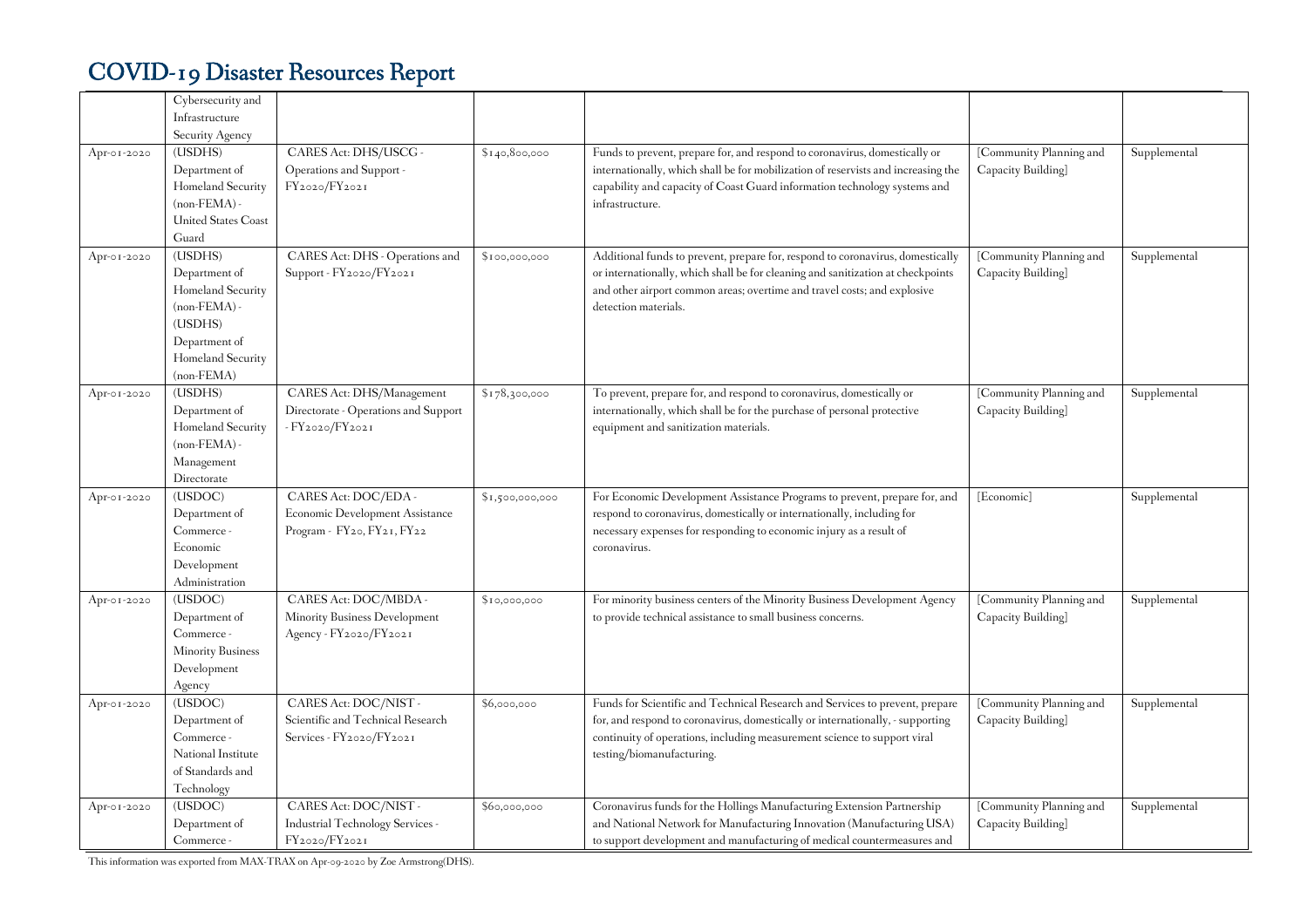|             | National Institute  |                                        |               | biomedical equipment and supplies.                                              |                              |              |
|-------------|---------------------|----------------------------------------|---------------|---------------------------------------------------------------------------------|------------------------------|--------------|
|             | of Standards and    |                                        |               |                                                                                 |                              |              |
|             | Technology          |                                        |               |                                                                                 |                              |              |
| Apr-01-2020 | (USDOC)             | CARES Act: DOC/NOAA -                  | \$20,000,000  | To prevent, prepare for, and respond to coronavirus, domestically or            | [Community Planning and      | Supplemental |
|             | Department of       | Operations, Research, and Facilities - |               | internationally, by supporting continuity of operations, including National     | Capacity Building]           |              |
|             | Commerce -          | FY2020/FY2021                          |               | Weather Service life and property related operations.                           |                              |              |
|             | National Oceanic    |                                        |               |                                                                                 |                              |              |
|             | and Atmospheric     |                                        |               |                                                                                 |                              |              |
|             | Administration      |                                        |               |                                                                                 |                              |              |
| Apr-01-2020 | (USDOC)             | CARES Act: DOC/NOAA -                  | \$300,000,000 | Coronavirus funds to assist fishery participants including emergency activities | [Community Planning and      | Supplemental |
|             | Department of       | Assistance to Fishery Participants -   |               | and administration and oversight activities.                                    | Capacity Building]           |              |
|             | Commerce -          | FY2020/FY2021                          |               |                                                                                 |                              |              |
|             | National Oceanic    |                                        |               |                                                                                 |                              |              |
|             | and Atmospheric     |                                        |               |                                                                                 |                              |              |
|             | Administration      |                                        |               |                                                                                 |                              |              |
| Apr-01-2020 | (USDOD)             | CARES Act: DOD/MP - National           | \$482,125,000 | For an additional amount for National Guard Personnel, Air Force,               | [Health and Social Services] | Supplemental |
|             | Department of       | Guard Personnel, Air Force - FY20,     |               | \$482,125,000, to prevent, prepare for, and respond to coronavirus,             |                              |              |
|             | Defense-Military    | FY21, FY22, FY23, FY24                 |               | domestically or internationally.                                                |                              |              |
|             | Programs - Military |                                        |               |                                                                                 |                              |              |
|             | Personnel           |                                        |               |                                                                                 |                              |              |
| Apr-01-2020 | (USDOD)             | CARES Act: DOD/Military                | \$746,591,000 | Additional funds for National Guard Personnel, Army, \$746,591,000, to          | [Health and Social Services] | Supplemental |
|             | Department of       | Programs - National Guard              |               | prevent, prepare for, and respond to coronavirus, domestically or               |                              |              |
|             | Defense-Military    | Personnel, Army - FY20, FY21,          |               | internationally.                                                                |                              |              |
|             | Programs - Military | FY22, FY23, FY24                       |               |                                                                                 |                              |              |
|             | Personnel           |                                        |               |                                                                                 |                              |              |
| Apr-01-2020 | (USDOD)             | CARES Act: DOD/Operation and           | \$90,000,000  | Additional funding for Operation and Maintenance, Marine Corps,                 | [Community Planning and      | Supplemental |
|             | Department of       | Maintenance, Marine Corps - FY20,      |               | \$90,000,000, to prevent, prepare for, and respond to coronavirus,              | Capacity Building]           |              |
|             | Defense-Military    | FY21, FY22, FY23, FY24                 |               | domestically or internationally.                                                |                              |              |
|             | Programs -          |                                        |               |                                                                                 |                              |              |
|             | Operation and       |                                        |               |                                                                                 |                              |              |
|             | Maintenance         |                                        |               |                                                                                 |                              |              |
| Apr-01-2020 | (USDOD)             | CARES Act: DOD - Operation and         | \$48,000,000  | An additional \$48,000,000 for Operation and Maintenance, Army Reserve,         | [Community Planning and      | Supplemental |
|             | Department of       | Maintenance, Army Reserve - FY20,      |               | to prevent, prepare for, and respond to coronavirus, domestically or            | Capacity Building]           |              |
|             | Defense-Military    | FY21, FY22, FY23, FY24                 |               | internationally.                                                                |                              |              |
|             | Programs -          |                                        |               |                                                                                 |                              |              |
|             | Operation and       |                                        |               |                                                                                 |                              |              |
|             | Maintenance         |                                        |               |                                                                                 |                              |              |
| Apr-01-2020 | (USDOD)             | CARES Act: DOD/Operation and           | \$360,308,000 | For an additional amount for Operation and Maintenance, Navy,                   | [Community Planning and      | Supplemental |
|             | Department of       | Maintenance - Navy - FY20, FY21,       |               | \$360,308,000, to prevent, prepare for, and respond to coronavirus,             | Capacity Building]           |              |
|             | Defense-Military    | FY22, FY23, FY24                       |               | domestically or internationally.                                                |                              |              |
|             | Programs -          |                                        |               |                                                                                 |                              |              |
|             | Operation and       |                                        |               |                                                                                 |                              |              |
|             | Maintenance         |                                        |               |                                                                                 |                              |              |
| Apr-01-2020 | (USDOD)             | <b>CARES Act: DOD/Military</b>         | \$75,754,000  | For an additional amount for Operation and Maintenance, Air National            | [Community Planning and      | Supplemental |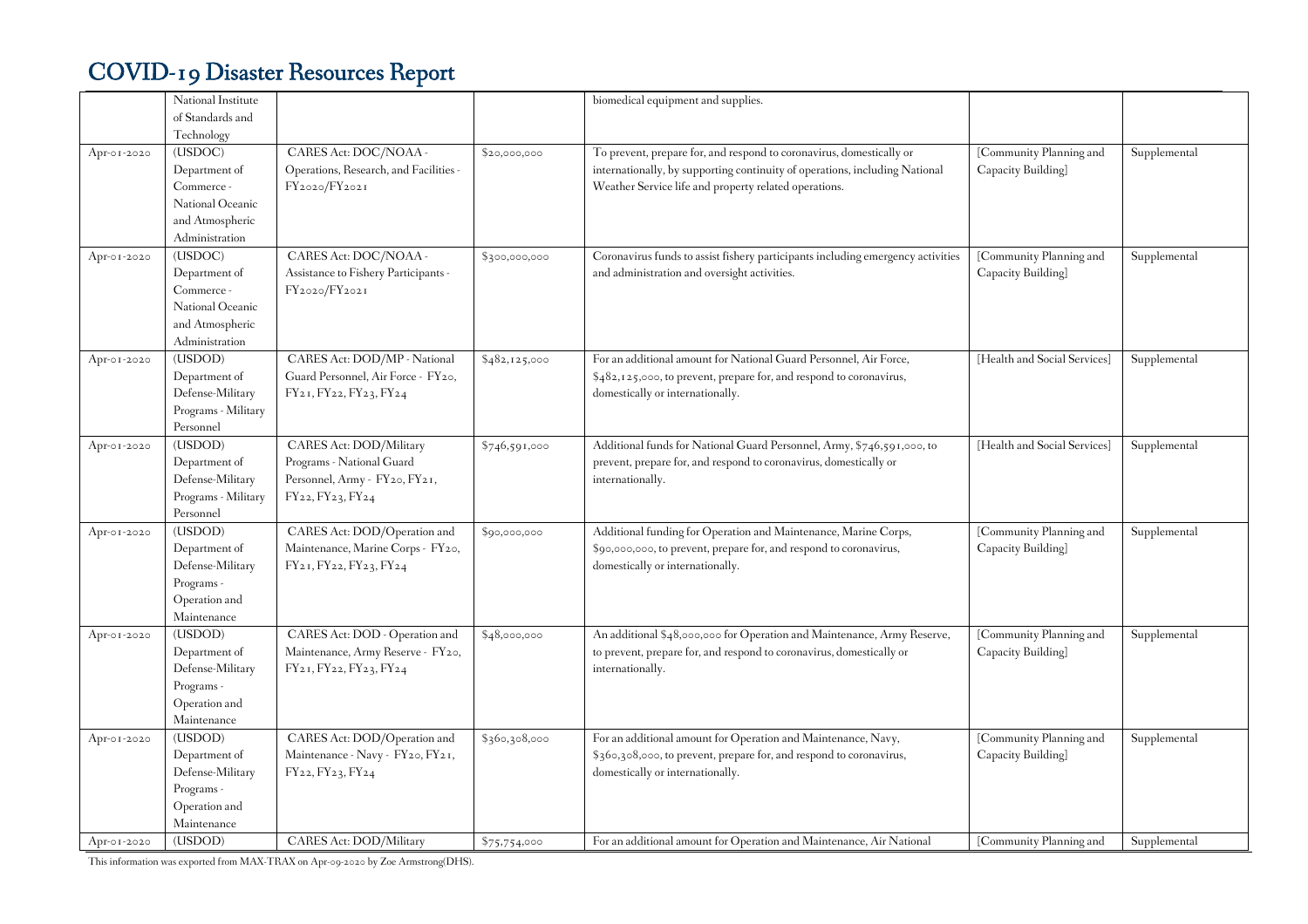|             | Department of<br>Defense-Military<br>Programs -<br>Operation and<br>Maintenance                    | Programs - Operation and<br>Maintenance, Air National Guard<br>FY20, FY21, FY22, FY23, FY24                                                      |                 | Guard, \$75,754,000, to prevent, prepare for, and respond to coronavirus,<br>domestically or internationally.                                                                                                   | Capacity Building]                            |              |
|-------------|----------------------------------------------------------------------------------------------------|--------------------------------------------------------------------------------------------------------------------------------------------------|-----------------|-----------------------------------------------------------------------------------------------------------------------------------------------------------------------------------------------------------------|-----------------------------------------------|--------------|
| Apr-01-2020 | (USDOD)<br>Department of<br>Defense-Military<br>Programs -<br>Operation and<br>Maintenance         | CARES Act: DOD/Operation and<br>Maintenance, Defense-Wide - FY20,<br>FY21, FY22, FY23, FY24                                                      | \$827,800,000   | For an additional amount for Operation and Maintenance, Defense-Wide,<br>\$827,800,000, to prevent, prepare for, and respond to coronavirus,<br>domestically or internationally.                                | [Community Planning and<br>Capacity Building] | Supplemental |
| Apr-01-2020 | (USDOD)<br>Department of<br>Defense-Military<br>Programs -<br>Operation and<br>Maintenance         | CARES Act: DOD/Military<br>Programs - Operation and<br>Maintenance, Air Force - FY20,<br>FY21, FY22, FY23, FY24                                  | \$155,000,000   | For an additional amount for Operation and Maintenance, Air Force,<br>\$155,000,000, to prevent, prepare for, and respond to coronavirus,<br>domestically or internationally.                                   | [Community Planning and<br>Capacity Building] | Supplemental |
| Apr-01-2020 | (USDOD)<br>Department of<br>Defense-Military<br>Programs -<br>Operation and<br>Maintenance         | CARES Act: DOD/Military<br>Programs - Operation and<br>Maintenance, Army - FY20, FY21,<br>FY22, FY23, FY24                                       | \$160,300,000   | For an additional amount for Operation and Maintenance, Army,<br>\$160,300,000, to prevent, prepare for, and respond to coronavirus,<br>domestically or internationally.                                        | [Community Planning and<br>Capacity Building] | Supplemental |
| Apr-01-2020 | (USDOD)<br>Department of<br>Defense-Military<br>Programs -<br>Operation and<br>Maintenance         | CARES Act: DOD - Operation and<br>Maintenance, Army National Guard<br>- FY20, FY21, FY22, FY23, FY24                                             | \$186,696,000   | Funds for Operation and Maintenance, Army National Guard,<br>\$186,696,000, to prevent, prepare for, and respond to coronavirus,<br>domestically or internationally.                                            | [Community Planning and<br>Capacity Building] | Supplemental |
| Apr-01-2020 | (USDOD)<br>Department of<br>Defense-Military<br>Programs -<br>Procurement                          | CARES Act: DOD/Military<br>Programs - Procurement - Defense<br>Production Act Purchases - FY20,<br>$FY_{21}$ , $FY_{22}$ , $FY_{23}$ , $FY_{24}$ | \$1,000,000,000 | For an additional amount for Defense Production Act Purchases,<br>\$1,000,000,000, to remain available until expended, to prevent, prepare for,<br>and respond to coronavirus, domestically or internationally. | [Community Planning and<br>Capacity Building] | Supplemental |
| Apr-01-2020 | (USDOD)<br>Department of<br>Defense-Military<br>Programs -<br>Revolving and<br>Management<br>Funds | CARES Act: DOD/Military<br>Programs - Revolving and<br>Management Funds - Defense<br>Working Capital Funds - FY20,<br>FY21, FY22, FY23, FY24     | \$1,450,000,000 | Funds to prevent, position, prepare for, and respond to coronavirus,<br>domestically or internationally for Defense-Wide and Air Force Working<br>Capital Funds.                                                | [Community Planning and<br>Capacity Building] | Supplemental |
| Apr-01-2020 | (USDOD)<br>Department of<br>Defense-Military                                                       | Families First Coronavirus Response<br>Act: DOD/Military Programs -<br>Defense Health Program - Medical                                          | \$82,000,000    | Funds for health services consisting of SARS-CoV-2 or COVID-19 related<br>items and services.                                                                                                                   | [Health and Social Services]                  | Supplemental |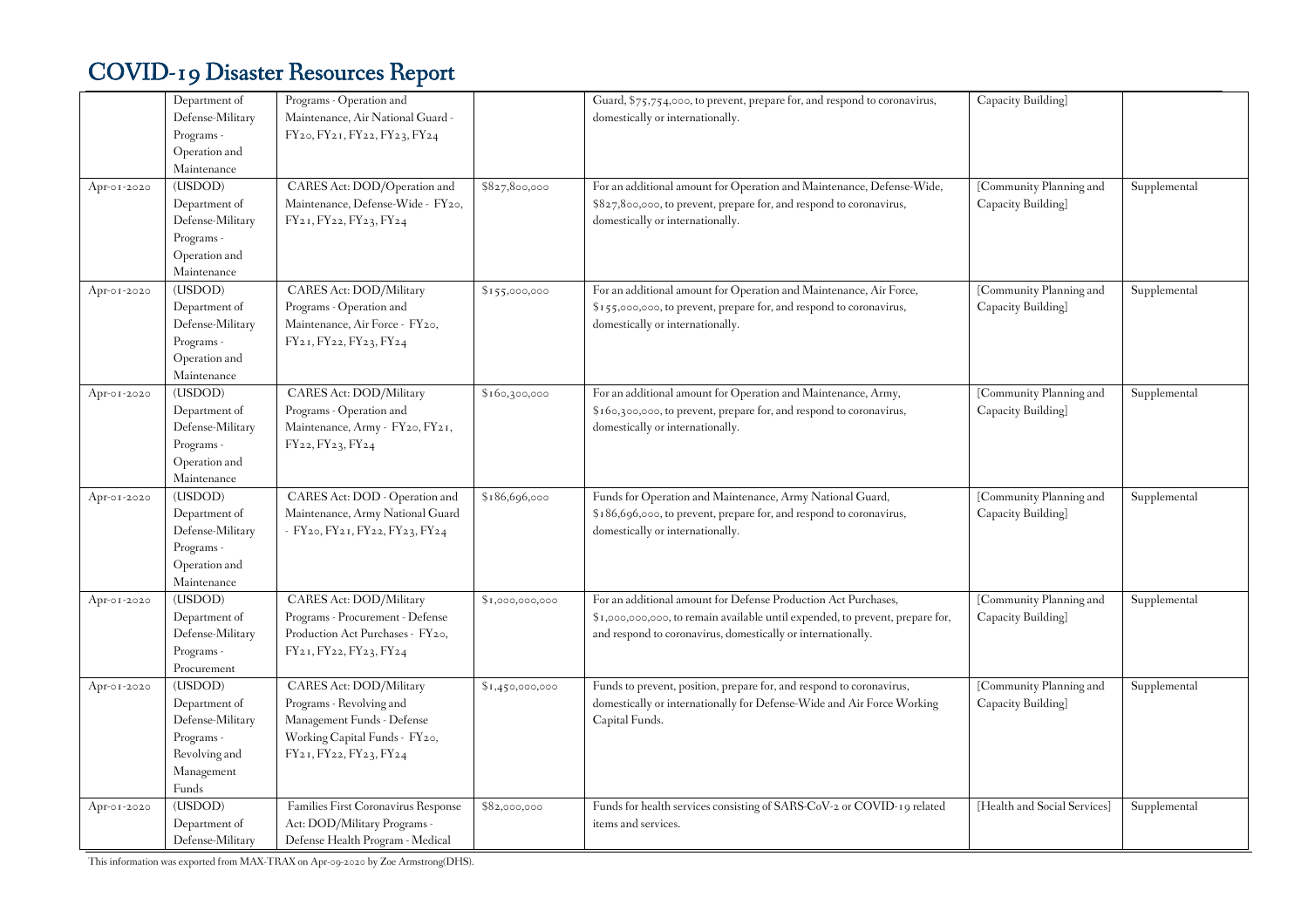|             | Programs - Defense                | Services - FY20, FY21, FY22                   |                 |                                                                                   |                              |              |
|-------------|-----------------------------------|-----------------------------------------------|-----------------|-----------------------------------------------------------------------------------|------------------------------|--------------|
|             | Health Program                    |                                               |                 |                                                                                   |                              |              |
| Apr-01-2020 | (USDOD)                           | CARES Act: DOD/Military                       | \$3,805,600,000 | Funds for operation and maintenance, research, development, test and              | [Health and Social Services] | Supplemental |
|             | Department of<br>Defense-Military | Programs - Defense Health Program -<br>FY2020 |                 | evaluation - to prevent, prepare for, and respond to coronavirus.                 |                              |              |
|             | Programs - Defense                |                                               |                 |                                                                                   |                              |              |
|             | Health Program                    |                                               |                 |                                                                                   |                              |              |
| Apr-01-2020 | (USDOD)                           | CARES Act: DOD/DHP -                          | \$1,095,500,000 | Additional funding for the Defense Health Program to be available for             | [Health and Social Services] | Supplemental |
|             | Department of                     | TRICARE - FY2020/2021                         |                 | contracts under the TRICARE program in the amount of \$1,095,500,000.             |                              |              |
|             | Defense-Military                  |                                               |                 |                                                                                   |                              |              |
|             | Programs - Defense                |                                               |                 |                                                                                   |                              |              |
|             | Health Program                    |                                               |                 |                                                                                   |                              |              |
| Apr-01-2020 | (USDOD)                           | CARES Act: DOD/OIG - Office of                | \$20,000,000    | An additional amount for Office of the Inspector General, \$20,000,000, to        | [Community Planning and      | Supplemental |
|             | Department of                     | the Inspector General - FY20, FY21,           |                 | prevent, prepare for, and respond to coronavirus, domestically or                 | Capacity Building]           |              |
|             | Defense-Military                  | FY22, FY23, FY24                              |                 | internationally.                                                                  |                              |              |
|             | Programs - Office of              |                                               |                 |                                                                                   |                              |              |
|             | <b>Inspector General</b>          |                                               |                 |                                                                                   |                              |              |
| Apr-01-2020 | (USDOE)                           | <b>CARES Act: DOE/Energy</b>                  | \$99,500,000    | Funds for support/access to scientific user facilities in the Office of Science   | [Infrastructure Systems]     | Supplemental |
|             | Department of                     | Programs - Science -                          |                 | and National Nuclear Security Administration, including equipment,                |                              |              |
|             | Energy - Energy                   | FY2020/FY2021                                 |                 | enabling technologies, and personnel associated with the operations of those      |                              |              |
|             | Programs                          |                                               |                 | scientific user facilities.                                                       |                              |              |
| Apr-01-2020 | (USDOE)                           | <b>CARES Act: DOE/Energy</b>                  | \$28,000,000    | Funds to prevent, prepare for, and respond to coronavirus, domestically or        | [Infrastructure Systems]     | Supplemental |
|             | Department of                     | Programs - Departmental                       |                 | internationally, including for necessary expenses related to supporting remote    |                              |              |
|             | Energy - Energy                   | Administration - FY2020/FY2021                |                 | access for personnel.                                                             |                              |              |
|             | Programs                          |                                               |                 |                                                                                   |                              |              |
| Apr-01-2020 | (USDOI)                           | CARES Act: DOI/BIA - Operation                | \$453,000,000   | For public safety and justice programs, executive direction for deep cleaning     | [Community Planning and      | Supplemental |
|             | Department of the                 | of Indian Programs -                          |                 | of facilities, purchase of personal protective equipment, purchase of info. tech. | Capacity Building]           |              |
|             | Interior - Bureau of              | FY2020/FY2021                                 |                 | to improve teleworking, welfare assistance and social services including Tribal   |                              |              |
|             | <b>Indian Affairs</b>             |                                               |                 | governments.                                                                      |                              |              |
| Apr-01-2020 | (USDOI)                           | CARES Act: DOI/BIA - Operation                | \$69,000,000    | Operation of Indian Education Programs including funding for tribal colleges      | [Community Planning and      | Supplemental |
|             | Department of the                 | of Indian Education Programs -                |                 | and universities, salaries, transportation, and information technology.           | Capacity Building]           |              |
|             | Interior - Bureau of              | FY2020/FY2021                                 |                 |                                                                                   |                              |              |
|             | <b>Indian Affairs</b>             |                                               |                 |                                                                                   |                              |              |
| Apr-01-2020 | (USDOI)                           | CARES Act: DOI/BOR - Water and                | \$12,500,000    | Additional \$12,500,000 to remain available for Water and Related Resources       | [Community Planning and      | Supplemental |
|             | Department of the                 | Related Resources - FY2020/FY2021             |                 | to prevent, prepare for, and respond to coronavirus domestically or               | Capacity Building]           |              |
|             | Interior - Bureau of              |                                               |                 | internationally.                                                                  |                              |              |
|             | Reclamation                       |                                               |                 |                                                                                   |                              |              |
| Apr-01-2020 | (USDOI)                           | CARES Act: DOI/BOR - Policy and               | \$8,100,000     | For Policy and Administration, \$8,100,000, to remain available until             | [Community Planning and      | Supplemental |
|             | Department of the                 | Administration - FY2020/FY2021                |                 | September 30, 2021, to prevent, prepare for, and respond to coronavirus,          | Capacity Building]           |              |
|             | Interior - Bureau of              |                                               |                 | domestically or internationally.                                                  |                              |              |
|             | Reclamation                       |                                               |                 |                                                                                   |                              |              |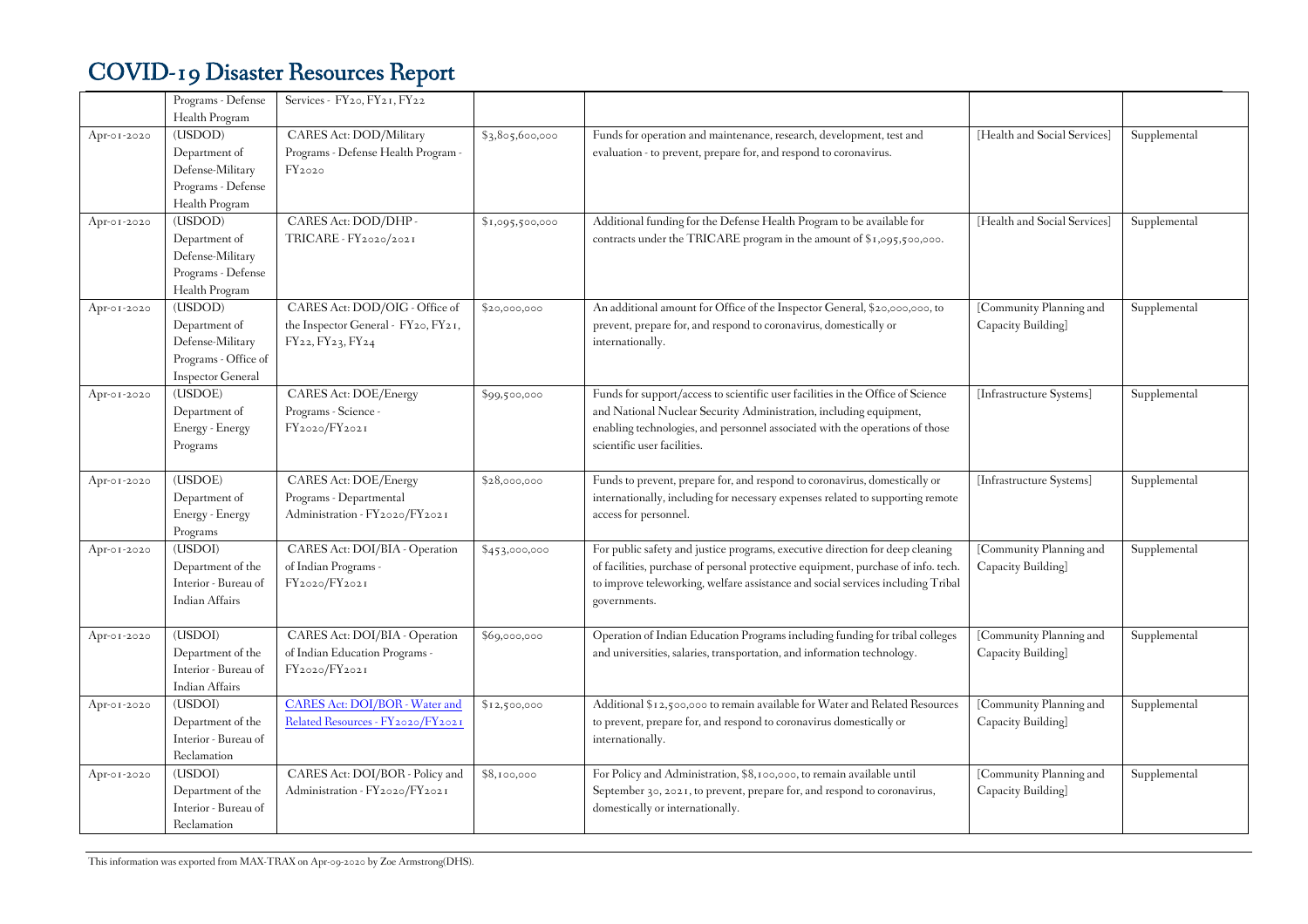| Apr-01-2020 | (USDOI)<br>Department of the<br>Interior - Insular<br>Affairs                  | CARES Act: DOI/Insular Affairs -<br>Assistance to Territories -<br>FY2020/FY2021                                  | \$55,000,000  | For Assistance to Territories to prevent, prepare for, and respond to<br>coronavirus, domestically or internationally, for general technical assistance.                                                                                                               | [Community Planning and<br>Capacity Building] | Supplemental |
|-------------|--------------------------------------------------------------------------------|-------------------------------------------------------------------------------------------------------------------|---------------|------------------------------------------------------------------------------------------------------------------------------------------------------------------------------------------------------------------------------------------------------------------------|-----------------------------------------------|--------------|
| Apr-01-2020 | (USDOI)<br>Department of the<br>Interior - Office of<br>the Secretary          | CARES Act: DOI/Office of the<br>Secretary - Departmental Operations<br>- FY2020/FY2021                            | \$158,400,000 | Coronavirus funds for purchasing equipment/supplies to disinfect<br>buildings/public areas, for law enforcement and emergency management<br>operations, bio surveillance of wildlife and environmental persistence studies,<br>employee overtime and pay.              | [Economic]                                    | Supplemental |
| Apr-01-2020 | (USDOJ)<br>Department of<br>Justice                                            | CARES Act: DOJ/OIG - Office of<br>Inspector General - FY20, FY21,<br>FY22, FY23, FY24                             | \$2,000,000   | Funds to prevent, prepare for, and respond to coronavirus, domestically or<br>internationally, including the impact of coronavirus on the work of the<br>Department of Justice and to carry out investigations and audits related to the<br>funding in this Act.       | [Community Planning and<br>Capacity Building] | Supplemental |
| Apr-01-2020 | (USDOJ)<br>Department of<br>Justice - Drug<br>Enforcement<br>Administration    | CARES Act: DOJ/DEA - Salaries<br>and Expenses - FY20, FY21, FY22,<br>FY23, FY24                                   | \$15,000,000  | Additional funding for Drug Enforcement Administration, Salaries and<br>Expenses to prevent, prepare for, and respond to coronavirus, domestically or<br>internationally, including the impact of coronavirus on the Department of<br>Justice.                         | [Economic]                                    | Supplemental |
| Apr-01-2020 | (USDOJ)<br>Department of<br>Justice - Federal<br>Bureau of<br>Investigation    | CARES Act: DOJ/FBI - Salaries and<br>Expenses - FY20, FY21, FY22,<br>FY23, FY24                                   | \$20,000,000  | For Federal Bureau of Investigation, Salaries and Expenses, \$20,000,000, to<br>prevent, prepare for, and respond to coronavirus, domestically or<br>internationally, including the impact of coronavirus on the work of the<br>Department of Justice.                 | [Economic]                                    | Supplemental |
| Apr-01-2020 | (USDOJ)<br>Department of<br>Justice - Federal<br>Prison System                 | CARES Act: DOJ/Federal Prison<br>System - Salaries and Expenses -<br>FY20, FY21, FY22, FY23, FY24                 | \$100,000,000 | Funds for Federal Prison System, Salaries and Expenses to prevent, prepare<br>for, and respond to coronavirus, domestically or internationally, including the<br>impact of coronavirus on the work of the Department of Justice.                                       | [Economic]                                    | Supplemental |
| Apr-01-2020 | (USDOJ)<br>Department of<br>Justice - General<br>Administration                | CARES Act: DOJ/GA - Justice<br>Information Sharing Technology -<br>FY20, FY21, FY22, FY23, FY24                   | \$2,000,000   | For an additional amount for Justice Information Sharing Technology,<br>\$2,000,000, to remain available until expended, to prevent, prepare for, and<br>respond to coronavirus, domestically/internationally, including impact of<br>coronavirus on Dept. of Justice. | [Community Planning and<br>Capacity Building] | Supplemental |
| Apr-01-2020 | (USDOJ)<br>Department of<br>Justice - Legal<br>Activities and U.S.<br>Marshals | CARES Act: DOJ/Legal Activities<br>and U.S. Marshals - Salaries and<br>Expenses - FY20, FY21, FY22,<br>FY23, FY24 | \$15,000,000  | For United States Marshals Service, Salaries and Expenses, \$15,000,000, to<br>prevent, prepare for, and respond to coronavirus, domestically or<br>internationally, including the impact of coronavirus on the work of the<br>Department of Justice.                  | [Economic]                                    | Supplemental |
| Apr-01-2020 | (USDOJ)<br>Department of<br>Justice - Legal<br>Activities and U.S.<br>Marshals | CARES Act: DOJ - Salaries and<br>Expenses - FY20, FY21, FY22,<br>FY23, FY24                                       | \$3,000,000   | Funds for Salaries and Expenses, United States Attorneys, \$3,000,000, to<br>prevent, prepare for, and respond to coronavirus, domestically or<br>internationally, including the impact of coronavirus on the work of the<br>Department of Justice.                    | [Economic]                                    | Supplemental |
| Apr-01-2020 | (USDOI)                                                                        | CARES Act: DOJ/OJP - State and                                                                                    | \$850,000,000 | Additional State/Territory and Local Law Enforcement Assistance to                                                                                                                                                                                                     | [Economic]                                    | Supplemental |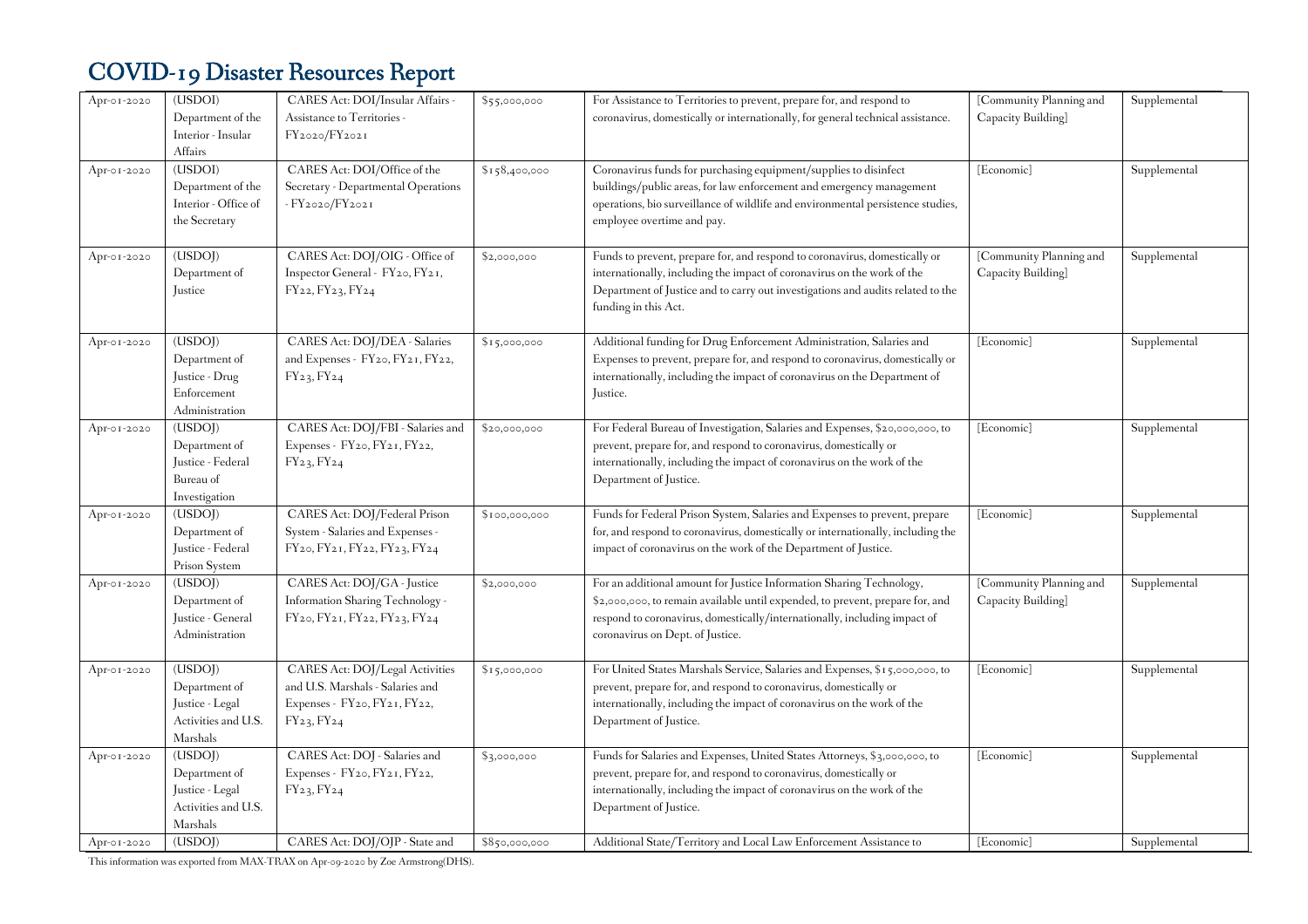|             | Department of<br>Justice - Office of | Local Law Enforcement Assistance -<br>FY20, FY21, FY22, FY23, FY24 |                  | prevent, prepare for, and respond to coronavirus, domestically or<br>internationally. |                         |              |
|-------------|--------------------------------------|--------------------------------------------------------------------|------------------|---------------------------------------------------------------------------------------|-------------------------|--------------|
|             | Justice Programs                     |                                                                    |                  |                                                                                       |                         |              |
| Apr-01-2020 | (USDOL)                              | CARES Act: DOL/OIG - Office of                                     | \$25,000,000     | For the Office of the Inspector General of the Department of Labor to carry           | [Economic]              | Supplemental |
|             | Department of                        | the Inspector General - FY20, FY21,                                |                  | out audits, investigations, and other oversight activities.                           |                         |              |
|             | Labor                                | FY22, FY23, FY24                                                   |                  |                                                                                       |                         |              |
| Apr-01-2020 | (USDOL)                              | CARES Act: DOL - Short-Time                                        | \$100,000,000    | There are appropriated, out of moneys in the Treasury not otherwise                   | [Economic]              | Supplemental |
|             | Department of                        | Compensation Program - FY20,                                       |                  | appropriated, to the Secretary, \$100,000,000 to carry out this section, to           |                         |              |
|             | Labor                                | FY21, FY22, FY23, FY24                                             |                  | remain available without fiscal year limitation.                                      |                         |              |
|             |                                      |                                                                    |                  |                                                                                       |                         |              |
| Apr-01-2020 | (USDOL)                              | CARES Act: DOL/Departmental                                        | \$12,500,000     | For Employee Benefits Security Administration, Wage and Hour Division,                | [Economic]              | Supplemental |
|             | Department of                        | Management - Salaries and Expenses                                 |                  | Occupational Safety and Health Administration, and Employment and                     |                         |              |
|             | Labor-                               | $-FY_{20}$ , $FY_{21}$ , $FY_{22}$                                 |                  | Training Administration "Program Administration" to prevent, prepare for,             |                         |              |
|             | Departmental                         |                                                                    |                  | and respond to coronavirus.                                                           |                         |              |
|             | Management                           |                                                                    |                  |                                                                                       |                         |              |
| Apr-01-2020 | (USDOL)                              | CARES Act: DOL/ETA - Training                                      | \$345,000,000    | For Training and Employment Services to prevent, prepare for, and respond             | [Economic]              | Supplemental |
|             | Department of                        | and Employment Services - FY20,                                    |                  | to coronavirus, domestically or internationally, for necessary expenses for the       |                         |              |
|             | Labor-                               | $FY_{21}$ , $FY_{22}$                                              |                  | dislocated workers assistance national reserve.                                       |                         |              |
|             | Employment and                       |                                                                    |                  |                                                                                       |                         |              |
|             | Training                             |                                                                    |                  |                                                                                       |                         |              |
|             | Administration                       |                                                                    |                  |                                                                                       |                         |              |
| Apr-01-2020 | (USDOS)                              | CARES Act: DOS/AFA -                                               | \$324,000,000    | Additional funds to prevent, prepare for, and respond to coronavirus,                 | [Community Planning and | Supplemental |
|             | Department of                        | Diplomatic Programs - FY20, FY21,                                  |                  | including for necessary expenses to maintain consular operations and to               | Capacity Building]      |              |
|             | State -                              | $FY_{22}$                                                          |                  | provide for evacuation expenses and emergency preparedness.                           |                         |              |
|             | Administration of                    |                                                                    |                  |                                                                                       |                         |              |
|             | Foreign Affairs                      |                                                                    |                  |                                                                                       |                         |              |
| Apr-01-2020 | (USDOS)                              | Coronavirus Preparedness and                                       | \$264,000,000    | Funds for Diplomatic Programs including necessary expenses to prevent,                | [Community Planning and | Supplemental |
|             | Department of                        | Response Supplemental                                              |                  | prepare for, and respond to coronavirus, including for maintaining consular           | Capacity Building]      |              |
|             | State -                              | Appropriations Act: DOS/AFA -                                      |                  | operations, reimbursement of evacuation expenses, and emergency                       |                         |              |
|             | Administration of                    | Diplomatic Programs - FY20, FY21,                                  |                  | preparedness.                                                                         |                         |              |
|             | Foreign Affairs                      | $FY_{22}$                                                          |                  |                                                                                       |                         |              |
| Apr-01-2020 | (USDOS)                              | Coronavirus Preparedness and                                       | \$90,000,000     | Funds for Administration of Foreign Affairs, Dept. of State Diplomatic                | [Community Planning and | Supplemental |
|             | Department of                        | Response Supplemental                                              |                  | Programs, Foreign Operations, and Related Programs (Secretary of State and            | Capacity Building]      |              |
|             | State -                              | Appropriations Act: DOS/AFA -                                      |                  | Administrator of USAID will submit a report to the Appropriations                     |                         |              |
|             | Administration of                    | Diplomatic Programs*** - FY2020                                    |                  | Committee on proposed uses of funds).                                                 |                         |              |
|             | Foreign Affairs                      |                                                                    |                  |                                                                                       |                         |              |
| Apr-01-2020 | (USDOT)                              | CARES Act: DOT/FAA - Grants-                                       | \$10,000,000,000 | Funds to prevent, prepare for, and respond to coronavirus - any related               | [Economic]              | Supplemental |
|             | Department of                        | in-Aid for Airports - FY20, FY21,                                  |                  | qualifying expense to be covered.                                                     |                         |              |
|             | Transportation -                     | FY22, FY23, FY24                                                   |                  |                                                                                       |                         |              |
|             | Federal Aviation                     |                                                                    |                  |                                                                                       |                         |              |
|             | Administration                       |                                                                    |                  |                                                                                       |                         |              |
| Apr-01-2020 | (USDOT)                              | CARES Act: DOT/FMCSA-                                              | \$200,000        | Additional obligation limitation is provided and repurposed for obligations           | [Community Planning and | Supplemental |
|             | Department of                        | Motor Carrier Safety Operations and                                |                  | incurred to support activities to prevent, prepare for, and respond to                | Capacity Building]      |              |
|             | Transportation -                     | Programs - FY20, FY21, FY22, FY23,                                 |                  | coronavirus.                                                                          |                         |              |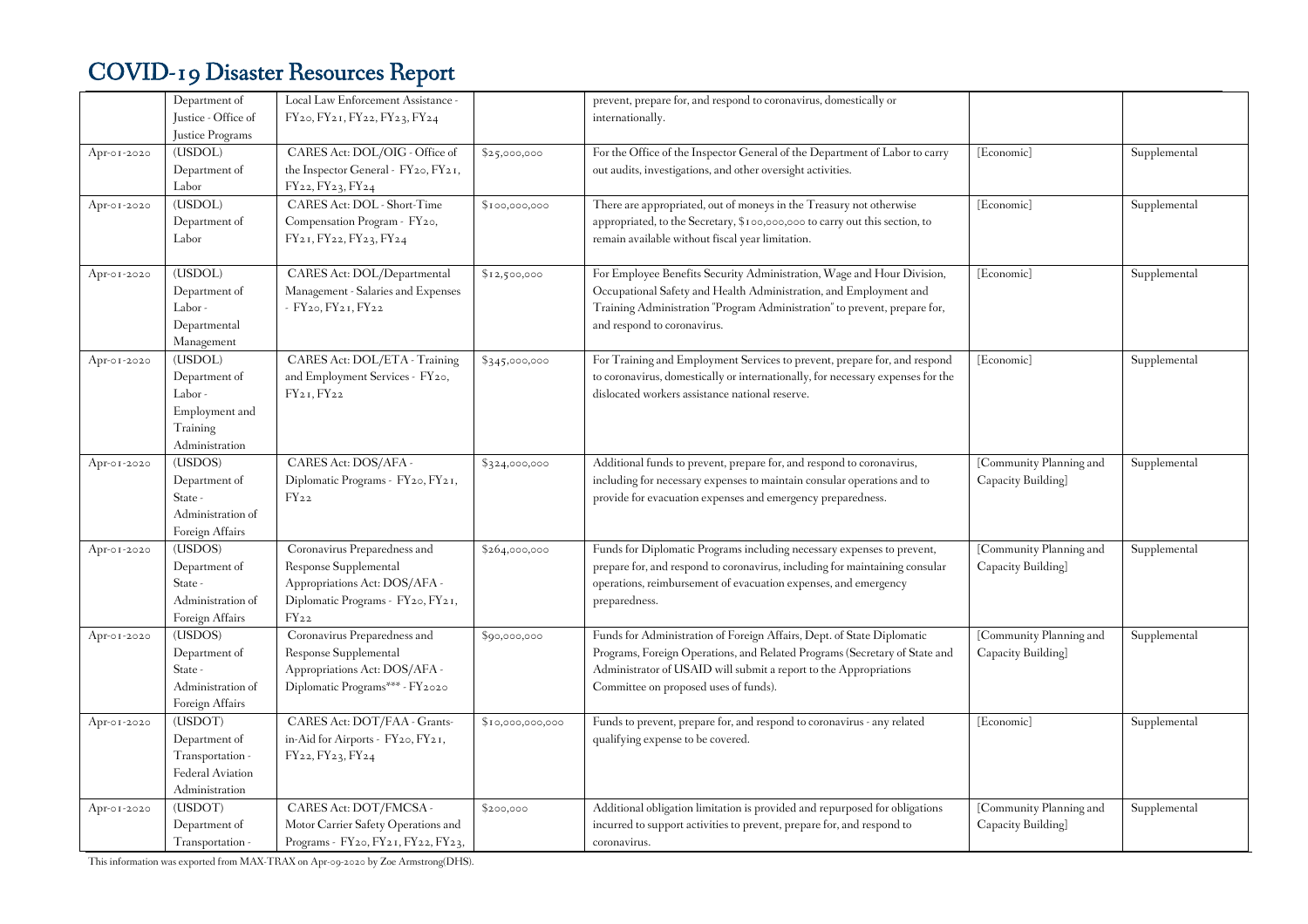|             | Federal Motor       | $FY_{24}$                             |                  |                                                                                |                              |              |
|-------------|---------------------|---------------------------------------|------------------|--------------------------------------------------------------------------------|------------------------------|--------------|
|             | Carrier Safety      |                                       |                  |                                                                                |                              |              |
|             | Administration      |                                       |                  |                                                                                |                              |              |
| Apr-01-2020 | (USDOT)             | CARES Act: DOT/FRA - National         | \$526,000,000    | For National Network Grants to the National Railroad Passenger                 | [Health and Social Services] | Supplemental |
|             | Department of       | Network Grants to the National        |                  | Corporation to prevent, prepare for, and respond to coronavirus.               |                              |              |
|             | Transportation -    | Railroad Passenger Corporation -      |                  |                                                                                |                              |              |
|             | Federal Railroad    | FY20, FY21, FY22, FY23, FY24          |                  |                                                                                |                              |              |
|             | Administration      |                                       |                  |                                                                                |                              |              |
| Apr-01-2020 | (USDOT)             | CARES Act: DOT/FRA - Safety           | \$250,000        | For an additional amount for Safety and Operations, \$250,000, to remain       | [Community Planning and      | Supplemental |
|             | Department of       | and Operations - FY2020/FY2021        |                  | available until September 30, 2021, to prevent, prepare for, and respond to    | Capacity Building]           |              |
|             | Transportation -    |                                       |                  | coronavirus.                                                                   |                              |              |
|             | Federal Railroad    |                                       |                  |                                                                                |                              |              |
|             | Administration      |                                       |                  |                                                                                |                              |              |
| Apr-01-2020 | (USDOT)             | CARES Act: DOT/FRA - Northeast        | \$492,000,000    | Funds to prevent, prepare for, and respond to coronavirus, including to enable | [Community Planning and      | Supplemental |
|             | Department of       | Corridor Grants to the National       |                  | the Secretary of Transportation to make or amend existing grants to the        | Capacity Building]           |              |
|             | Transportation -    | Railroad Passenger Corporation -      |                  | National Railroad Passenger Corporation for activities associated with the     |                              |              |
|             | Federal Railroad    | FY20, FY21, FY22, FY23, FY24          |                  | Northeast Corridor.                                                            |                              |              |
|             | Administration      |                                       |                  |                                                                                |                              |              |
| Apr-01-2020 | (USDOT)             | CARES Act: DOTreas/FTA -              | \$25,000,000,000 | For an additional amount for Transit Infrastructure Grants, \$25,000,000,000,  | [Economic]                   | Supplemental |
|             | Department of       | Transit Infrastructure Grants - FY20, |                  | to remain available until expended, to prevent, prepare for, and respond to    |                              |              |
|             | Transportation -    | FY21, FY22, FY23, FY24                |                  | coronavirus.                                                                   |                              |              |
|             | Federal Transit     |                                       |                  |                                                                                |                              |              |
|             | Administration      |                                       |                  |                                                                                |                              |              |
| Apr-01-2020 | (USDOT)             | CARES Act: DOT/Maritime               | \$1,000,000      | For direct payments for State Maritime Academies to prevent, prepare for,      | [Economic]                   | Supplemental |
|             | Department of       | Adminsitration - State and Maritime   |                  | and respond to coronavirus.                                                    |                              |              |
|             | Transportation -    | Academy Operations -                  |                  |                                                                                |                              |              |
|             | Maritime            | FY2020/FY2021                         |                  |                                                                                |                              |              |
|             | Administration      |                                       |                  |                                                                                |                              |              |
| Apr-01-2020 | (USDOT)             | CARES Act: DOT/Maritime               | \$3,134,000      | For the operations of the United States Merchant Marine Academy to             | [Economic]                   | Supplemental |
|             | Department of       | Administration - Operations and       |                  | prevent, prepare for, and respond to coronavirus.                              |                              |              |
|             | Transportation -    | Training - FY2020/FY2021              |                  |                                                                                |                              |              |
|             | Maritime            |                                       |                  |                                                                                |                              |              |
|             | Administration      |                                       |                  |                                                                                |                              |              |
| Apr-01-2020 | (USDOT)             | CARES Act: DOT/OIG - Salaries         | \$5,000,000      | An additional \$5,000,000 for Office of Inspector General, to remain available | [Economic]                   | Supplemental |
|             | Department of       | and Expenses - FY20, FY21, FY22,      |                  | until expended, to prevent, prepare for, and respond to coronavirus            |                              |              |
|             | Transportation -    | FY23, FY24                            |                  |                                                                                |                              |              |
|             | Office of Inspector |                                       |                  |                                                                                |                              |              |
|             | General             |                                       |                  |                                                                                |                              |              |
| Apr-01-2020 | (USDOT)             | CARES Act: DOT/Office of the          | \$56,000,000     | Funds for the Essential Air Service and Rural Improvement Fund in addition     | [Economic]                   | Supplemental |
|             | Department of       | Secretary - Essential Air Service -   |                  | to funds provided to the Payments to Air Carriers program in to carry out the  |                              |              |
|             | Transportation -    | FY20, FY21, FY22, FY23, FY24          |                  | essential air service program.                                                 |                              |              |
|             | Office of the       |                                       |                  |                                                                                |                              |              |
|             | Secretary           |                                       |                  |                                                                                |                              |              |
| Apr-01-2020 | (USDOT)             | CARES Act: DOT/Office of the          | \$1,753,000      | Additional amount for Salaries and Expenses to prevent, prepare for, and       | [Economic]                   | Supplemental |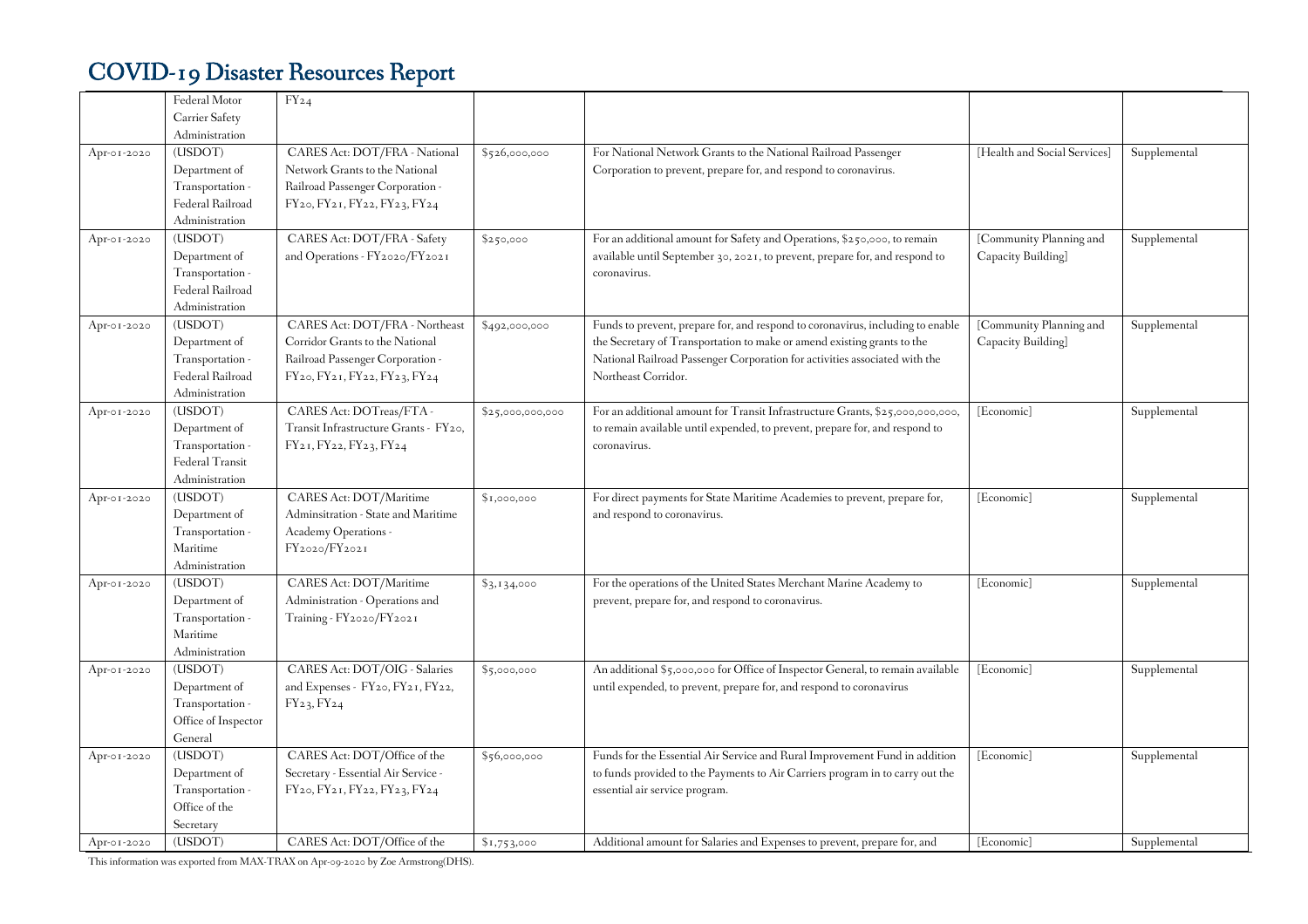|             | Department of       | Secretary - Salaries and Expenses - |                  | respond to coronavirus, including necessary expenses for operating costs and    |                              |              |
|-------------|---------------------|-------------------------------------|------------------|---------------------------------------------------------------------------------|------------------------------|--------------|
|             | Transportation -    | FY20, FY21, FY22, FY23, FY24        |                  | capital outlays.                                                                |                              |              |
|             | Office of the       |                                     |                  |                                                                                 |                              |              |
|             | Secretary           |                                     |                  |                                                                                 |                              |              |
| Apr-01-2020 | (USED)              | CARES Act: DOEd - Student Aid       | \$40,000,000     | Additional funds for the Student Aid Administration to prevent, prepare for,    | [Economic]                   | Supplemental |
|             | Department of       | Administration - FY2020/FY2021      |                  | and respond to coronavirus to include support through the Public Health         |                              |              |
|             | Education -         |                                     |                  | Service Act.                                                                    |                              |              |
|             | Department of       |                                     |                  |                                                                                 |                              |              |
|             | Education           |                                     |                  |                                                                                 |                              |              |
| Apr-01-2020 | (USED)              | CARES Act: DOEd - Safe School       | \$100,000,000    | To help elementary, secondary and postsecondary schools clean and disinfect     | [Health and Social Services] | Supplemental |
|             | Department of       | and Citizenship Education -         |                  | affected schools, and assist in counseling and distance learning and associated |                              |              |
|             | Education -         | FY2020/FY2021                       |                  | costs - to prevent, prepare for, and respond to coronavirus.                    |                              |              |
|             | Department of       |                                     |                  |                                                                                 |                              |              |
|             | Education           |                                     |                  |                                                                                 |                              |              |
| Apr-01-2020 | (USED)              | CARES Act: DOEd - Office of the     | \$7,000,000      | Funds to prevent, prepare for, and respond to coronavirus, domestically or      | [Economic]                   | Supplemental |
|             | Department of       | Inspector General - FY20, FY21,     |                  | internationally, including for salaries and expenses necessary for oversight    |                              |              |
|             | Education -         | $FY_{22}$                           |                  | and audit of programs, grants, and projects funded in this Act to respond to    |                              |              |
|             | Department of       |                                     |                  | coronavirus.                                                                    |                              |              |
|             | Education           |                                     |                  |                                                                                 |                              |              |
| Apr-01-2020 | (USED)              | CARES Act: DOEd - Howard            | \$13,000,000     | For Howard University to help defray the expenses directly caused by            | [Community Planning and      | Supplemental |
|             | Department of       | University - FY2020/FY2021          |                  | coronavirus and to enable grants to students for expenses directly related to   | Capacity Building]           |              |
|             | Education -         |                                     |                  | coronavirus and the disruption of university operations.                        |                              |              |
|             | Department of       |                                     |                  |                                                                                 |                              |              |
|             | Education           |                                     |                  |                                                                                 |                              |              |
| Apr-01-2020 | (USED)              | CARES Act: DOEd - Gallaudet         | \$7,000,000      | For Gallaudet University to help defray the expenses directly caused by         | [Health and Social Services] | Supplemental |
|             | Department of       | University - FY2020/FY2021          |                  | coronavirus and to enable grants to students for expenses directly related to   |                              |              |
|             | Education -         |                                     |                  | coronavirus and the disruption of university operations.                        |                              |              |
|             | Department of       |                                     |                  |                                                                                 |                              |              |
|             | Education           |                                     |                  |                                                                                 |                              |              |
| Apr-01-2020 | (USED)              | CARES Act: DOEd - Education         | \$30,750,000,000 | For an additional amount for Education Stabilization Fund, \$30,750,000,000,    | [Economic]                   | Supplemental |
|             | Department of       | Stabilization Fund - FY2020/FY2021  |                  | to remain available through September 30, 2021, to prevent, prepare for, and    |                              |              |
|             | Education -         |                                     |                  | respond to coronavirus, domestically or internationally.                        |                              |              |
|             | Department of       |                                     |                  |                                                                                 |                              |              |
|             | Education           |                                     |                  |                                                                                 |                              |              |
| Apr-01-2020 | (USED)              | CARES Act: DOEd - Departmental      | \$8,000,000      | For an additional amount for Program Administration, \$8,000,000, to remain     | [Economic]                   | Supplemental |
|             | Department of       | Managementn - Program               |                  | available through September 30, 2021 to prevent, prepare for, and respond to    |                              |              |
|             | Education -         | Administration FY2020/FY2021        |                  | coronavirus, domestically or internationally.                                   |                              |              |
|             | Department of       |                                     |                  |                                                                                 |                              |              |
|             | Education           |                                     |                  |                                                                                 |                              |              |
| Apr-01-2020 | (USED)              | CARES Act: DOEd/Corporation for     | \$75,000,000     | To prevent, prepare for, and respond to coronavirus - for fiscal stabilization  | [Health and Social Services] | Supplemental |
|             | Department of       | Public Broadcasting - COVID-19      |                  | grants to public telecommunications entities with no deduction for              |                              |              |
|             | Education -         | Support - FY2020/FY2021             |                  | administrative or costs of the Corporation, to maintain programming and         |                              |              |
|             | Corporation for     |                                     |                  | preserve small rural stations.                                                  |                              |              |
|             | Public Broadcasting |                                     |                  |                                                                                 |                              |              |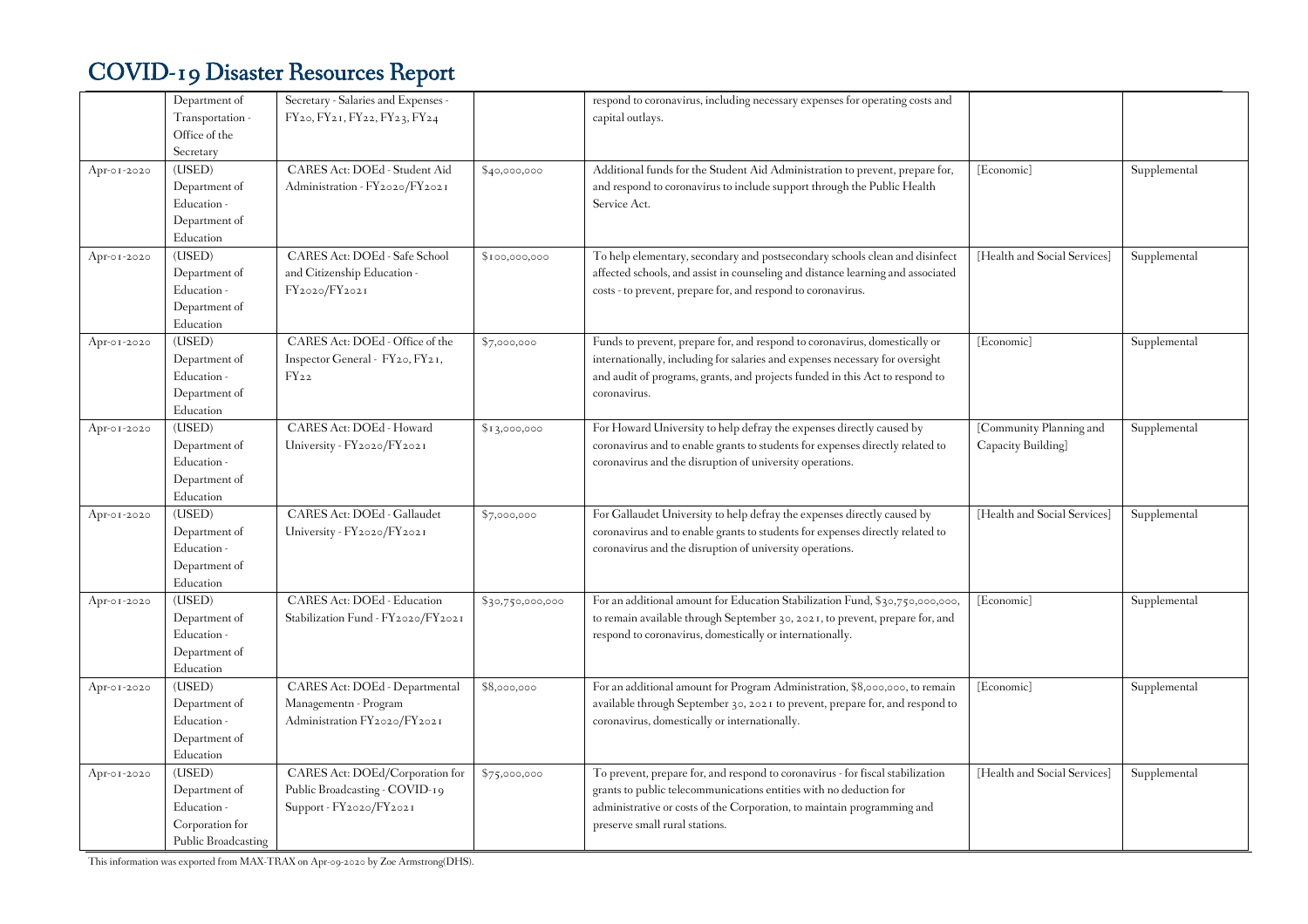| Apr-01-2020 | (USEPA)<br>Environmental<br>Protection Agency                                                                | CARES Act: EPA - Science and<br>Technology - FY2020/FY2021                                                       | \$2,250,000,000 | For cleaning and disinfecting equipment or facilities of the Environmental<br>Protection Agency and supporting research on methods to reduce risks from<br>environmental transmission of coronavirus via contaminated surfaces or<br>materials.                        | [Economic]                                | Supplemental |
|-------------|--------------------------------------------------------------------------------------------------------------|------------------------------------------------------------------------------------------------------------------|-----------------|------------------------------------------------------------------------------------------------------------------------------------------------------------------------------------------------------------------------------------------------------------------------|-------------------------------------------|--------------|
| Apr-01-2020 | (USEPA)<br>Environmental<br>Protection Agency                                                                | CARES Act: EPA - Hazardous<br>Substance Superfund -<br>FY2020/FY2021                                             | \$770,000       | Funds provided under this heading in this Act shall be for necessary expenses<br>for cleaning and disinfecting equipment or facilities of, or for use by, the<br>Environmental Protection Agency.                                                                      | [Health and Social Services]              | Supplemental |
| Apr-01-2020 | (USEPA)<br>Environmental<br>Protection Agency                                                                | CARES Act: EPA - Environmental<br>Programs and Management -<br>FY2020/FY2021                                     | \$3,910,000,000 | Coronoavirus funds supporting necessary expenses for cleaning and<br>disinfecting equipment or facilities of, or for use by, the Environmental<br>Protection Agency, and operational continuity of Environmental Protection<br>Agency programs and related activities. | [Economic]                                | Supplemental |
| Apr-01-2020 | (USEPA)<br>Environmental<br>Protection Agency                                                                | CARES Act: EPA - Buildings and<br>Facilities - FY2020/FY2021                                                     | \$300,000       | Funds for coronavirus related expenses - including for necessary expenses for<br>cleaning and disinfecting equipment or facilities of, or for use by, the<br>Environmental Protection Agency.                                                                          | [Economic]                                | Supplemental |
| Apr-01-2020 | (USGSA) General<br>Services<br>Administration -<br><b>General Services</b><br>Administration                 | CARES Act: GSA - Real Property<br>Activities: Federal Buildings Fund -<br>FY20, FY21, FY22, FY23, FY24           | \$275,000,000   | For an additional amount to be deposited in the Federal Buildings Fund,<br>\$275,000,000, to remain available until expended, to prevent, prepare for,<br>and respond to coronavirus, domestically or internationally.                                                 | [Economic]                                | Supplemental |
| Apr-01-2020 | (USGSA) General<br>Services<br>Administration -<br><b>General Activities</b>                                 | CARES Act: GSA/General<br>Activities - Federal Citizen Services<br>Fund - FY20, FY21, FY22, FY23,<br>$FY_{24}$   | \$18,650,000    | For an additional amount to be deposited in the Federal Citizen Services<br>Fund, \$18,650,000, to remain available until expended, to prevent, prepare<br>for, and respond to coronavirus, domestically or internationally.                                           | [Economic]                                | Supplemental |
| Apr-01-2020 | (USGSA) General<br>Services<br>Administration -<br><b>General Activities</b>                                 | CARES Act: GSA/GA - Working<br>Capital Fund - FY20, FY21, FY22,<br>$FY_{23}$ , $FY_{24}$                         | \$1,500,000     | Funds available based on monthly reports to OMB of COVID-19 expeditures<br>of large covered funds from any agency outlining need for additional funds.                                                                                                                 | [Economic]                                | Supplemental |
| Apr-01-2020 | (USHHS)<br>Department of<br>Health and Human<br>Services                                                     | CARES Act: HHS - Supplemental<br>Awards for Health Centers - FY2020                                              | \$1,320,000,000 | Provides \$1.32 billion in supplemental funding to community health centers<br>on the front lines of testing and treating patients for COVID-19.                                                                                                                       | [Economic, Health and<br>Social Services] | Supplemental |
| Apr-01-2020 | (USHHS)<br>Department of<br>Health and Human<br>Services -<br>Administration for<br>Children and<br>Families | CARES Act: HHS/ACF - Payments<br>to States for the Child Care and<br>Development Block Grants -<br>FY2020/FY2021 | \$3,500,000,000 | States, Territories, and Tribes are authorized to use funds to provide child<br>care assistance to health care sector employees, emergency responders,<br>sanitation workers, and workers deemed essential during response to<br>coronavirus.                          | [Economic]                                | Supplemental |
| Apr-01-2020 | (USHHS)<br>Department of                                                                                     | CARES Act: HHS/ACF - Low<br>Income Home Energy Assistance -                                                      | \$900,000,000   | Additional funds for Low Income Home Energy Assistance to prevent,<br>prepare for, or respond to coronavirus, domestically or internationally.                                                                                                                         | [Infrastructure Systems]                  | Supplemental |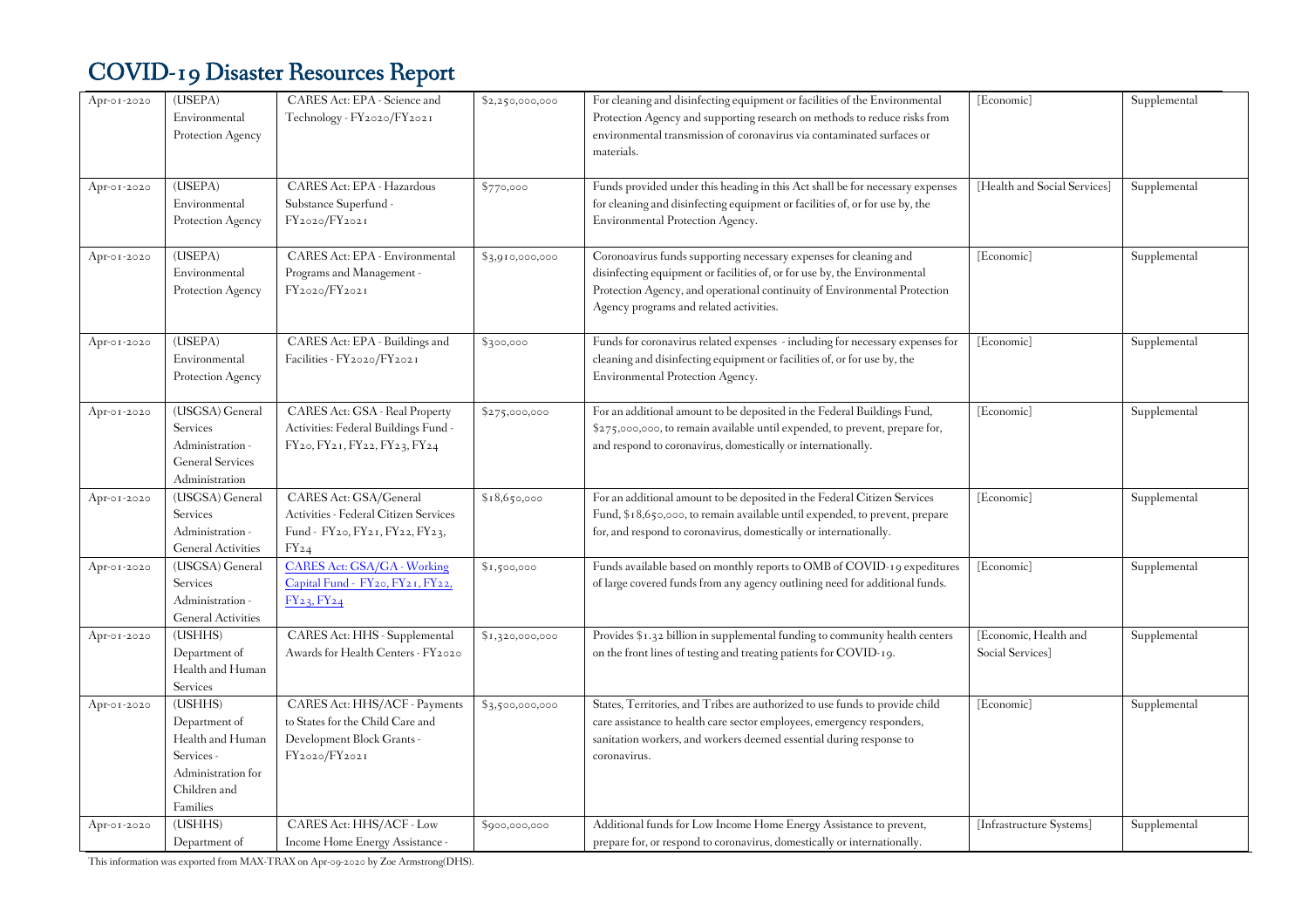|             | Health and Human                  | FY2020/FY2021                       |                 |                                                                                  |                              |              |
|-------------|-----------------------------------|-------------------------------------|-----------------|----------------------------------------------------------------------------------|------------------------------|--------------|
|             | Services -                        |                                     |                 |                                                                                  |                              |              |
|             | Administration for                |                                     |                 |                                                                                  |                              |              |
|             | Children and                      |                                     |                 |                                                                                  |                              |              |
|             | Families                          |                                     |                 |                                                                                  |                              |              |
| Apr-01-2020 | (USHHS)                           | CARES Act: HHS/ACF - Children       | \$1,874,000,000 | Coronavirus funds for Children and Families Services Programs,                   | [Health and Social Services] | Supplemental |
|             | Department of                     | and Families Services Programs -    |                 | supplemental summer programs, National Domestic Violence Hotline,                |                              |              |
|             | Health and Human                  | FY2020/FY2021                       |                 | Family Violence Prevention, temporary housing and assistance to victims,         |                              |              |
|             | Services -                        |                                     |                 | Runaway and Homeless Youth, Head Start.                                          |                              |              |
|             | Administration for                |                                     |                 |                                                                                  |                              |              |
|             | Children and                      |                                     |                 |                                                                                  |                              |              |
|             | Families                          |                                     |                 |                                                                                  |                              |              |
| Apr-01-2020 | (USHHS)                           | CARES Act: HHS/ACL - Aging          | \$955,000,000   | For an additional amount for Aging and Disability Services Programs,             | [Community Planning and      | Supplemental |
|             |                                   | and Disability Services Programs -  |                 | \$955,000,000, to remain available until September 30, 2021, to prevent,         | Capacity Building]           |              |
|             | Department of<br>Health and Human | FY2020/FY2021                       |                 | prepare for, and respond to coronavirus, domestically or internationally.        |                              |              |
|             | Services -                        |                                     |                 |                                                                                  |                              |              |
|             | Administration for                |                                     |                 |                                                                                  |                              |              |
|             | Community Living                  |                                     |                 |                                                                                  |                              |              |
| Apr-01-2020 | (USHHS)                           | Families First Coronavirus Response |                 | Funding for Aging and Disability Services Programs including Home-               | [Community Planning and      | Supplemental |
|             | Department of                     | Act: HHS/ACL - Aging and            | \$250,000,000   | Delivered Nutrition Services, Congregate Nutrition Services, and Nutrition       | Capacity Building]           |              |
|             | Health and Human                  | Disability Services Programs -      |                 | Services for Native Americans in response to COVID-19.                           |                              |              |
|             | Services -                        | FY2020/FY2021                       |                 |                                                                                  |                              |              |
|             | Administration for                |                                     |                 |                                                                                  |                              |              |
|             | Community Living                  |                                     |                 |                                                                                  |                              |              |
| Apr-01-2020 | (USHHS)                           | Coronavirus Preparedness and        | \$2,200,000,000 | Funds to carry out surveillance, epidemiology, laboratory capacity, infection    | [Health and Social Services] | Supplemental |
|             | Department of                     | Response Supplemental               |                 | control, mitigation, communications, and other preparedness and response         |                              |              |
|             | Health and Human                  | Appropriations Act: HHS/CDC-        |                 | activities to prevent, prepare for, and respond to coronavirus, domestically or  |                              |              |
|             | Services - Centers                | wide Activities & Program Support - |                 | internationally.                                                                 |                              |              |
|             | for Disease Control               | FY20, FY21, FY22                    |                 |                                                                                  |                              |              |
|             | and Prevention                    |                                     |                 |                                                                                  |                              |              |
| Apr-01-2020 | (USHHS)                           | CARES Act: HHS/CDC - Grants or      | Funding not     | For CDC-Wide Activities and Program Support for grants/cooperative               | [Economic]                   | Supplemental |
|             | Department of                     | Cooperative Agreements to SLTT      | identified.     | agreements w/ States, localities, territories, tribes, tribal orgs, urban Indian |                              |              |
|             | Health and Human                  | governments and organizations -     |                 | health orgs, tribe health service providers, surveillance, epidemiology, lab.    |                              |              |
|             | Services - Centers                | FY20, FY21, FY22, FY23, FY24        |                 | capacity, infection control.                                                     |                              |              |
|             | for Disease Control               |                                     |                 |                                                                                  |                              |              |
|             | and Prevention                    |                                     |                 |                                                                                  |                              |              |
| Apr-01-2020 | (USHHS)                           | Coronavirus Preparedness and        | Funding not     | \$300,000,000 shall be transferred to and merged with amounts in the             | [Health and Social Services] | Supplemental |
|             | Department of                     | Response Supplemental               | identified.     | Infectious Diseases Rapid Response Reserve Fund.                                 |                              |              |
|             | Health and Human                  | Appropriations Act: HHS/CDC -       |                 |                                                                                  |                              |              |
|             | Services - Centers                | Infectious Diseases Rapid Response  |                 |                                                                                  |                              |              |
|             | for Disease Control               | Reserve Fund - FY2020               |                 |                                                                                  |                              |              |
|             | and Prevention                    |                                     |                 |                                                                                  |                              |              |
| Apr-01-2020 | (USHHS)                           | CARES Act: HHS/CDC - CDC-           | \$4,300,000,000 | CDC: States, localities, territories, tribes, tribal organizations, urban Indian | [Health and Social Services] | Supplemental |
|             | Department of                     | wide Activities & Program Support - |                 | health organizations, or health service providers to tribes, including           |                              |              |
|             |                                   |                                     |                 |                                                                                  |                              |              |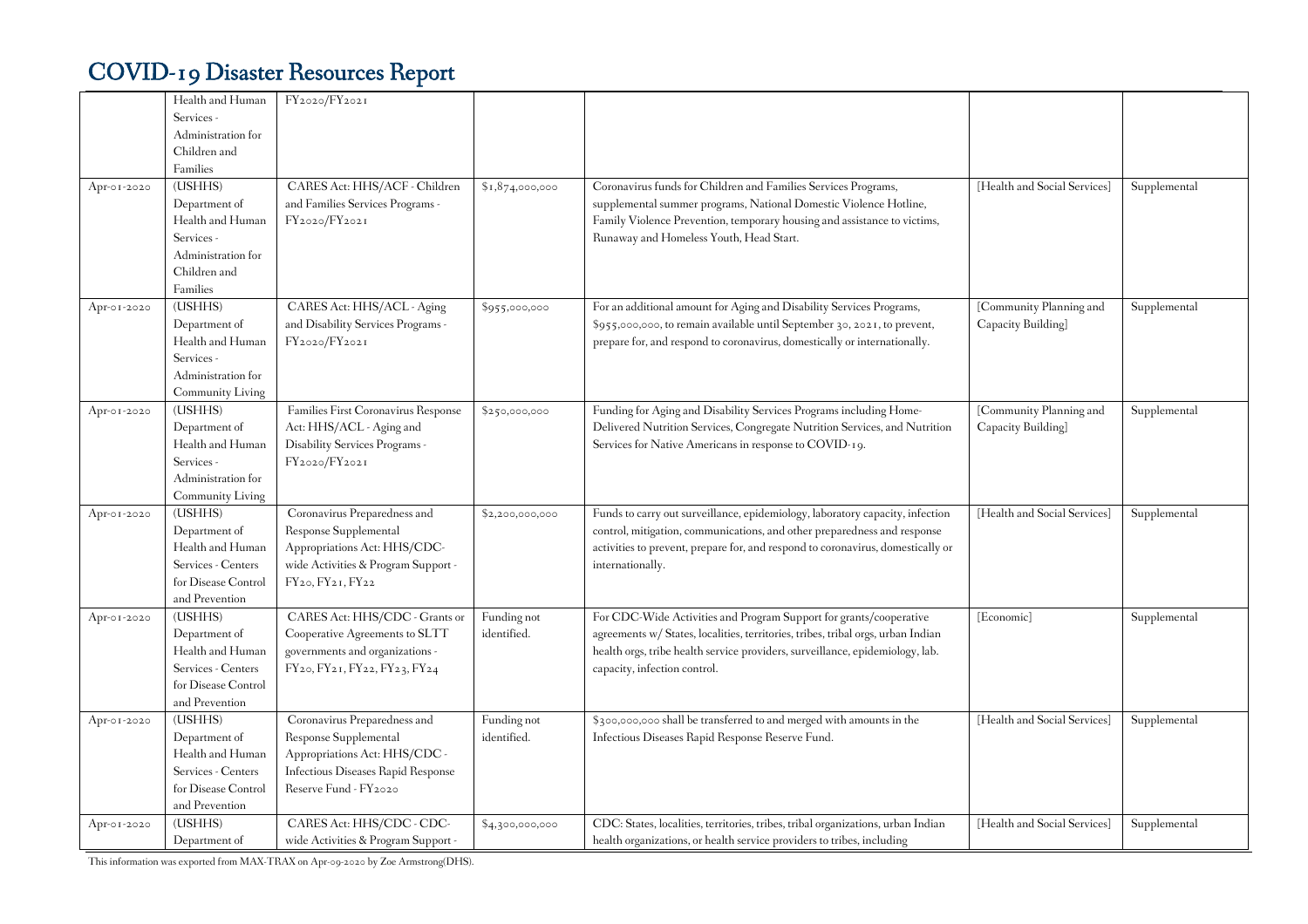|             | Health and Human                            | FY20, FY21, FY22, FY23, FY24                           |                 | surveillance, epidemiology, laboratory capacity, infection control, mitigation,                                                                          |                              |              |
|-------------|---------------------------------------------|--------------------------------------------------------|-----------------|----------------------------------------------------------------------------------------------------------------------------------------------------------|------------------------------|--------------|
|             | Services - Centers<br>for Disease Control   |                                                        |                 | communications.                                                                                                                                          |                              |              |
|             | and Prevention                              |                                                        |                 |                                                                                                                                                          |                              |              |
|             |                                             | CARES Act: HHS/Centers for                             |                 |                                                                                                                                                          |                              |              |
| Apr-01-2020 | (USHHS)                                     |                                                        | \$200,000,000   | Funds available for necessary expenses of the survey and certification                                                                                   | [Economic]                   | Supplemental |
|             | Department of                               | Medicare and Medicaid Services -                       |                 | program, prioritizing nursing home facilities in localities with community<br>transmission of coronavirus. Funds to prevent, prepare for, and respond to |                              |              |
|             | Health and Human                            | Program Management - FY20, FY21,                       |                 |                                                                                                                                                          |                              |              |
|             | Services - Centers<br>for Medicare and      | FY22, FY23                                             |                 | coronavirus.                                                                                                                                             |                              |              |
|             | <b>Medicaid Services</b>                    |                                                        |                 |                                                                                                                                                          |                              |              |
|             | (USHHS)                                     | CARES Act: HHS/FDA - Salaries                          |                 | Funds for the development of necessary medical countermeasures and                                                                                       | [Economic]                   | Supplemental |
| Apr-01-2020 | Department of                               | and Expenses - FY20, FY21, FY22,                       | \$80,000,000    | vaccines, advanced manufacturing for medical products, the monitoring of                                                                                 |                              |              |
|             | Health and Human                            | FY23, FY24                                             |                 | medical product supply chains, and related administration - to prevent,                                                                                  |                              |              |
|             | Services - Food and                         |                                                        |                 | prepare for, and respond to coronavirus.                                                                                                                 |                              |              |
|             | Drug                                        |                                                        |                 |                                                                                                                                                          |                              |              |
|             | $\label{10}$ Administration                 |                                                        |                 |                                                                                                                                                          |                              |              |
| Apr-01-2020 | (USHHS)                                     | Coronavirus Preparedness and                           | \$61,000,000    | Coronavirus funds for the development of necessary medical                                                                                               | [Economic]                   | Supplemental |
|             | Department of                               | Response Supplemental                                  |                 | countermeasures and vaccines, advanced manufacturing for medical                                                                                         |                              |              |
|             | Health and Human                            | Appropriations Act: HHS/FDA -                          |                 | products, the monitoring of medical product supply chains, and related                                                                                   |                              |              |
|             | Services - Food and                         | Salaries and Expenses - FY2020                         |                 | administrative activities.                                                                                                                               |                              |              |
|             | Drug                                        |                                                        |                 |                                                                                                                                                          |                              |              |
|             | Administration                              |                                                        |                 |                                                                                                                                                          |                              |              |
| Apr-01-2020 | (USHHS)                                     | Coronavirus Preparedness and                           | Funding not     | \$100,000,000 shall be transferred to Health Resources and Services                                                                                      | [Health and Social Services] | Supplemental |
|             | Department of                               | Response Supplemental                                  | identified.     | Administration - Primary Health Care for grants under the Health Centers                                                                                 |                              |              |
|             | Health and Human                            | Appropriations Act: HHS/HRSA -                         |                 | Program to prevent, prepare for, and respond to coronavirus.                                                                                             |                              |              |
|             | Services - Health                           | Primary Health Care - FY20, FY21,                      |                 |                                                                                                                                                          |                              |              |
|             | Resources and                               | FY22, FY23, FY24                                       |                 |                                                                                                                                                          |                              |              |
|             | <b>Services</b>                             |                                                        |                 |                                                                                                                                                          |                              |              |
|             |                                             |                                                        |                 |                                                                                                                                                          |                              |              |
|             | Administration                              |                                                        |                 |                                                                                                                                                          |                              |              |
| Apr-01-2020 | (USHHS)                                     | Families First Coronavirus Response                    | \$64,000,000    | Additional funds for Indian Health Services for health services consisting of                                                                            | [Health and Social Services] | Supplemental |
|             | Department of                               | Act: HHS/IHS - Medical Services -                      |                 | SARS-CoV-2 or COVID-19 related items and services.                                                                                                       |                              |              |
|             | Health and Human                            | FY <sub>20</sub> , FY <sub>21</sub> , FY <sub>22</sub> |                 |                                                                                                                                                          |                              |              |
|             | Services - Indian                           |                                                        |                 |                                                                                                                                                          |                              |              |
|             | Health Service                              |                                                        |                 |                                                                                                                                                          |                              |              |
| Apr-01-2020 | (USHHS)                                     | CARES Act: HHS/IHS - Indian                            | \$1,032,000,000 | For public health support, electronic health record modernization, telehealth                                                                            | [Health and Social Services] | Supplemental |
|             | Department of                               | Health Services - FY2020/FY2021                        |                 | and information technology upgrades, Purchased/Referred Care,                                                                                            |                              |              |
|             | Health and Human                            |                                                        |                 | Catastrophic Health Emergency Fund, Urban Indian Orgs, Tribal                                                                                            |                              |              |
|             | Services - Indian                           |                                                        |                 | Epidemiology Centers, Community Health Reps.                                                                                                             |                              |              |
|             | Health Service                              |                                                        |                 |                                                                                                                                                          |                              |              |
| Apr-01-2020 | (USHHS)                                     | CARES Act: HHS/NIH - National                          | \$706,000,000   | For the study of, construction of, demolition of, renovation of, and acquisition                                                                         | [Health and Social Services] | Supplemental |
|             | Department of                               | Institute of Allergy and Infectious                    |                 | of equipment for, vaccine and infectious diseases research facilities of or used                                                                         |                              |              |
|             | Health and Human                            | Diseases - FY20, FY21, FY22, FY23,                     |                 | by NIH, including the acquisition of real property.                                                                                                      |                              |              |
|             | Services - National<br>Institutes of Health | $FY_{24}$                                              |                 |                                                                                                                                                          |                              |              |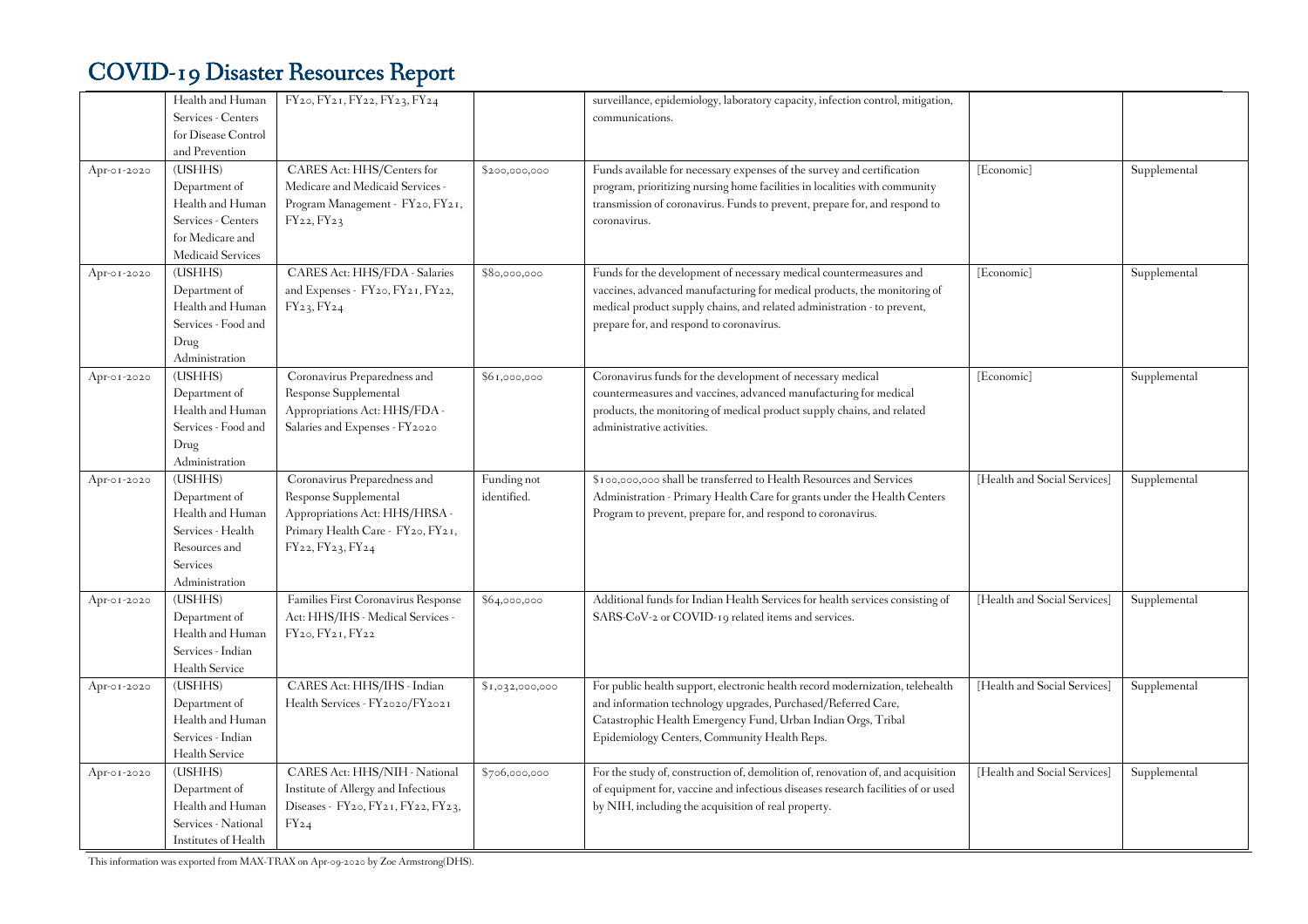| Apr-01-2020 | (USHHS)                           | Coronavirus Preparedness and                                              | Funding not   | Funds include support for worker-based training to prevent and reduce                                                               | [Health and Social Services] | Supplemental |
|-------------|-----------------------------------|---------------------------------------------------------------------------|---------------|-------------------------------------------------------------------------------------------------------------------------------------|------------------------------|--------------|
|             | Department of                     | Response Supplemental                                                     | identified.   | exposure of hospital employees, emergency first responders, and other                                                               |                              |              |
|             | Health and Human                  | Appropriations Act: HHS/NIH -                                             |               | workers who are at risk of exposure to coronavirus through their work duties                                                        |                              |              |
|             | Services - National               | National Institute of Environmental                                       |               |                                                                                                                                     |                              |              |
|             | Institutes of Health              | Health Sciences - FY20, FY21,                                             |               |                                                                                                                                     |                              |              |
|             |                                   | FY22, FY23, FY24                                                          |               |                                                                                                                                     |                              |              |
| Apr-01-2020 | (USHHS)                           | CARES Act: HHS/NIH - National                                             | \$10,000,000  | For an additional amount for National Library of Medicine, \$10,000,000, to                                                         | [Health and Social Services] | Supplemental |
|             | Department of                     | Library of Medicine - FY20, FY21,                                         |               | remain available until September 30, 2024, to prevent, prepare for, and                                                             |                              |              |
|             | Health and Human                  | FY22, FY23, FY24                                                          |               | respond to coronavirus, domestically or internationally.                                                                            |                              |              |
|             | Services - National               |                                                                           |               |                                                                                                                                     |                              |              |
|             | Institutes of Health              |                                                                           |               |                                                                                                                                     |                              |              |
| Apr-01-2020 | (USHHS)                           | Coronavirus Preparedness and                                              | \$836,000,000 | National Institute of Environmental Health Sciences for worker-based                                                                | [Health and Social Services] | Supplemental |
|             | Department of                     | Response Supplemental                                                     |               | training to prevent and reduce exposure of hospital employees, emergency                                                            |                              |              |
|             | Health and Human                  | Appropriations Act: HHS/NIH -                                             |               | first responders, and other workers who are at risk of exposure to coronavirus                                                      |                              |              |
|             | Services - National               | National Institute of Allergy and                                         |               | through their work duties.                                                                                                          |                              |              |
|             | Institutes of Health              | Infectious Diseases - FY20, FY21,                                         |               |                                                                                                                                     |                              |              |
|             |                                   | FY22, FY23, FY24                                                          |               |                                                                                                                                     |                              |              |
| Apr-01-2020 | (USHHS)                           | CARES Act: HHS/NIH - Office of                                            | \$30,000,000  | Additional funds for the NIH Office of the Director to prevent, prepare for,                                                        | [Health and Social Services] | Supplemental |
|             | Department of                     | the Director - FY20, FY21, FY22,                                          |               | and respond to coronavirus, domestically or internationally.                                                                        |                              |              |
|             | Health and Human                  | FY23, FY24                                                                |               |                                                                                                                                     |                              |              |
|             | Services - National               |                                                                           |               |                                                                                                                                     |                              |              |
|             | Institutes of Health              |                                                                           |               |                                                                                                                                     |                              |              |
| Apr-01-2020 | (USHHS)                           | CARES Act: HHS/NIH - National                                             | \$103,400,000 | For an additional amount for National Heart, Lung, and Blood Institute,                                                             | [Health and Social Services] | Supplemental |
|             | Department of                     | Heart, Lung, and Blood Institute -                                        |               | \$103,400,000, to remain available until September 30, 2024, to prevent,                                                            |                              |              |
|             | Health and Human                  | FY20, FY21, FY22, FY23, FY24                                              |               | prepare for, and respond to coronavirus, domestically or internationally.                                                           |                              |              |
|             | Services - National               |                                                                           |               |                                                                                                                                     |                              |              |
|             | Institutes of Health<br>(USHHS)   | CARES Act: HHS/NIH - National                                             |               | For an additional amount for National Institute of Biomedical Imaging and                                                           | [Health and Social Services] |              |
| Apr-01-2020 |                                   |                                                                           | \$60,000,000  |                                                                                                                                     |                              | Supplemental |
|             | Department of<br>Health and Human | Institute of Biomedical Imaging and<br>Bioengineering - FY20, FY21, FY22, |               | Bioengineering, \$60,000,000, to remain available until September 30, 2024,<br>to prevent, prepare for, and respond to coronavirus. |                              |              |
|             | Services - National               | FY23, FY24                                                                |               |                                                                                                                                     |                              |              |
|             | Institutes of Health              |                                                                           |               |                                                                                                                                     |                              |              |
| Apr-01-2020 | (USHHS)                           | CARES Act: HHS/NIH - National                                             | \$36,000,000  | Funding for the National Center for Advancing Translational Sciences,                                                               | [Health and Social Services] | Supplemental |
|             | Department of                     | Center for Advancing Translational                                        |               | \$36,000,000, to remain available until September 30, 2024, to prevent,                                                             |                              |              |
|             | Health and Human                  | Sciences - $FY_{20}$ , $FY_{21}$ , $FY_{22}$ , $FY_{23}$ ,                |               | prepare for, and respond to coronavirus, domestically or internationally.                                                           |                              |              |
|             | Services - National               | $FY_{24}$                                                                 |               |                                                                                                                                     |                              |              |
|             | Institutes of Health              |                                                                           |               |                                                                                                                                     |                              |              |
| Apr-01-2020 | (USHHS)                           | Coronavirus Preparedness and                                              | Funding not   | Additional funds for the Public Health and Social Services Emergency Fund                                                           | [Economic]                   | Supplemental |
|             | Department of                     | Response Supplemental                                                     | identified.   | including support for the development of necessary countermeasures and                                                              |                              |              |
|             | Health and Human                  | Appropriations Act: HHS/Office of                                         |               | vaccines for COVID-19.                                                                                                              |                              |              |
|             | Services - Office of              | the Secretary - Public Health & Social                                    |               |                                                                                                                                     |                              |              |
|             | the Secretary                     | Services Emergency Fund *OIG Set                                          |               |                                                                                                                                     |                              |              |
|             |                                   | Aside - FY20, FY21, FY22, FY23,                                           |               |                                                                                                                                     |                              |              |
|             |                                   | $FY_{24}$                                                                 |               |                                                                                                                                     |                              |              |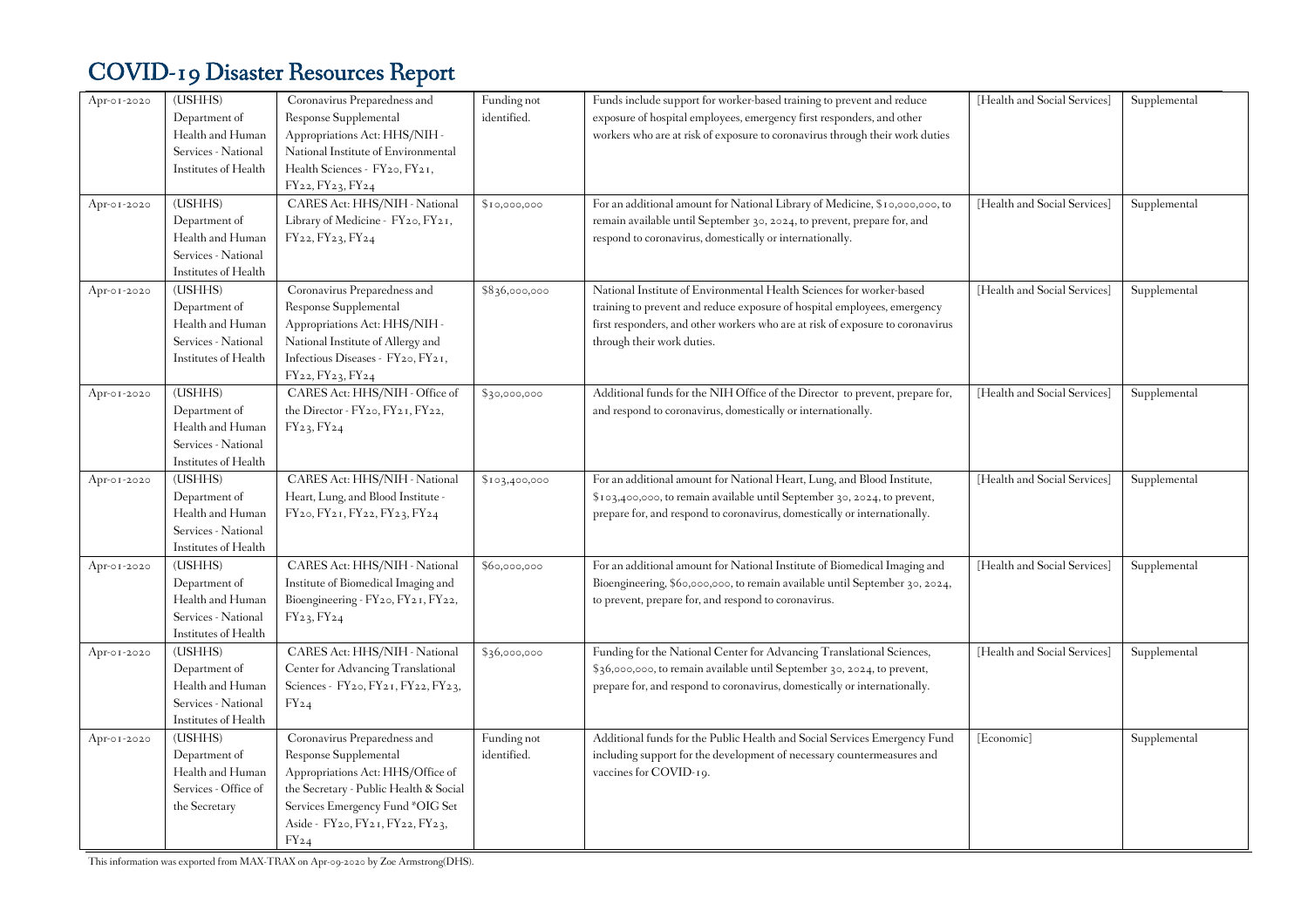| Apr-01-2020 | (USHHS)<br>Department of<br>Health and Human<br>Services - Office of<br>the Secretary                                                   | CARES Act: HHS/Office of the<br>Secretary - Public Health and Social<br>Services Emergency Fund - FY20,<br>$FY_{21}$ , $FY_{22}$                                                                  | \$275,000,000              | Coronavirus response funds to include Health Resources and Services<br>Administration-Ryan White HIV/AIDS Program for modifications to<br>existing contracts, and supplements to existing grants.                                                                       | [Economic]                   | Supplemental |
|-------------|-----------------------------------------------------------------------------------------------------------------------------------------|---------------------------------------------------------------------------------------------------------------------------------------------------------------------------------------------------|----------------------------|-------------------------------------------------------------------------------------------------------------------------------------------------------------------------------------------------------------------------------------------------------------------------|------------------------------|--------------|
| Apr-01-2020 | (USHHS)<br>Department of<br>Health and Human<br>Services - Office of<br>the Secretary                                                   | CARES Act: HHS/Office of the<br>Secretary - Strategic National<br>Stockpile - FY20, FY21, FY22, FY23,<br>$FY_{24}$                                                                                | Funding not<br>identified. | Products purchased with these funds may, at the discretion of the Secretary of<br>Health and Human Services, be deposited in the Strategic National Stockpile.                                                                                                          | [Economic]                   | Supplemental |
| Apr-01-2020 | (USHHS)<br>Department of<br>Health and Human<br>Services - Office of<br>the Secretary                                                   | CARES Act: HHS/Office of the<br>Secretary - Public Health and Social<br>Services Emergency Fund - FY20,<br>FY21, FY22, FY23, FY24                                                                 | \$27,014,500,000           | HHS COVID-19: countermeasures, platform-based technologies w/ U.S.-<br>based manufacturing, vaccine purchase, therapeutics, diagnostics, medical<br>supplies, medical surge capacity, blood supply chain, workforce<br>modernization, telehealth access/infrastructure. | [Economic]                   | Supplemental |
| Apr-01-2020 | (USHHS)<br>Department of<br>Health and Human<br>Services - Office of<br>the Secretary                                                   | Coronavirus Preparedness and<br>Response Supplemental<br>Appropriations Act: HHS/Office of<br>the Secretary - Public Health & Social<br>Services Emergency Fund - FY20,<br>FY21, FY22, FY23, FY24 | \$3,400,000,000            | For development of necessary countermeasures and vaccines, prioritizing<br>platform-based technologies with U.S.-based manufacturing capabilities, and<br>the purchase of vaccines, therapeutics, diagnostics, necessary medical<br>supplies, medical surge capacity.   | [Economic]                   | Supplemental |
| Apr-01-2020 | (USHHS)<br>Department of<br>Health and Human<br>Services - Office of<br>the Secretary                                                   | CARES Act: HHS - Office of the<br>Secretary - Public Health and Social<br>Services Emergency Fund - FY20,<br>FY21, FY22, FY23, FY24                                                               | \$100,000,000,000          | Funds for necessary expenses to reimburse, through grants or other<br>mechanisms, eligible health care providers for health care related expenses or<br>lost revenues that are attributable to coronavirus.                                                             | [Economic]                   | Supplemental |
| Apr-01-2020 | (USHHS)<br>Department of<br>Health and Human<br>Services - Office of<br>the Secretary                                                   | Families First Coronavirus Response<br>Act: HHS/Office of the Secretary -<br>Public Health & Social Services<br>Emergency Fund - FY20, FY21,<br>FY22, FY23, FY24                                  | \$1,000,000,000            | Funds for Public Health and Social Services Emergency Fund in coordination<br>with the Assistant Secretary for Preparedness and Response and the<br>Administrator of the Centers for Medicare & Medicaid Services, to pay the<br>claims of providers for reimbursement. | [Economic]                   | Supplemental |
| Apr-01-2020 | (USHHS)<br>Department of<br>Health and Human<br>Services -<br>Substance Abuse<br>and Mental Health<br><b>Services</b><br>Administration | CARES Act: HHS/SAMHSA -<br>Health Surveillance and Program<br>Support - FY2020/FY2021                                                                                                             | \$425,000,000              | For an additional amount for Heath Surveillance and Program Support,<br>\$425,000,000, to remain available through September 30, 2021, to prevent,<br>prepare for, and respond to coronavirus, domestically or internationally.                                         | [Health and Social Services] | Supplemental |
| Apr-01-2020 | (USHHS)<br>Department of<br>Health and Human<br>Services - Agency<br>for Toxic                                                          | CARES Act: HHS/ATSDR - Toxic<br>Substances and Environmental<br>Public Health - FY20, FY21, FY22,<br>FY23, FY24                                                                                   | \$12,500,000               | Funds for response to coronavirus including necessary expenses of the<br>Geospatial Research, Analysis and Services Program to support spatial<br>analysis and Geographic Information System mapping of infectious disease<br>hot spots, including cruise ships.        | [Economic]                   | Supplemental |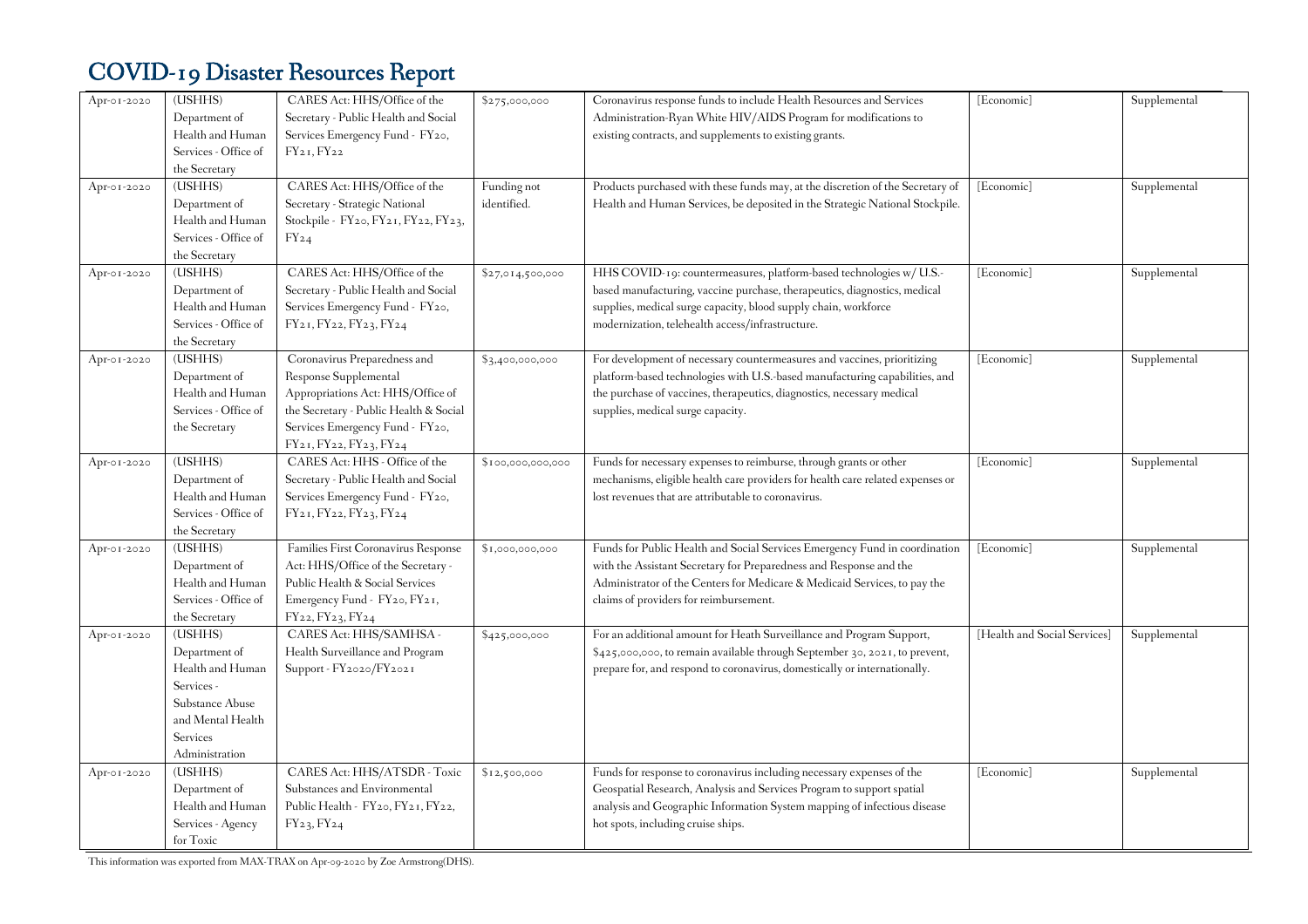|             | Substances and<br>Disease Registry                                                                         |                                                                                                                |                 |                                                                                                                                                                                                                                                                        |                                               |              |
|-------------|------------------------------------------------------------------------------------------------------------|----------------------------------------------------------------------------------------------------------------|-----------------|------------------------------------------------------------------------------------------------------------------------------------------------------------------------------------------------------------------------------------------------------------------------|-----------------------------------------------|--------------|
| Apr-01-2020 | (USHUD)<br>Department of<br>Housing and Urban<br>Development -<br>Community<br>Planning and<br>Development | CARES Act: HUD/CPD -<br>Community Development Fund -<br>FY <sub>20</sub> , FY <sub>21</sub> , FY <sub>22</sub> | \$5,000,000,000 | To prevent, prepare for, and respond to coronavirus within the State or<br>insular area, including activities within entitlement and nonentitlement<br>communities, based on public health needs, risk of transmission of<br>coronavirus, number of coronavirus cases. | [Community Planning and<br>Capacity Building] | Supplemental |
| Apr-01-2020 | (USHUD)<br>Department of<br>Housing and Urban<br>Development -<br>Community<br>Planning and<br>Development | CARES Act: HUD/CPD - Housing<br>Opportunities for Persons with AIDS<br>- FY20, FY21, FY22                      | \$65,000,000    | To provide additional funds to maintain operations and for rental assistance,<br>supportive services, and other necessary actions, in order to prevent, prepare<br>for, and respond to coronavirus.                                                                    | [Community Planning and<br>Capacity Building] | Supplemental |
| Apr-01-2020 | (USHUD)<br>Department of<br>Housing and Urban<br>Development -<br>Community<br>Planning and<br>Development | CARES Act: HUD/CPD -<br>Community Development Fund -<br>FY <sub>20</sub> , FY <sub>21</sub> , FY <sub>22</sub> | \$1,000,000,000 | State/Insular Area: activities within entitlement and nonentitlement<br>communities, based on public health needs, risk of transmission of<br>coronavirus, number of coronavirus cases compared to national average, and<br>economic and housing market disruptions.   | [Community Planning and<br>Capacity Building] | Supplemental |
| Apr-01-2020 | (USHUD)<br>Department of<br>Housing and Urban<br>Development -<br>Community<br>Planning and<br>Development | CARES Act: HUD/CPD -<br>Homeless Assistance Grants - FY20,<br>FY21, FY22                                       | \$4,000,000,000 | Homeless Assistance Grants supporting individuals/families homeless or<br>receiving homeless assistance and to additional homeless<br>assistance/prevention activities to mitigate impacts created by coronavirus<br>under the Emergency Solutions Grants program.     | [Community Planning and<br>Capacity Building] | Supplemental |
| Apr-01-2020 | (USHUD)<br>Department of<br>Housing and Urban<br>Development - Fair<br>Housing and Equal<br>Opportunity    | CARES Act: HUD/FHEO - Fair<br>Housing Activities -<br>FY2020/FY2021                                            | \$2,500,000     | Grants to address fair housing issues relating to coronavirus, and for the Fair<br>Housing Initiatives Program for education and outreach activities to educate<br>the public about fair housing issues related to coronavirus.                                        | [Housing]                                     | Supplemental |
| Apr-01-2020 | (USHUD)<br>Department of<br>Housing and Urban<br>Development - Fair<br>Housing and Equal<br>Opportunity    | CARES Act: HUD/FHEO - Office<br>of Inspector General - FY20, FY21,<br>FY22, FY23, FY24                         | \$5,000,000     | For an additional amount for Office of Inspector General, \$5,000,000, to<br>remain available until expended, to prevent, prepare for, and respond to<br>coronavirus.                                                                                                  | [Housing]                                     | Supplemental |
| Apr-01-2020 | (USHUD)<br>Department of                                                                                   | CARES Act: HUD/Housing<br>Programs - Project-Based Rental                                                      | \$1,000,000,000 | Funds to maintain normal operations and take other necessary actions during<br>the period that the program is impacted by coronavirus, for assistance to                                                                                                               | [Housing]                                     | Supplemental |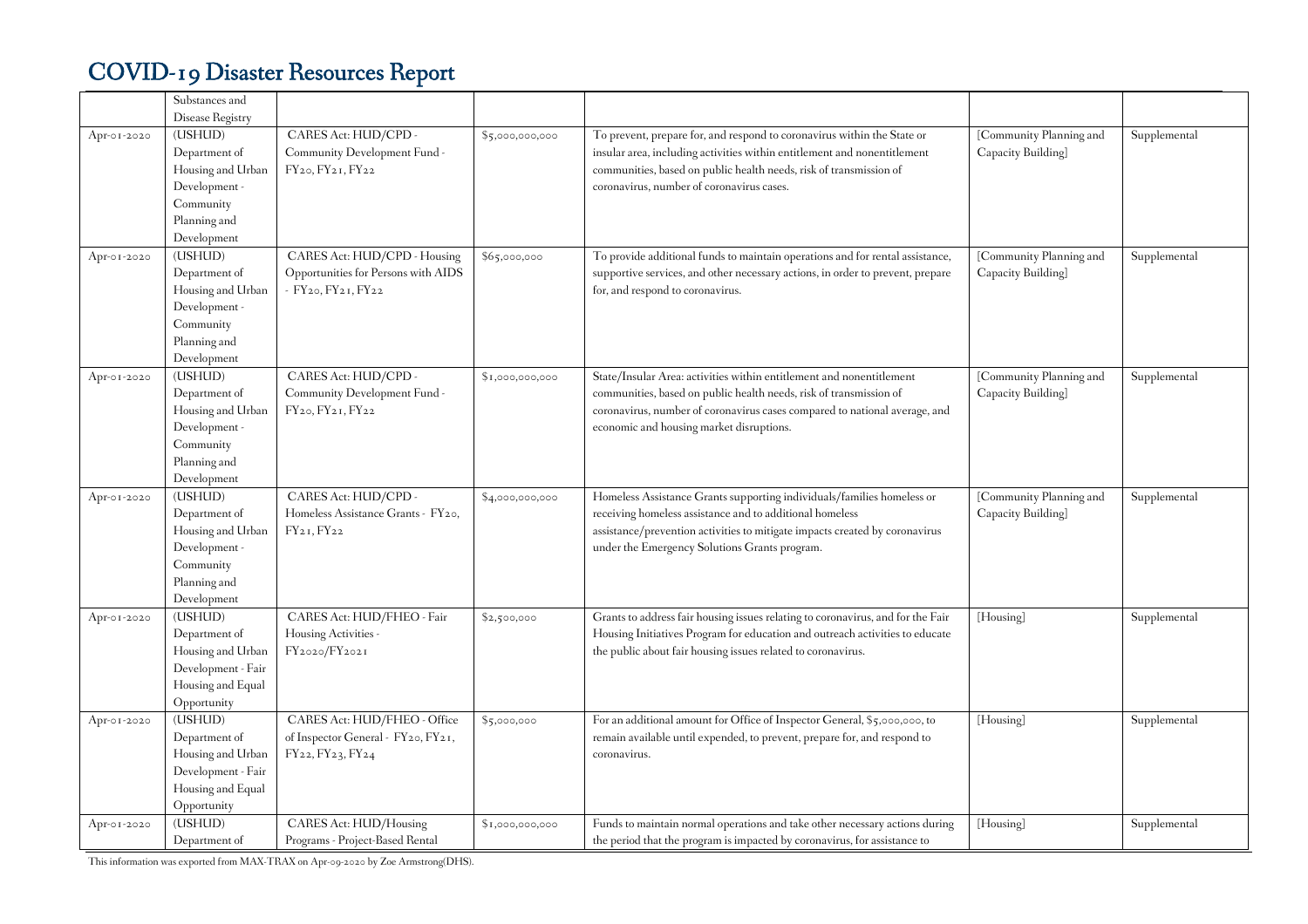|             | Housing and Urban | Assistance - FY20, FY21, FY22,       |                   | owners or sponsors of properties receiving project-based assistance.           |                       |              |
|-------------|-------------------|--------------------------------------|-------------------|--------------------------------------------------------------------------------|-----------------------|--------------|
|             | Development -     | FY23, FY24                           |                   |                                                                                |                       |              |
|             | Housing Programs  |                                      |                   |                                                                                |                       |              |
| Apr-01-2020 | (USHUD)           | CARES Act: HUD/Housing               | \$15,000,000      | Funds to maintain normal operations and take other necessary actions during    | [Housing]             | Supplemental |
|             | Department of     | Programs - Housing for Persons with  |                   | the period that the program is impacted by coronavirus, for assistance to      |                       |              |
|             | Housing and Urban | Disabilities - FY20, FY21, FY22,     |                   | owners or sponsors of properties receiving project-based assistance.           |                       |              |
|             | Development -     | $FY_{23}$                            |                   |                                                                                |                       |              |
|             | Housing Programs  |                                      |                   |                                                                                |                       |              |
| Apr-01-2020 | (USHUD)           | CARES Act: HUD/HP - Housing          | \$50,000,000      | Additional funding for Housing for the Elderly to remain available to prevent, | [Housing]             | Supplemental |
|             | Department of     | for the Elderly - FY20, FY21, FY22,  |                   | prepare for, and respond to coronavirus, including to provide additional funds |                       |              |
|             | Housing and Urban | $FY_{23}$                            |                   | to maintain normal operations and additional needs.                            |                       |              |
|             | Development -     |                                      |                   |                                                                                |                       |              |
|             | Housing Programs  |                                      |                   |                                                                                |                       |              |
| Apr-01-2020 | (USHUD)           | CARES Act: HUD/Management            | \$35,000,000      | To prevent, prepare for, and respond to coronavirus, for the Office of the     | [Economic]            | Supplemental |
|             | Department of     | and Administration - Administrative  |                   | Chief Financial Officer, including for Department-wide salaries and            |                       |              |
|             | Housing and Urban | Support Offices - FY2020/FY2021      |                   | expenses, Information Technology purposes, and to support the Department's     |                       |              |
|             | Development -     |                                      |                   | workforce in a telework environment.                                           |                       |              |
|             | Management and    |                                      |                   |                                                                                |                       |              |
|             | Administration    |                                      |                   |                                                                                |                       |              |
| Apr-01-2020 | (USHUD)           | CARES Act: HUD/Management            | \$15,000,000      | Additional funds due to coronavirus for the Office of Public and Indian        | [Economic]            | Supplemental |
|             | Department of     | and Administration - Program Offices |                   | Housing and the Office of Community Planning and Development.                  |                       |              |
|             | Housing and Urban | - FY2020/FY2021                      |                   |                                                                                |                       |              |
|             | Development -     |                                      |                   |                                                                                |                       |              |
|             | Management and    |                                      |                   |                                                                                |                       |              |
|             | Administration    |                                      |                   |                                                                                |                       |              |
| Apr-01-2020 | (USHUD)           | CARES Act: HUD/PIHP - Native         | \$300,000,000     | For Native American Programs to prevent, prepare for, and respond to           | [Housing]             | Supplemental |
|             | Department of     | American Programs - FY20, FY21,      |                   | coronavirus including Native American Housing Assistance and Self-             |                       |              |
|             | Housing and Urban | FY22, FY23, FY24                     |                   | Determination Act programs and for Native American Housing Block               |                       |              |
|             | Development -     |                                      |                   | Grants.                                                                        |                       |              |
|             | Public and Indian |                                      |                   |                                                                                |                       |              |
|             | Housing Programs  |                                      |                   |                                                                                |                       |              |
| Apr-01-2020 | (USHUD)           | CARES Act: HUD/OPIH - Tenant-        | \$1,250,000,000   | For Tenant-Based Rental Assistance to prevent, prepare for, and respond to     | [Housing]             | Supplemental |
|             | Department of     | Based Rental Assistance - FY20,      |                   | coronavirus, including to provide additional funds for public housing agencies |                       |              |
|             | Housing and Urban | FY21, FY22, FY23, FY24               |                   | to maintain normal operations and take other necessary actions.                |                       |              |
|             | Development -     |                                      |                   |                                                                                |                       |              |
|             | Public and Indian |                                      |                   |                                                                                |                       |              |
|             | Housing Programs  |                                      |                   |                                                                                |                       |              |
| Apr-01-2020 | (USHUD)           | CARES Act: HUD/PIHP - Public         | \$685,000,000     | To provide additional funds for public housing agencies to maintain normal     | [Housing]             | Supplemental |
|             | Department of     | Housing Operating Fund -             |                   | operations and take other necessary actions during the period that the         |                       |              |
|             | Housing and Urban | FY2020/FY2021                        |                   | program is impacted by coronavirus and maintain the health and safety of       |                       |              |
|             | Development -     |                                      |                   | assisted individuals and families.                                             |                       |              |
|             | Public and Indian |                                      |                   |                                                                                |                       |              |
|             | Housing Programs  |                                      |                   |                                                                                |                       |              |
| Apr-01-2020 | (USTRE)           | <b>CARES Act: DOTreas -</b>          | \$150,000,000,000 | \$150 billion to States, Territories, and Tribal governments for expenditures  | [Economic, Health and | Supplemental |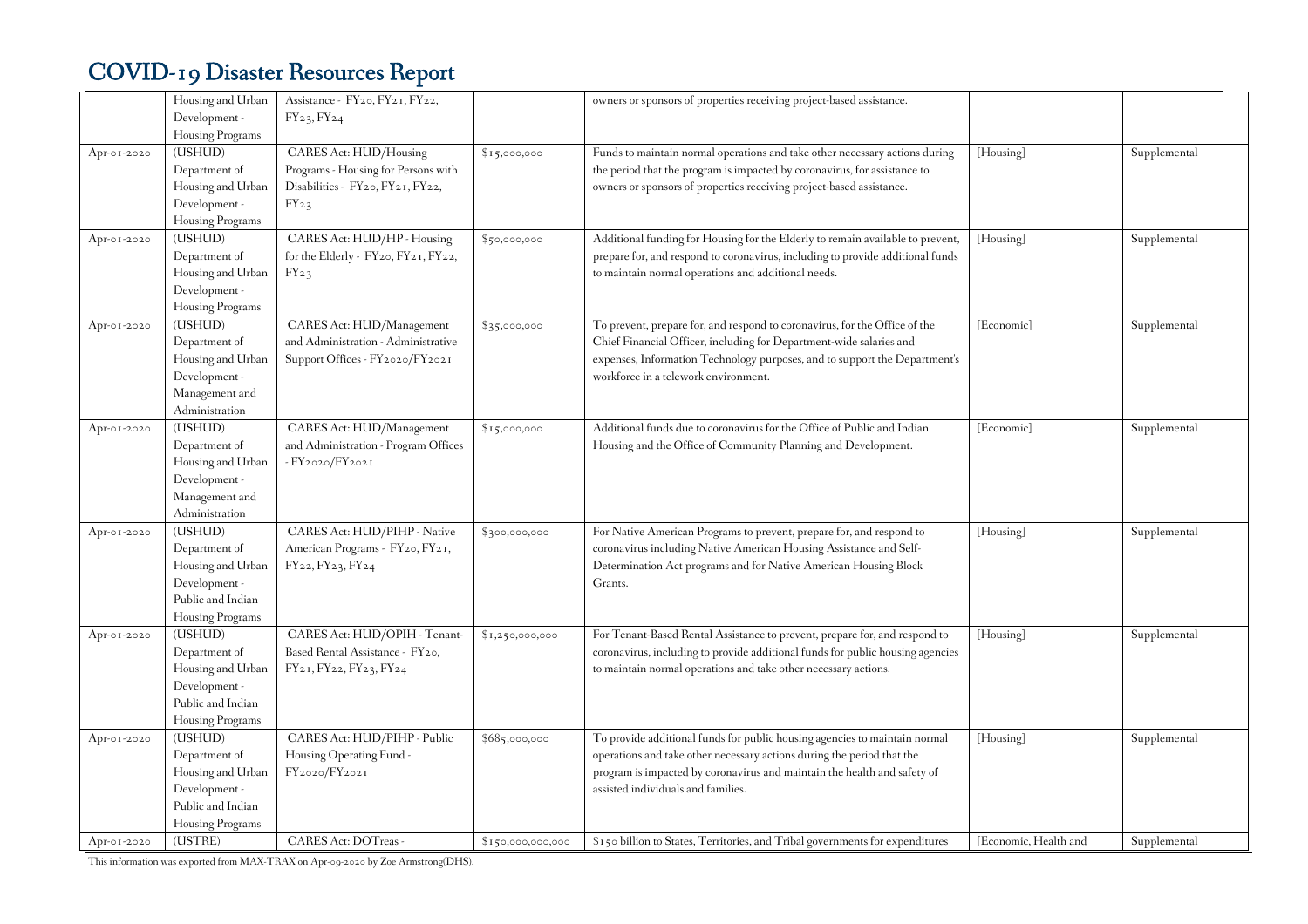|             | Department of the<br>Treasury                                              | Coronavirus Relief Fund - FY2020                                                                              |                            | incurred due to the COVID-19 health emergency and related revenue<br>declines, allocated by population proportions, min. \$1.25 billion for states<br>with relatively small populations.                                                                            | Social Services]             |              |
|-------------|----------------------------------------------------------------------------|---------------------------------------------------------------------------------------------------------------|----------------------------|---------------------------------------------------------------------------------------------------------------------------------------------------------------------------------------------------------------------------------------------------------------------|------------------------------|--------------|
| Apr-01-2020 | (USTRE)<br>Department of the<br>Treasury                                   | CARES Act: DOT - Secondary<br>Market - FY2020                                                                 | \$100,000,000,000          | Guarantees of trust certificates for Deptartment of the Treasury authorized<br>by the Small Business Act shall not exceed a principal amount of<br>\$100,000,000,000.                                                                                               | [Economic]                   | Supplemental |
| Apr-01-2020 | (USTRE)<br>Department of the<br>Treasury                                   | CARES Act: DOTreas - Salaries and<br>Expenses - FY2020/FY2021                                                 | \$25,000,000               | Funds to remain available until September 30, 2021, for additional amounts<br>\$25,000,000 under the heading Department of the Treasury Departmental<br>Offices Salaries and Expenses.                                                                              | [Economic]                   | Supplemental |
| Apr-01-2020 | (USTRE)<br>Department of the<br>Treasury                                   | CARES Act: DOTreas - Treasury's<br>Exchange Stabilization Fund -<br>$FY_{2020}$                               | \$500,000,000,000          | For Treasury's Exchange Stabilization Fund for loans, loan guarantees, and<br>other investments - including Direct lending, passenger air carriers, air cargo<br>carriers, and Federal Reserve's lending facilities eligible businesses, states,<br>municipalities. | [Economic]                   | Supplemental |
| Apr-01-2020 | (USTRE)<br>Department of the<br>Treasury                                   | CARES Act: DOTreas/OIG -<br>Coronavirus Relief Fund - OIG Set<br>Aside - FY20, FY21, FY22, FY23,<br>$FY_{24}$ | Funding not<br>identified. | Out of any money in the Treasury of the United States not otherwise<br>appropriated, there are appropriated to the Office of the Inspector General of<br>the Department of the Treasury, $\S$ 35,000,000 to carry out oversight and<br>recoupment activities.       | [Health and Social Services] | Supplemental |
| Apr-01-2020 | (USTRE)<br>Department of the<br>Treasury                                   | CARES Act: DOTreas - Pandemic<br>Relief for Aviation Workers - FY2020                                         | \$32,000,000,000           | For Aviation Workers, provides \$100 million for administrative fees<br>associated with providing financial assistance due to COVID-19.                                                                                                                             | [Health and Social Services] | Supplemental |
| Apr-01-2020 | (USTRE)<br>Department of the<br>Treasury - Bureau<br>of the Fiscal Service | CARES Act: DOTreas/BFS -<br>Salaries and Expenses -<br>FY2020/FY2021                                          | \$78,650,000               | Coronavirus funds for Department of the Treasury - Bureau of the Fiscal<br>Service - Salaries and Expenses.                                                                                                                                                         | [Economic]                   | Supplemental |
| Apr-01-2020 | (USTRE)<br>Department of the<br>Treasury - Internal<br>Revenue Service     | CARES Act: DOTreas/IRS-<br>Operations Support -<br>FY2020/FY2021                                              | \$170,000,000              | Coronavirus funds for Department of the Treasury - Internal Revenue<br>Service - Operations Support, \$170,000,000, to remain available until<br>September 30, 2021.                                                                                                | [Economic]                   | Supplemental |
| Apr-01-2020 | (USTRE)<br>Department of the<br>Treasury - Internal<br>Revenue Service     | CARES Act: DOTreas/IRS-<br>Administration Provision -<br>FY2020/FY2021                                        | \$250,000,000              | For the IRS to prevent, prepare for, and respond to coronavirus including<br>costs associated with the extended filing season and implementation of the<br>Families First Coronavirus Response Act.                                                                 | [Economic]                   | Supplemental |
| Apr-01-2020 | (USTRE)<br>Department of the<br>Treasury - Internal<br>Revenue Service     | CARES Act: DOT/IRS - Taxpayer<br>Services - FY2020/FY2021                                                     | \$293,500,000              | For an additional amount for Department of the Treasury - Internal Revenue<br>Service - Taxpayer Services, \$70,200,000, to remain available until<br>September 30, 2021 due to COVID-19 impact.                                                                    | [Economic]                   | Supplemental |
| Apr-01-2020 | (USTRE)<br>Department of the                                               | Families First Coronavirus Response<br>Act: DOTreas/IRS - Taxpayer                                            | \$15,000,000               | For an additional amount for Taxpayer Services, \$15,000,000, to remain<br>available until September 30, 2022, for the purposes of carrying out the                                                                                                                 | [Economic]                   | Supplemental |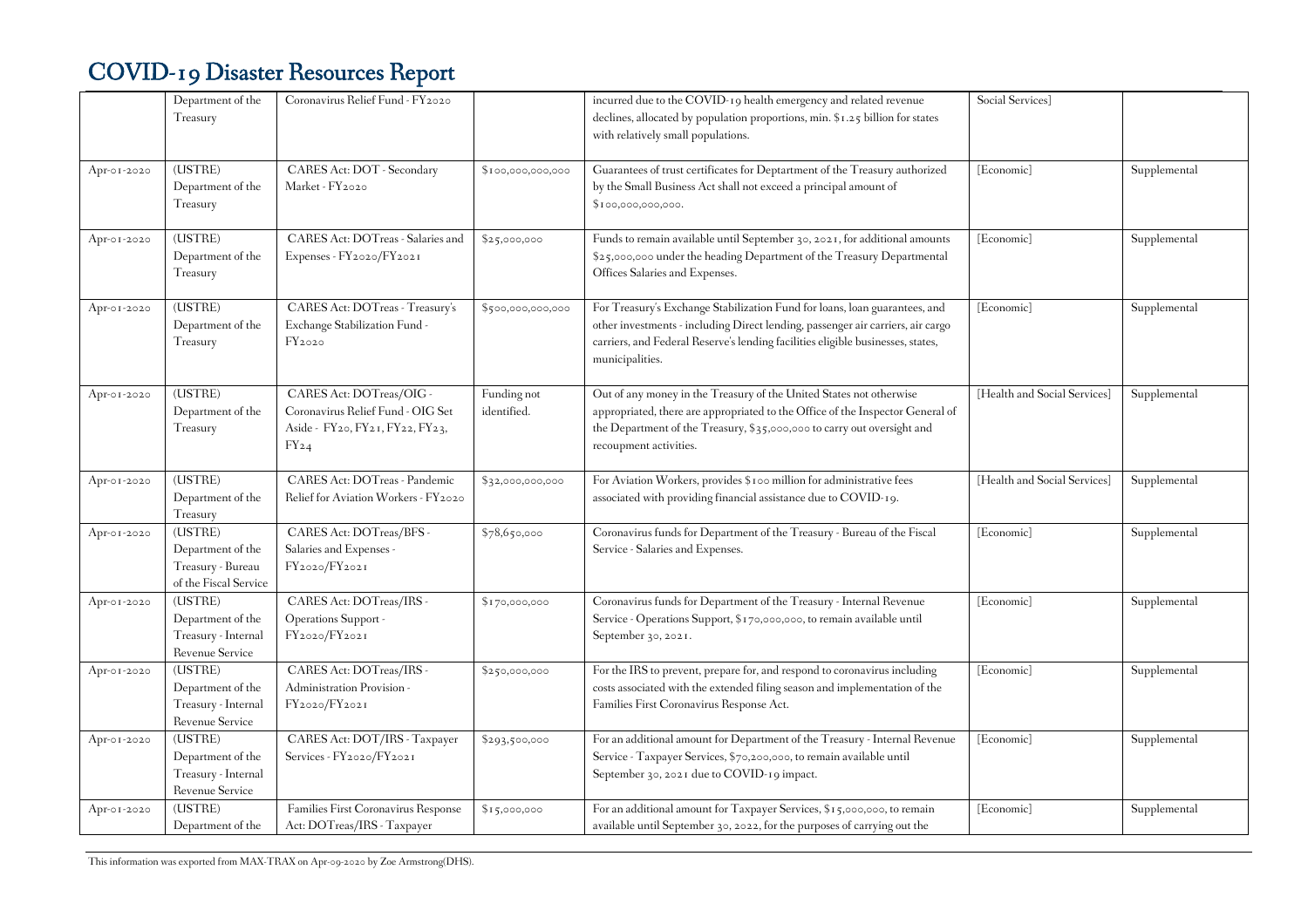|             | Treasury - Internal    | Services - FY20, FY21, FY22         |                  | Families First Coronavirus Response Act.                                         |                              |              |
|-------------|------------------------|-------------------------------------|------------------|----------------------------------------------------------------------------------|------------------------------|--------------|
|             | <b>Revenue Service</b> |                                     |                  |                                                                                  |                              |              |
| Apr-01-2020 | (USVA)                 | CARES Act: USVA/Departmental        | \$2,150,000,000  | Funds to prevent, prepare for, and respond to coronavirus, domestically or       | [Economic]                   | Supplemental |
|             | Department of          | Administration - Information        |                  | internationally, including related impacts on health care delivery and           |                              |              |
|             | Veterans Affairs -     | Technology Systems -                |                  | associated costs, operations and maintenance, and information technology         |                              |              |
|             | Departmental           | FY2020/FY2021                       |                  | systems development.                                                             |                              |              |
|             | Administration         |                                     |                  |                                                                                  |                              |              |
| Apr-01-2020 | (USVA)                 | CARES Act: USVA/DA - Grants         | \$150,000,000    | Grants for USVA Departmental Administration for Grants for Construction          | [Economic]                   | Supplemental |
|             | Department of          | for Construction of State Extended  |                  | of State Extended Care Facilities - including to modify or alter existing        |                              |              |
|             | Veterans Affairs -     | Care Facilities - FY2020/FY2021     |                  | hospital, nursing home, and domiciliary facilities in State homes.               |                              |              |
|             | Departmental           |                                     |                  |                                                                                  |                              |              |
|             | Administration         |                                     |                  |                                                                                  |                              |              |
| Apr-01-2020 | (USVA)                 | CARES Act: USVA/Departmental        | \$12,500,000     | Funds to prevent, prepare for, and respond to coronavirus, domestically or       | [Economic]                   | Supplemental |
|             | Department of          | Administration - Office of the      |                  | internationally, for OIG oversight and audit of programs, activities, grants and |                              |              |
|             | Veterans Affairs -     | Inspector General - FY20, FY21,     |                  | projects at USVA.                                                                |                              |              |
|             | Departmental           | $FY_{22}$                           |                  |                                                                                  |                              |              |
|             | Administration         |                                     |                  |                                                                                  |                              |              |
| Apr-01-2020 | (USVA)                 | CARES Act: USVA/Departmental        | \$6,000,000      | For USVA for General Administration, \$6,000,000, to remain available until      | [Economic]                   | Supplemental |
|             | Department of          | Administration - General            |                  | September 30, 2021, to prevent, prepare for, and respond to coronavirus,         |                              |              |
|             | Veterans Affairs -     | Administration - FY2020/FY2021      |                  | domestically or internationally.                                                 |                              |              |
|             | Departmental           |                                     |                  |                                                                                  |                              |              |
|             | Administration         |                                     |                  |                                                                                  |                              |              |
| Apr-01-2020 | (USVA)                 | CARES Act: USVA/VHA -               | \$606,000,000    | Funds for Medical Facilities (\$606,000,000) to remain available until           | [Health and Social Services] | Supplemental |
|             | Department of          | Medical Facilities - FY2020/FY2021  |                  | September 30, 2021, to prevent, prepare for, and respond to coronavirus,         |                              |              |
|             | Veterans Affairs -     |                                     |                  | domestically or internationally, including related impacts on health care        |                              |              |
|             | Veterans Health        |                                     |                  | delivery.                                                                        |                              |              |
|             | Administration         |                                     |                  |                                                                                  |                              |              |
| Apr-01-2020 | (USVA)                 | CARES Act: USVA/VHA -               | \$100,000,000    | For Medical Support and Compliance, \$100,000,000, to remain available           | [Health and Social Services] | Supplemental |
|             | Department of          | Medical Support and Compliance -    |                  | until September 30, 2021, to prevent, prepare for, and respond to coronavirus,   |                              |              |
|             | Veterans Affairs -     | FY2020/FY2021                       |                  | domestically or internationally, including related impacts on health care        |                              |              |
|             | Veterans Health        |                                     |                  | delivery.                                                                        |                              |              |
|             | Administration         |                                     |                  |                                                                                  |                              |              |
| Apr-01-2020 | (USVA)                 | CARES Act: USVA/VHA -               | \$14,432,000,000 | Funds to prevent, prepare for, and respond to coronavirus, domestically or       | [Health and Social Services] | Supplemental |
|             | Department of          | Medical Services - FY2020/FY2021    |                  | internationally, including related impacts on health care delivery, and for      |                              |              |
|             | Veterans Affairs -     |                                     |                  | support to veterans who are homeless or at risk of becoming homeless.            |                              |              |
|             | Veterans Health        |                                     |                  |                                                                                  |                              |              |
|             | Administration         |                                     |                  |                                                                                  |                              |              |
| Apr-01-2020 | (USVA)                 | CARES Act: USVA/VHA -               | \$2,100,000,000  | An additional \$2,100,000,000 for Medical Community Care, to remain              | [Health and Social Services] | Supplemental |
|             | Department of          | Medical Community Care -            |                  | available until September 30, 2021, to prevent, prepare for, and respond to      |                              |              |
|             | Veterans Affairs -     | FY2020/FY2021                       |                  | coronavirus, domestically or internationally, including related impacts on       |                              |              |
|             | Veterans Health        |                                     |                  | health care delivery.                                                            |                              |              |
|             | Administration         |                                     |                  |                                                                                  |                              |              |
| Apr-01-2020 | (USVA)                 | Families First Coronavirus Response | \$30,000,000     | Additional amount for Medical Community Care, \$30,000,000, to remain            | [Health and Social Services] | Supplemental |
|             | Department of          | Act: USVA/VHA - Medical             |                  | available until September 30, 2022, for health services consisting of SARS-      |                              |              |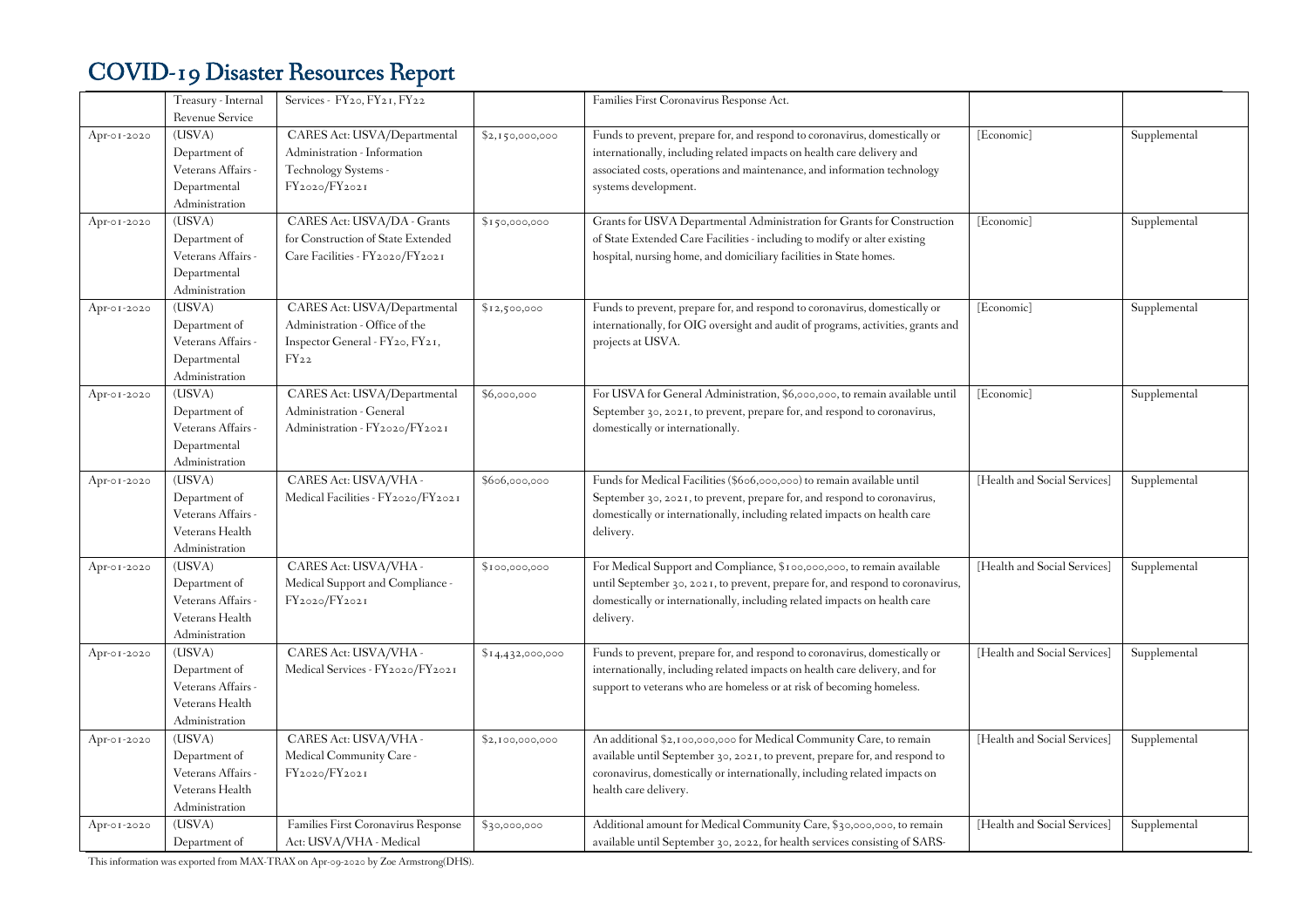|             | Veterans Affairs -       | Community Care - FY20, FY21,           |              | CoV-2 or COVID-19 related items and services for the Veterans Health            |                              |              |
|-------------|--------------------------|----------------------------------------|--------------|---------------------------------------------------------------------------------|------------------------------|--------------|
|             | Veterans Health          | $FY_{22}$                              |              | Administration.                                                                 |                              |              |
|             | Administration           |                                        |              |                                                                                 |                              |              |
| Apr-01-2020 | (USVA)                   | Families First Coronavirus Response    | \$30,000,000 | An additional amount for Medical Services for health services consisting of     | [Health and Social Services] | Supplemental |
|             | Department of            | Act: USVA/VHA - Medical Services       |              | SARS-CoV-2 or COVID-19 related items and services for the Veterans              |                              |              |
|             | Veterans Affairs -       | - FY20, FY21, FY22                     |              | Health Administration.                                                          |                              |              |
|             | Veterans Health          |                                        |              |                                                                                 |                              |              |
|             | Administration           |                                        |              |                                                                                 |                              |              |
| Apr-01-2020 | (USVA)                   | CARES Act: USVA/VBA - General          | \$13,000,000 | For an additional amount for General Operating Expenses, Veterans Benefits      | [Economic]                   | Supplemental |
|             | Department of            | Operating Expenses, Veterans           |              | Administration, \$13,000,000, to remain available until September 30, 2021,     |                              |              |
|             | Veterans Affairs -       | Benefits Administration -              |              | to prevent, prepare for, and respond to coronavirus, domestically or            |                              |              |
|             | <b>Veterans Benefits</b> | FY2020/FY2021                          |              | internationally.                                                                |                              |              |
|             | Administration           |                                        |              |                                                                                 |                              |              |
| Apr-01-2020 | Judicial Branch -        | CARES Act: Judicial Branch -           | \$6,000,000  | For an additional amount for courts "Salaries and Expenses," \$6,000,000, to    | [Economic]                   | Supplemental |
|             | Courts of Appeals,       | Courts of Appeals, District Courts,    |              | prevent, prepare for, and respond to coronavirus, domestically or               |                              |              |
|             | District Courts, and     | and Other Judicial Services - Salaries |              | internationally.                                                                |                              |              |
|             | Other Judicial           | and Expenses - FY20, FY21, FY22,       |              |                                                                                 |                              |              |
|             | Services                 | FY23, FY24                             |              |                                                                                 |                              |              |
| Apr-01-2020 | Judicial Branch -        | <b>CARES</b> Act: Federal              | \$500,000    | Additional amount for Supreme Court Salaries and Expenses, \$500,000, to        | [Economic]                   | Supplemental |
|             | Supreme Court of         | Judiciary/Supreme Court - Salaries     |              | prevent, prepare for, and respond to coronavirus, domestically or               |                              |              |
|             | the United States        | and Expenses - FY2020                  |              | internationally.                                                                |                              |              |
| Apr-01-2020 | Judicial Branch -        | CARES Act: Judicial Branch -           | \$1,000,000  | For an additional amount for Defender Services, \$1,000,000, to remain          | [Health and Social Services] | Supplemental |
|             | Defender Services        | Defender Services - FY20, FY21,        |              | available until expended, to prevent, prepare for, and respond to coronavirus,  |                              |              |
|             |                          | FY22, FY23, FY24                       |              | domestically or internationally.                                                |                              |              |
|             |                          |                                        |              |                                                                                 |                              |              |
| Apr-01-2020 | Legislative Branch       | CARES Act: Legislative Branch -        | \$25,000,000 | Funds for Capitol construction, including to purchase and distribute cleaning   | [Economic]                   | Supplemental |
|             | Architect of the         | Architect of the Capitol - Capital     |              | and sanitation products throughout all facilities and grounds under the care of |                              |              |
|             | Capitol                  | Construction and Operations -          |              | the Architect of the Capitol, wherever located, and any related services and    |                              |              |
|             |                          | FY2020/FY2021                          |              | operational costs.                                                              |                              |              |
|             |                          |                                        |              |                                                                                 |                              |              |
| Apr-01-2020 | Legislative Branch -     | CARES Act: Legislative                 | \$12,000,000 | For an additional amount for Salaries, \$12,000,000, to remain available until  | [Economic]                   | Supplemental |
|             | Capitol Police           | Branch/Capitol Police - Salaries -     |              | September 30, 2021, to prevent, prepare for, and respond to coronavirus,        |                              |              |
|             |                          | FY2020/FY2021                          |              | domestically or internationally.                                                |                              |              |
| Apr-01-2020 | Legislative Branch       | CARES Act: Legislative                 | \$20,000,000 | To prevent, prepare for, and respond to coronavirus including for audits and    | [Economic]                   | Supplemental |
|             | Government               | Branch/GAO - Salaries and Expenses     |              | investigations and for reimbursement of the Tiny Findings Child                 |                              |              |
|             | Accountability           | - FY20, FY21, FY22, FY23, FY24         |              | Development Center for salaries for employees.                                  |                              |              |
|             | Office                   |                                        |              |                                                                                 |                              |              |
| Apr-01-2020 | Legislative Branch       | CARES Act: Legislative                 | \$25,000,000 | To prevent, prepare for, and respond to coronavirus, domestically or            | [Economic]                   | Supplemental |
|             | House of                 | Branch/House of Representatives -      |              | internationally, to be allocated in accordance with a spend plan submitted to   |                              |              |
|             |                          |                                        |              |                                                                                 |                              |              |
|             | Representatives          | Salaries and Expenses -                |              | the Committee on Appropriations of the House of Representatives by the          |                              |              |
|             |                          | FY2020/FY2021                          |              | Chief Administrative Officer.                                                   |                              |              |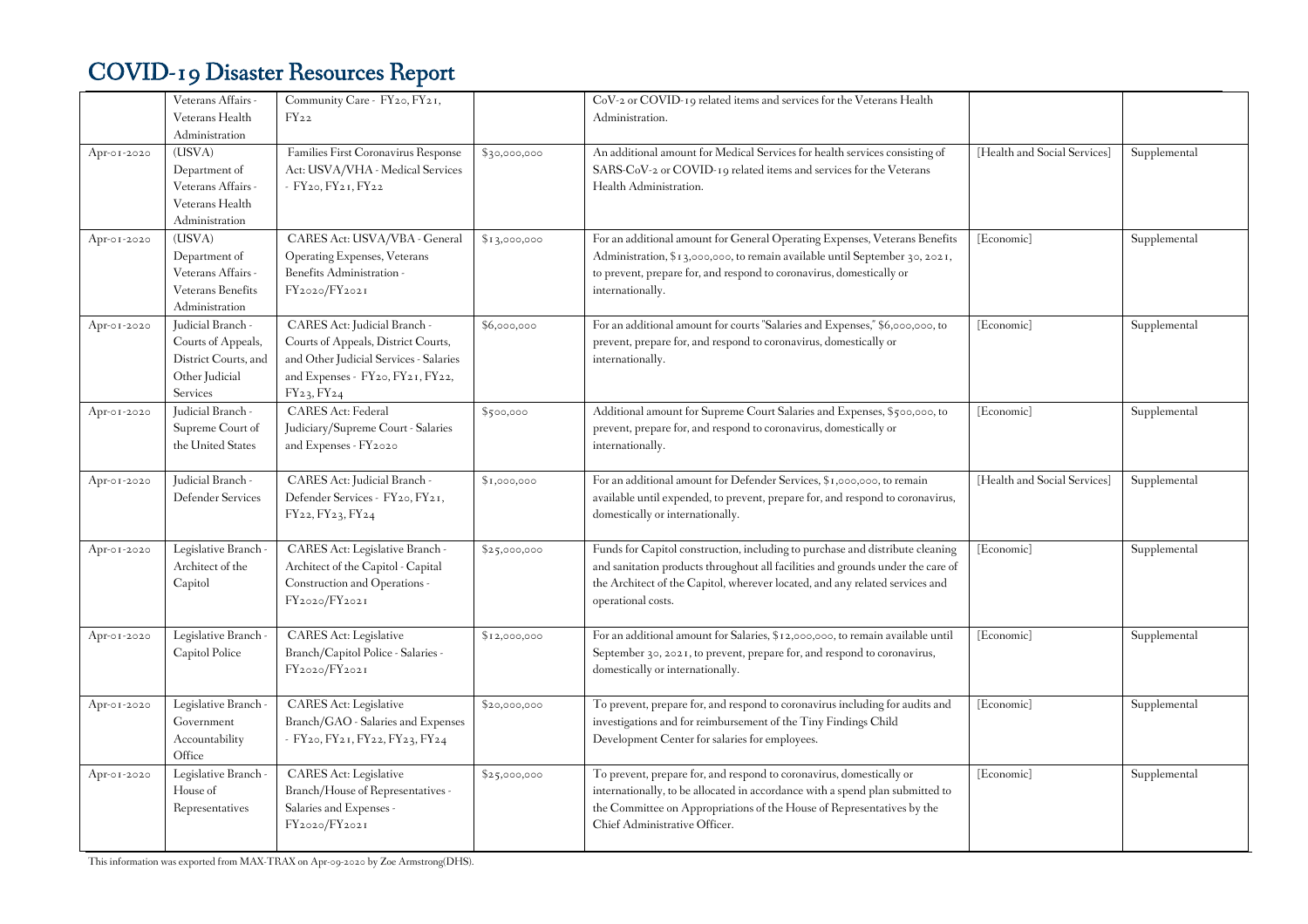| Apr-01-2020 | Legislative Branch -<br>Joint Items (House<br>and Senate)                              | CARES Act: Legislative Branch -<br>Joint Items (House and Senate) -<br>Office of the Attending Physician -<br>FY20, FY21, FY22, FY23, FY24 | \$400,000       | For an additional amount for Office of the Attending Physician, \$400,000, to<br>remain available until expended, to prevent, prepare for, and respond to<br>coronavirus, domestically or internationally.                                                          | [Health and Social Services]                  | Supplemental |
|-------------|----------------------------------------------------------------------------------------|--------------------------------------------------------------------------------------------------------------------------------------------|-----------------|---------------------------------------------------------------------------------------------------------------------------------------------------------------------------------------------------------------------------------------------------------------------|-----------------------------------------------|--------------|
| Apr-01-2020 | Legislative Branch -<br>Library of Congress                                            | CARES Act: Legislative Branch -<br>Library of Congress - Salaries and<br>Expenses - FY2020                                                 | \$700,000       | Salaries and Expenses for Little Scholars Child Development Center, to<br>prevent, prepare for, and respond to coronavirus, domestically or<br>internationally.                                                                                                     | [Economic]                                    | Supplemental |
| Apr-01-2020 | Legislative Branch -<br>Senate                                                         | <b>CARES</b> Act: Legislative<br>Branch/Senate - Miscellaneous Items<br>- FY20, FY21, FY22, FY23, FY24                                     | \$9,000,000     | For Miscellaneous Items to prevent, prepare for, and respond to coronavirus,<br>domestically or internationally, subject to approval by the Committee on<br>Appropriations of the Senate and the Senate Committee on Rules and<br>Administration.                   | [Economic]                                    | Supplemental |
| Apr-01-2020 | Legislative Branch -<br>Senate                                                         | CARES Act: Legislative<br>Branch/Senate - Sergeant at Arms<br>and Doorkeeper of the Senate -<br>FY20, FY21, FY22, FY23, FY24               | $s_{1,000,000}$ | For an additional amount for Sergeant at Arms and Doorkeeper of the Senate,<br>\$1,000,000, to remain available until expended, to prevent, prepare for, and<br>respond to coronavirus, domestically or internationally.                                            | [Economic]                                    | Supplemental |
| Apr-01-2020 | Major Independent<br>Agencies - National<br>Aeronautics and<br>Space<br>Administration | CARES Act: NASA - Safety,<br>Security and Mission Services -<br>FY2020/FY2021                                                              | \$60,000,000    | For an additional amount for NASA's Safety, Security and Mission Services,<br>\$60,000,000, to remain available until September 30, 2021, to prevent,<br>prepare for, and respond to coronavirus, domestically or internationally.                                  | [Community Planning and<br>Capacity Building] | Supplemental |
| Apr-01-2020 | Major Independent<br>Agencies - National<br>Science Foundation                         | <b>CARES Act: NSF - Agency</b><br>Operations and Award Management -<br>FY20, FY21, FY22, FY23, FY24                                        | \$1,000,000     | For an additional amount for Agency Operations and Award Management,<br>\$1,000,000, to prevent, prepare for, and respond to coronavirus, domestically<br>or internationally, including to administer research grants and other necessary<br>expenses.              | [Economic]                                    | Supplemental |
| Apr-01-2020 | Major Independent<br>Agencies - National<br>Science Foundation                         | CARES Act: NSF - Research and<br>Related Activities - FY2020/FY2021                                                                        | \$75,000,000    | To fund research grants and other necessary expenses for the National<br>Science Foundation to prevent, prepare for, and respond to coronavirus.                                                                                                                    | [Economic]                                    | Supplemental |
| Apr-01-2020 | Major Independent<br>Agencies - Office of<br>Personnel<br>Management                   | CARES Act: OPM - Pandemic<br>Response Accountability Committee<br>- FY20, FY21, FY22, FY23, FY24,<br>$FY_{25}$                             | \$80,000,000    | Funds for the Pandemic Response Accountability Committee, to promote<br>transparency and support oversight of funds provided in this Act to prevent,<br>prepare for, and respond to coronavirus.                                                                    | [Health and Social Services]                  | Supplemental |
| Apr-01-2020 | Major Independent<br>Agencies - Office of<br>Personnel<br>Management                   | CARES Act: OPM - Salaries and<br>Expenses - FY2020/FY2021                                                                                  | \$12,100,000    | Funds to respond to coronavirus including technologies for digital case<br>management, short-term methods to allow electronic submissions of<br>retirement application packages in support of paper-based business<br>operations, and increased telecommunications. | [Economic]                                    | Supplemental |
| Apr-01-2020 | Major Independent<br>Agencies - Small<br><b>Business</b><br>Administration             | CARES Act: SBA - Entrepreneurial<br>Development Programs -<br>FY2020/FY2021                                                                | \$265,000,000   | Funds to remain available until September 30, 2021, for additional amounts<br>under the heading Small Business Administration - Entrepreneurial<br>Development Programs.                                                                                            | [Economic]                                    | Supplemental |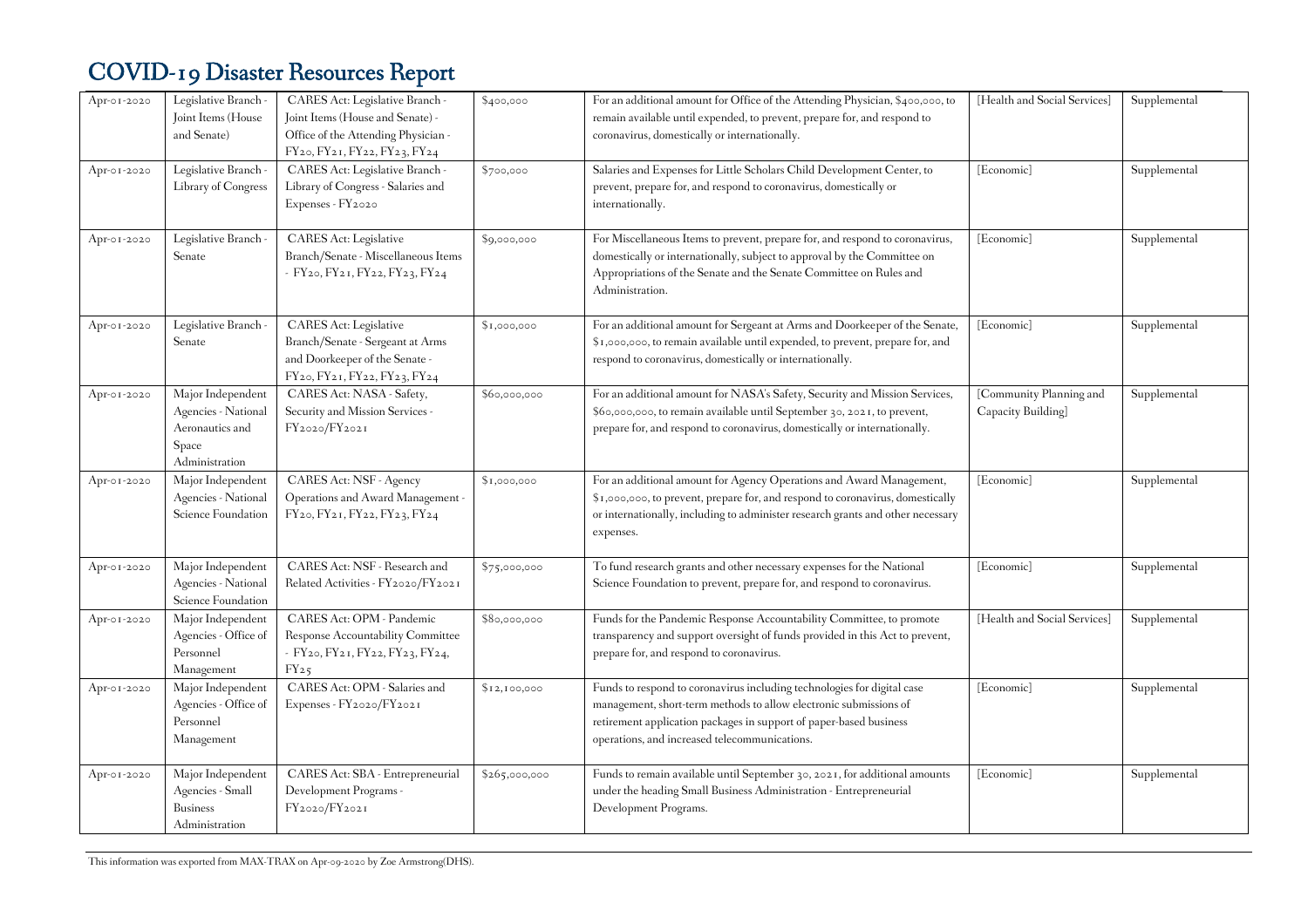| Apr-01-2020<br>Apr-01-2020 | Major Independent<br>Agencies - Small<br><b>Business</b><br>Administration<br>Major Independent | CARES Act: SBA - Resources and<br>Services Languages other than<br>English - FY2020<br>Coronavirus Preparedness and | \$25,000,000<br>\$20,000,000 | Directs \$25 million in coronavirus/COVID-19 related funds for the SBA to<br>offer resources and services in the 10 most commonly spoken languages, other<br>than English.<br>Additional funds for the SBA Disaster Loans Program Account - amounts              | [Health and Social Services]<br>[Community Planning and | Supplemental<br>Supplemental |
|----------------------------|-------------------------------------------------------------------------------------------------|---------------------------------------------------------------------------------------------------------------------|------------------------------|------------------------------------------------------------------------------------------------------------------------------------------------------------------------------------------------------------------------------------------------------------------|---------------------------------------------------------|------------------------------|
|                            | Agencies - Small<br><b>Business</b><br>Administration                                           | Response Supplemental<br>Appropriations Act: SBA - Disaster<br>Loans Program - FY20, FY21, FY22,<br>FY23, FY24      |                              | may be transferred to and merged with Small Business Administration-<br>Salaries and Expenses to make economic injury disaster loans due to COVID-<br>19 impacts.                                                                                                | Capacity Building]                                      |                              |
| Apr-01-2020                | Major Independent<br>Agencies - Small<br><b>Business</b><br>Administration                      | CARES Act: SBA - Subsidy for<br>Certain Loan Payments -<br>FY2020/FY2021                                            | \$17,000,000,000             | Funds for the Small Business Administration - Business Loans Program<br>Account, CARES Act shall be for carrying out Subsidy for Certain Loan<br>Payments.                                                                                                       | [Economic]                                              | Supplemental                 |
| Apr-01-2020                | Major Independent<br>Agencies - Small<br><b>Business</b><br>Administration                      | CARES Act: SBA - Salaries and<br>Expenses - FY2020/FY2021                                                           | \$675,000,000                | Coronavirus/COVID-19 related funds to Small Business Administration<br>"Salaries and Expenses" for salaries and expenses of the Administration.                                                                                                                  | [Economic]                                              | Supplemental                 |
| Apr-01-2020                | Major Independent<br>Agencies - Small<br><b>Business</b><br>Administration                      | CARES Act: SBA - Disaster Loans<br>Program Account - FY20, FY21,<br>FY22, FY23, FY24                                | \$562,000,000                | For the cost of authorized direct loans and for administrative expenses to carry<br>out the disaster loan program authorized by the Small Business Act; to<br>prevent, prepare for, and respond to coronavirus, domestically or<br>internationally.              | [Community Planning and<br>Capacity Building]           | Supplemental                 |
| Apr-01-2020                | Major Independent<br>Agencies - Small<br><b>Business</b><br>Administration                      | CARES Act: SBA - Office of the<br>Inspector General - FY20, FY21,<br>FY22, FY23, FY24                               | \$25,000,000                 | Funds to be spent under the heading Small Business Administration Office of<br>Inspector General for necessary expenses of the Office of Inspector General<br>of the Administration.                                                                             | [Economic]                                              | Supplemental                 |
| Apr-01-2020                | Major Independent<br>Agencies - Small<br><b>Business</b><br>Administration                      | CARES Act: SBA - Emergency<br>EIDL Grants (Economic Injury<br>Disaster Loans) - FY2020/FY2021                       | \$10,000,000,000             | SBA - Economic Injury Disaster Loans for small businesses or private non-<br>profit organizations impacted by COVID-19.                                                                                                                                          | [Economic]                                              | Supplemental                 |
| Apr-01-2020                | Major Independent<br>Agencies - Social<br>Security<br>Administration                            | CARES Act: SSA - Limitation on<br>Administrative Expenses - FY2020                                                  | \$38,000,000                 | Additional amount for Social Security Administration - Limitation on<br>Administrative Expenses due to COVID-19.                                                                                                                                                 | [Economic]                                              | Supplemental                 |
| Apr-01-2020                | Major Independent<br>Agencies - Social<br>Security<br>Administration                            | CARES Act: SSA - Limitation on<br>Administrative Expenses -<br>FY2020/FY2021                                        | \$300,000,000                | Paying the salaries and benefits of all employees affected as a result of office<br>closures, telework, phone and communication services for employees,<br>overtime costs, and supplies, and for processing disability and retirement<br>workloads and backlogs. | [Economic]                                              | Supplemental                 |
| Apr-01-2020                | Other Defense<br>Civil Programs -<br>Armed Forces<br>Retirement Home                            | <b>CARES Act: Armed Forces Home</b><br>Retirement Trust Fund -<br>FY2020/FY2021                                     | \$2,800,000                  | Funds to prevent, prepare for, and respond to coronavirus, to be paid from<br>funds available in the Armed Forces Retirement Home Trust Fund.                                                                                                                    | [Health and Social Services]                            | Supplemental                 |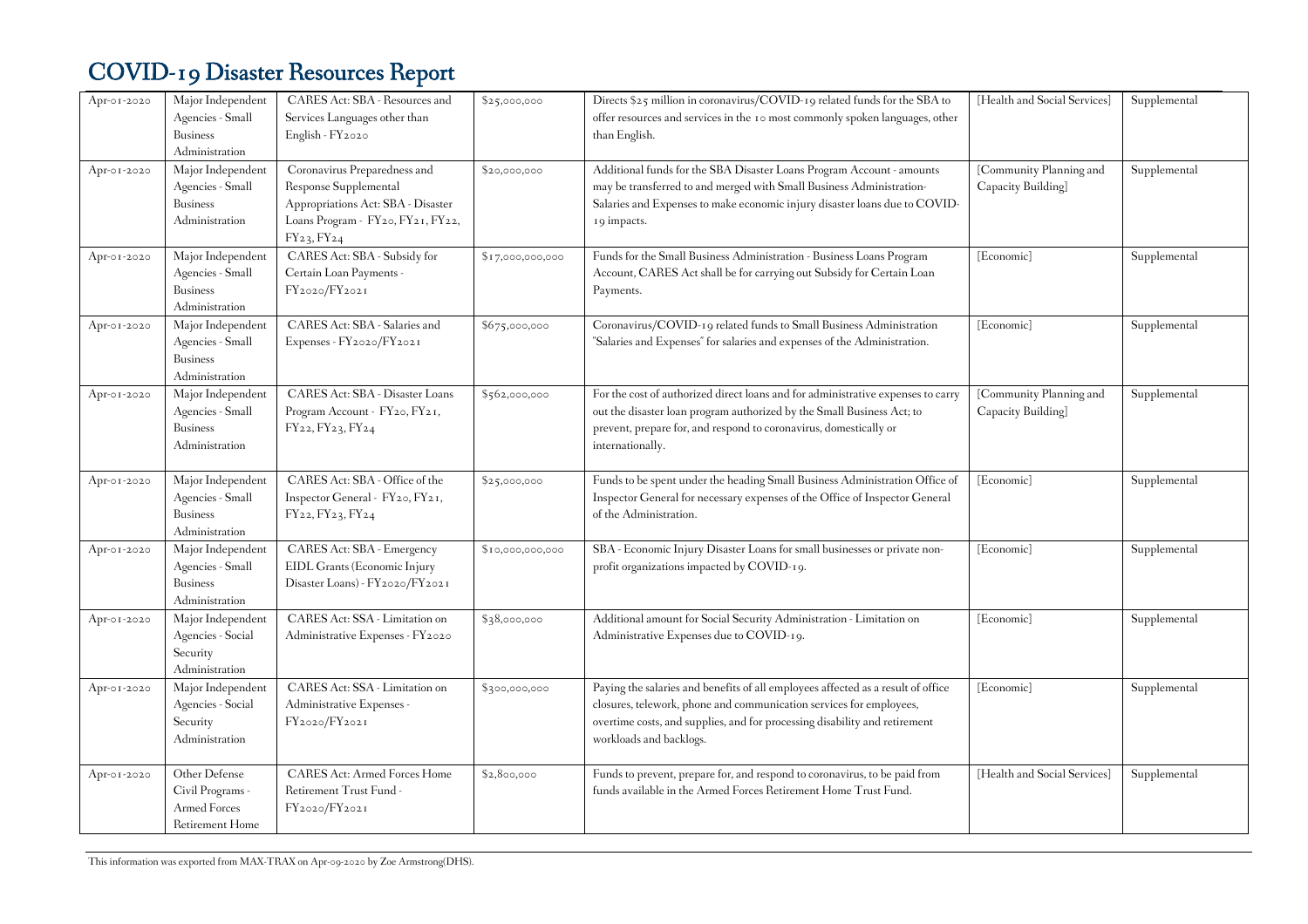| Apr-01-2020 | Other Independent<br>Agencies - Election<br>Assistance<br>Commission                  | <b>CARES Act: Election Assistance</b><br>Commission - Election Security<br>Grants - FY2020/FY2021                                                                                                                   | \$400,000,000     | Election Security Grants to prevent, prepare for, and respond to coronavirus,<br>domestically or internationally, for the 2020 Federal election cycle.                                                                                                                  | [Economic] | Supplemental |
|-------------|---------------------------------------------------------------------------------------|---------------------------------------------------------------------------------------------------------------------------------------------------------------------------------------------------------------------|-------------------|-------------------------------------------------------------------------------------------------------------------------------------------------------------------------------------------------------------------------------------------------------------------------|------------|--------------|
| Apr-01-2020 | Other Independent<br>Agencies - Small<br><b>Business</b><br>Administration            | CARES Act: SBA - Business Loans<br>Program Account - Paycheck<br>Protection Program -<br>FY2020/FY2021                                                                                                              | \$349,000,000,000 | \$299,400,000,000 under the heading "Small Business Administration -<br>Business Loans Program Account" for the cost of guaranteed loans.                                                                                                                               | [Economic] | Supplemental |
| Apr-01-2020 | Other Independent<br>Agencies - Federal<br>Communications<br>Commission               | CARES Act: FCC - Salaries and<br>Expenses - FY20, FY21, FY22,<br>FY23, FY24                                                                                                                                         | \$200,000,000     | To support efforts of health care providers to address coronavirus by<br>providing telecommunications services, information services, and devices<br>necessary to enable the provision of telehealth services.                                                          | [Economic] | Supplemental |
| Apr-01-2020 | Other Independent<br>Agencies - District<br>of Columbia                               | CARES Act: District of Columbia -<br>Federal Payments for Emergency<br>Planning & Security Costs - FY20,<br>FY21, FY22, FY23, FY24                                                                                  | \$5,000,000       | For an additional amount for Federal Payment for Emergency Planning and<br>Security Costs in the District of Columbia, \$5,000,000, to remain available<br>until expended, to prevent, prepare for, and respond to coronavirus.                                         | [Economic] | Supplemental |
| Apr-01-2020 | Other Independent<br>Agencies - JFK<br>Center for the<br>Performing Arts              | <b>CARES</b> Act: Operations and<br>Maintenance for John F. Kennedy<br>Center for the Performing Arts and<br>its affiliates- Committees on<br>Appropriations of the House of<br>Representatives and Senate - FY2020 | \$25,000,000      | To respond to coronavirus; deep cleaning; info. tech. to improve telework<br>capability and for operations and maintenance; employee<br>compensation/benefits, grants, contracts, payments for artists; ensure<br>continuity of the JFK Center for the Performing Arts. | [Economic] | Supplemental |
| Apr-01-2020 | Other Independent<br>Agencies - Institute<br>of Museum and<br><b>Library Services</b> | CARES Act: IMLS - Grants and<br>Administration - FY2020/FY2021                                                                                                                                                      | \$50,000,000      | Coronavirus funds for Institute of Museum and Library Services including<br>grants to States, territories and Tribes to expand digital network access,<br>purchase internet accessible devices, and provide technical support services.                                 | [Economic] | Supplemental |
| Apr-01-2020 | Other Independent<br>Agencies - Legal<br><b>Services</b><br>Corporation               | <b>CARES Act: Legal Services</b><br>Corporation - Payment to LSC -<br>FY20, FY21, FY22, FY23, FY24                                                                                                                  | \$50,000,000      | For an additional amount for "Payment to the Legal Services Corporation",<br>\$50,000,000, to prevent, prepare for, and respond to coronavirus,<br>domestically or internationally.                                                                                     | [Economic] | Supplemental |
| Apr-01-2020 | Other Independent<br>Agencies - National<br>Archives and<br>Records<br>Administration | CARES Act: NARA - Operating<br>Expenses - FY2020/FY2021                                                                                                                                                             | \$8,100,000       | For an additional amount for Operating Expenses, \$8,100,000, to remain<br>available until September 30, 2021, to prevent, prepare for, and respond to<br>coronavirus, domestically or internationally for the National Archives and<br>Records Administration.         | [Economic] | Supplemental |
| Apr-01-2020 | Other Independent<br>Agencies - National<br>Endowment for the<br>Arts                 | CARES Act: NEA - Grants<br>Administration - FY2020/FY2021                                                                                                                                                           | \$75,000,000      | For an additional amount for NEA Grants and Administration, \$75,000,000,<br>to remain available until September 30, 2021, to prevent, prepare for, and<br>respond to coronavirus, domestically or internationally, to be distributed in<br>grants.                     | [Economic] | Supplemental |
| Apr-01-2020 | Other Independent<br>Agencies - National<br>Endowment for the<br>Humanities           | CARES Act: NEH - Grants<br>Administration - FY2020/FY2021                                                                                                                                                           | \$75,000,000      | Grants and Administration including state humanities councils and direct<br>grants to prevent, prepare for, and respond to coronavirus, domestically or<br>internationally.                                                                                             | [Economic] | Supplemental |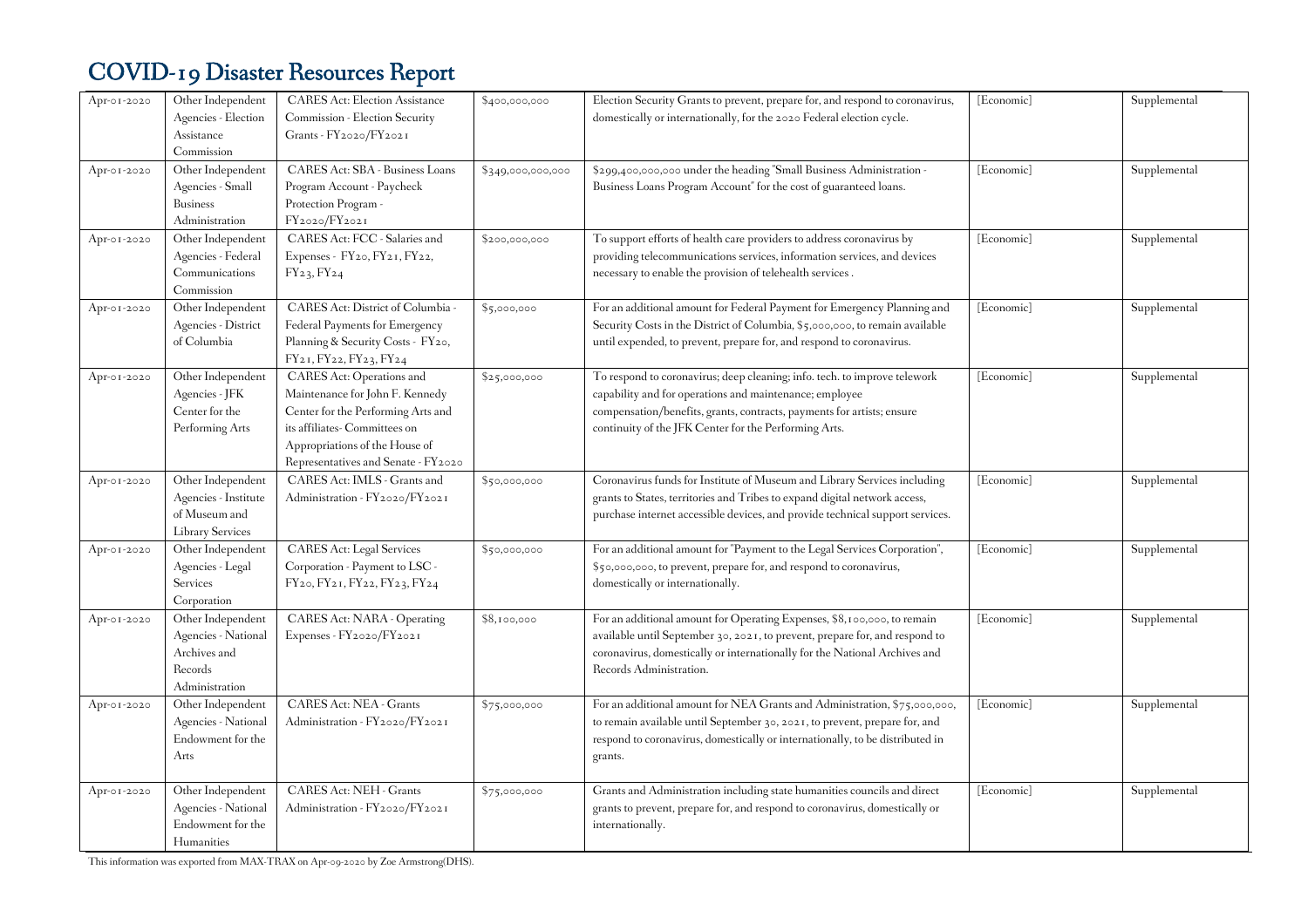| Apr-01-2020 | Other Independent<br>Agencies - Nuclear<br>Regulatory<br>Commission                   | CARES Act: NRC - Salaries and<br>Expenses - FY2020/FY2021                                                                                                                                                                             | \$3,300,000   | Additional Nuclear Regulatory Commission funds for Salaries and Expenses<br>to prevent, prepare for, and respond to coronavirus, domestically or<br>internationally.                                                                             | [Economic]                                    | Supplemental |
|-------------|---------------------------------------------------------------------------------------|---------------------------------------------------------------------------------------------------------------------------------------------------------------------------------------------------------------------------------------|---------------|--------------------------------------------------------------------------------------------------------------------------------------------------------------------------------------------------------------------------------------------------|-----------------------------------------------|--------------|
| Apr-01-2020 | Other Independent<br>Agencies - Railroad<br>Retirement Board                          | <b>CARES Act: Railroad Retirement</b><br>Board - Limitation on Administration<br>- FY2020/FY2021                                                                                                                                      | \$5,000,000   | Coronavirus funds to include purchase of information technology equipment<br>to improve the mobility of the workforce and provide for additional hiring or<br>overtime hours as needed to administer the Railroad Unemployment<br>Insurance Act. | [Economic]                                    | Supplemental |
| Apr-01-2020 | Other Independent<br>Agencies -<br>Smithsonian<br>Institution                         | <b>CARES Act: Smithsonian Institution</b><br>- Salaries and Expenses -<br>FY2020/FY2021                                                                                                                                               | \$7,500,000   | Funds for the Smithsonian Institution to prevent, prepare for, and respond to<br>coronavirus, domestically or internationally, including funding for deep<br>cleaning, security, information technology, and staff overtime.                     | [Economic]                                    | Supplemental |
| Apr-01-2020 | (BEA) Bilateral<br>Economic<br>Assistance - Funds<br>Appropriated to the<br>President | CARES Act: BEA [Bilateral<br>Economic Assistance] - Funds<br>Appropriated to the President<br>International Disaster Assistance -<br>$FY_{20}$ , $FY_{21}$ , $FY_{22}$                                                                | \$258,000,000 | An additional \$258,000,000 for International Disaster Assistance, to remain<br>available until expended, to prevent, prepare for, and respond to coronavirus.                                                                                   | [Community Planning and<br>Capacity Building] | Supplemental |
| Apr-01-2020 | (BEA) Bilateral<br>Economic<br>Assistance - Funds<br>Appropriated to the<br>President | Coronavirus Preparedness and<br>Response Supplemental<br>Appropriations Act: BEA/Funds<br>Appropriated to the President -<br>Global Health Programs - FY20,<br>FY21, FY22                                                             | \$435,000,000 | Support for the Emergency Reserve Fund established pursuant to the<br>Department of State, Foreign Operations, and Related Programs<br>Appropriations Act - to prevent, prepare for, and respond to coronavirus.                                 | [Health and Social Services]                  | Supplemental |
| Apr-01-2020 | (BEA) Bilateral<br>Economic<br>Assistance - Funds<br>Appropriated to the<br>President | Coronavirus Preparedness and<br>Response Supplemental<br>Appropriations Act: (BEA) Bilateral<br>Economic Assistance - Funds<br>Appropriated to the President -<br>Economic Support Fund - FY20,<br>$FY_{21}$ , $FY_{22}$              | \$250,000,000 | For the Economic Support Fund necessary expenses to prevent, prepare for,<br>and respond to coronavirus, including to address related economic, security,<br>and stabilization requirements.                                                     | [Economic]                                    | Supplemental |
| Apr-01-2020 | (BEA) Bilateral<br>Economic<br>Assistance - Funds<br>Appropriated to the<br>President | Coronavirus Preparedness and<br>Response Supplemental<br>Appropriations Act: (BEA) Bilateral<br>Economic Assistance - Funds<br>Appropriated to the President -<br>International Disaster Assistance -<br>FY20, FY21, FY22, FY23, FY24 | \$300,000,000 | For International Disaster Assistance, \$300,000,000, to remain available until<br>expended, for necessary expenses to prevent, prepare for, and respond to<br>coronavirus.                                                                      | [Community Planning and<br>Capacity Building] | Supplemental |
| Apr-01-2020 | (BEA) Bilateral<br>Economic<br>Assistance - State<br>Department                       | CARES Act: (BEA) Bilateral<br>Economic Assistance - State<br>Department - Migration and Refugee<br>Assistance - FY20, FY21, FY22,<br>$FY_2$ <sub>3</sub> , $FY_2$ <sub>4</sub>                                                        | \$350,000,000 | For an additional amount for Migration and Refugee Assistance,<br>\$350,000,000, to remain available until expended, to prevent, prepare for,<br>and respond to coronavirus.                                                                     | [Community Planning and<br>Capacity Building] | Supplemental |
| Apr-01-2020 | (BEA) Bilateral                                                                       | CARES Act: (BEA) Bilateral                                                                                                                                                                                                            | \$88,000,000  | For an additional amount for Peace Corps, \$88,000,000, to remain available                                                                                                                                                                      | [Community Planning and                       | Supplemental |